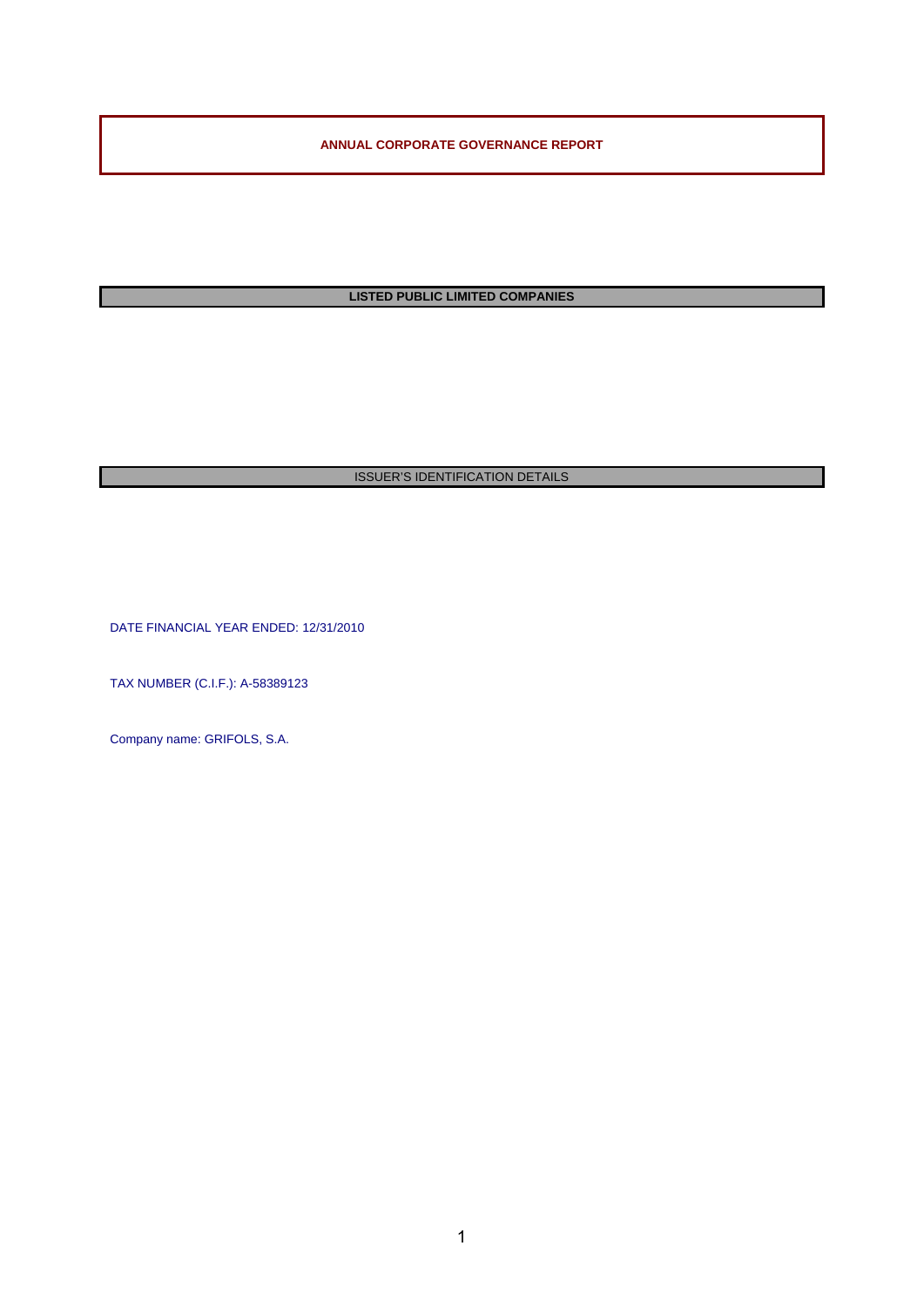## **MODEL ANNUAL CORPORATE GOVERNANCE REPORT FOR PUBLIC LIMITED COMPANIES**

The instructions for filling this report in given at the end of this document should be read in order to understand the model better and then draw this up properly.

## **A – OWNERSHIP STRUCTURE**

A.1 Complete the following table on the Company's share capital:

| Date of last<br>modification | Share capital (euros) | Number of shares | Number of voting rights |
|------------------------------|-----------------------|------------------|-------------------------|
| 05/17/2006                   | 106,532,449.50        | 213.064.899      | 213.064.899             |

State whether there are different types of shares with different associated rights:

NO

A.2 Give details of the direct and indirect owners of significant shareholdings and of their size at the date of closing the financial year, excluding Directors:

| Personal or corporate name of the<br>shareholder            | <b>Number of direct</b><br>voting rights | Number of<br>indirect voting<br>rights (*) | % of total voting<br>rights |
|-------------------------------------------------------------|------------------------------------------|--------------------------------------------|-----------------------------|
| CAPITAL RESEARCH AND MANAGEMENT<br><b>COMPANY</b>           | $\Omega$                                 | 21,353,346                                 | 10.022                      |
| DERIA, S.A.                                                 | 18,687,588                               | 0                                          | 8.771                       |
| <b>SCRANTON ENTERPRISES, B.V.</b>                           | 16,149,937                               | 0                                          | 7.580                       |
| MR. VICTOR GRIFOLS LUCAS                                    | 0                                        | 13,112,187                                 | 6.154                       |
| AMERICAN FUNDS INSURANCE SERIES<br><b>GROWTH FUND (VIG)</b> | 6,400,370                                | 0                                          | 3.004                       |
| <b>FIDELITY INTERNATIONAL LTD</b>                           | $\Omega$                                 | 2,418,000                                  | 1.135                       |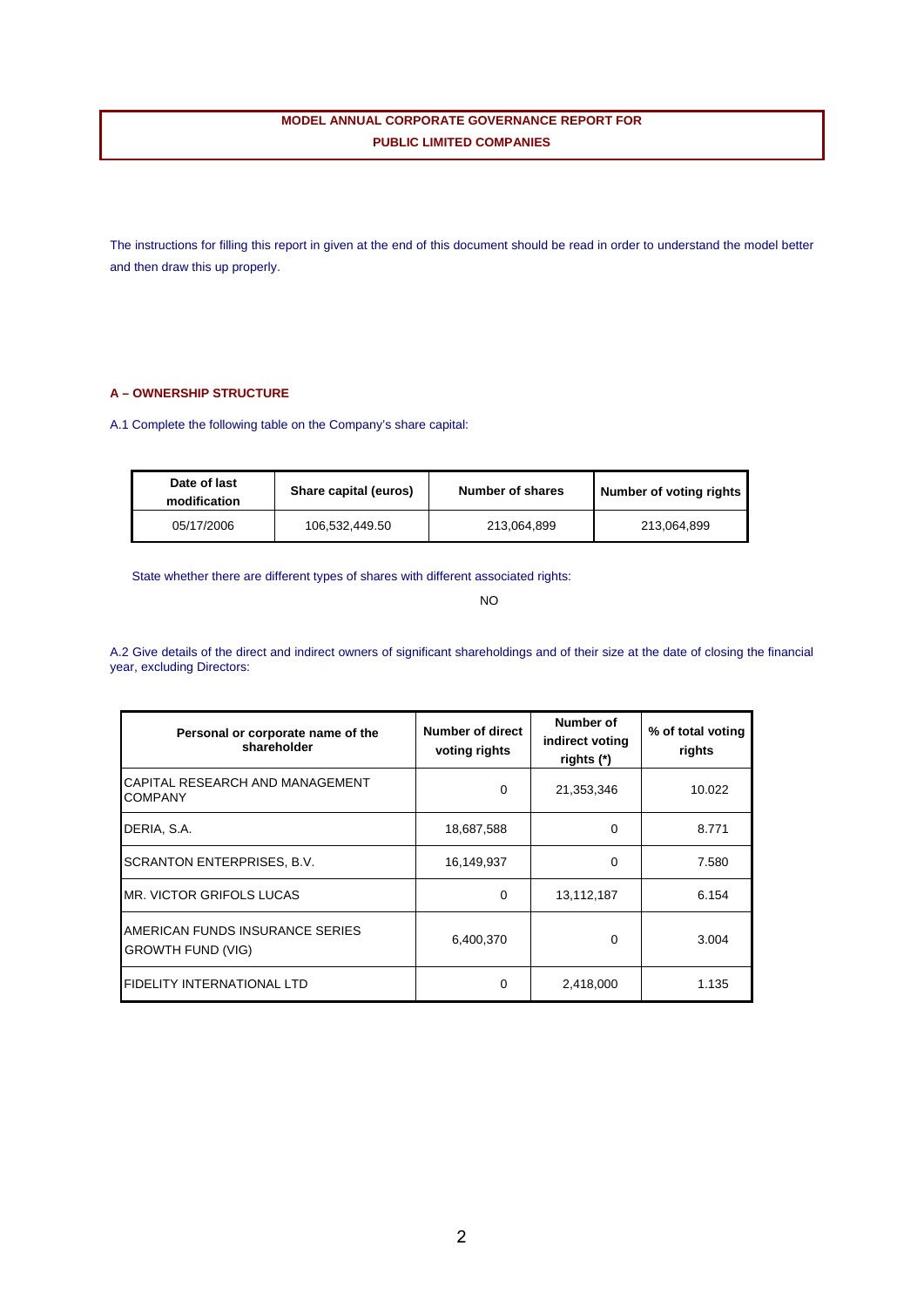| Personal or corporate name of<br>the indirect owner of the<br>holding | Held through: Personal or<br>corporate name of the direct<br>owner of the holding                      | <b>Number of direct</b><br>voting rights | % of the total<br>voting rights |
|-----------------------------------------------------------------------|--------------------------------------------------------------------------------------------------------|------------------------------------------|---------------------------------|
| CAPITAL RESEARCH AND<br><b>MANAGEMENT COMPANY</b>                     | AMERICAN FUNDS INSURANCE<br>SERIES GROWTH FUND (VIG)                                                   | 6,769,066                                | 3.177                           |
| CAPITAL RESEARCH AND<br>MANAGEMENT COMPANY                            | OTHER COLLECTIVE<br><b>INVESTMENT INSTITUTIONS</b><br>MANAGED                                          | 14,584,280                               | 6.845                           |
| IMR. VICTOR GRIFOLS LUCAS                                             | RODELLAR AMSTERDAM B.V.                                                                                | 13,112,187                               | 6.154                           |
| <b>FIDELITY INTERNATIONAL LTD</b>                                     | FIJ IT EUROPEAN STK MOTHER<br>ED / FID FDS - IBERIA POOL /<br>FID FDS - EURO AGGRESSIVE<br><b>POOL</b> | 2,418,000                                | 1.135                           |

## State the most significant changes in the shareholding structure during the financial year:

| Personal or corporate name of the shareholder        | Date of the<br>operation | Description of the operation             |
|------------------------------------------------------|--------------------------|------------------------------------------|
| CAPITAL RESEARCH AND MANAGEMENT COMPANY              | 05/19/2010               | 10% of the share capital was<br>exceeded |
| AMERICAN FUNDS INSURANCE SERIES GROWTH<br>FUND (VIG) | 04/12/2010               | 3% of the share capital was exceeded     |
| THE BANK OF NEW YORK MELLON CORPORATION              | 11/12/2010               | Dropped below 3% of the share capital    |

A.3 Complete the following tables on the members of the Company's Board of Directors with voting rights from Company shares:

| Personal or corporate name of the Director/Board<br>member | Number of<br>direct voting<br>rights | Number of indirect<br>voting rights (*) | % of total<br>voting rights |
|------------------------------------------------------------|--------------------------------------|-----------------------------------------|-----------------------------|
| MR. VICTOR GRIFOLS ROURA                                   | 435,150                              | 0                                       | 0.204                       |
| MS. ANNA VEIGA LLUCH                                       | 100                                  | 0                                       | 0.000                       |
| MR. EDGAR DALZELL JANNOTTA                                 | 254.127                              | 0                                       | 0.119                       |
|                                                            |                                      |                                         |                             |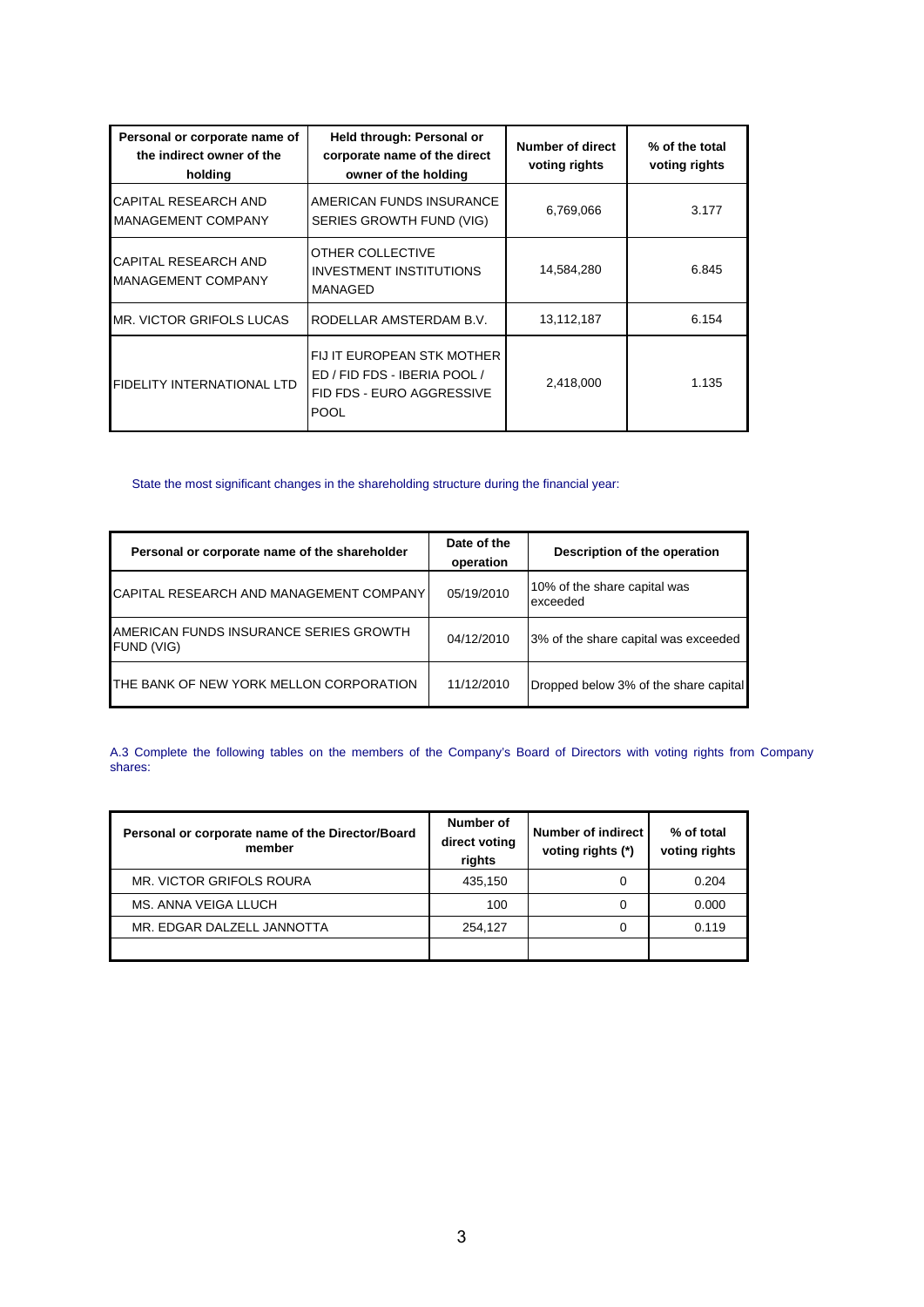| Personal or corporate name of Director/Board<br>member | Number of<br>direct voting<br>rights | Number of indirect<br>voting rights (*) | % of total<br>voting rights |
|--------------------------------------------------------|--------------------------------------|-----------------------------------------|-----------------------------|
| MR. JUAN IGNACIO TWOSE ROURA                           | 119.274                              | 0                                       | 0.056                       |
| MR. RAMON RIERA ROCA                                   | 169.085                              | 8.000                                   | 0.083                       |
| MR. THOMAS GLANZMANN                                   | 15.047                               | 46.300                                  | 0.029                       |
| THORTHOL HOLDINGS, B.V.                                | 15,042,766                           | 0                                       | 7.060                       |
| <b>IMR. TOMAS DAGA GELABERT</b>                        | 44.564                               | 0                                       | 0.021                       |

| Personal or corporate name of<br>the indirect owner of the<br>holding | Held through: Personal or<br>corporate name of the direct<br>owner of the holding | Number of<br>direct voting<br>rights | % of total voting rights |
|-----------------------------------------------------------------------|-----------------------------------------------------------------------------------|--------------------------------------|--------------------------|
| <b>IMR. THOMAS GLANZMANN</b>                                          | <b>KOLHOLMEN</b><br><b>INVESTMENT AB</b>                                          | 46.300                               | 0.022                    |
| <b>IMR. RAMON RIERA ROCA</b>                                          | <b>IMS. LAURA RIERA</b><br><b>SANTOS</b>                                          | 8.000                                | 0.004                    |

**% total number of voting rights belonging to the Board of Directors** 7.573

Complete the following tables on the members of the Company's Board of Directors holding rights over Company shares:

A.4 Describe, where applicable, any family, commercial, contractual or corporate relations that may exist between the owners of significant shareholdings, to the extent that these are known to the Company, unless they are not highly relevant or stem from ordinary business operations:

**Type of relationship :** 

Family

## **Short description :**

Mr. Víctor Grifols Lucas is the father of the partners of Deria, S.A. and uncle of the shareholders of Thorthol Holdings B.V.

|                          | Personal or corporate name connected |
|--------------------------|--------------------------------------|
| THORTHOL HOLDINGS, B.V.  |                                      |
| MR. VICTOR GRIFOLS LUCAS |                                      |
| DERIA, S.A.              |                                      |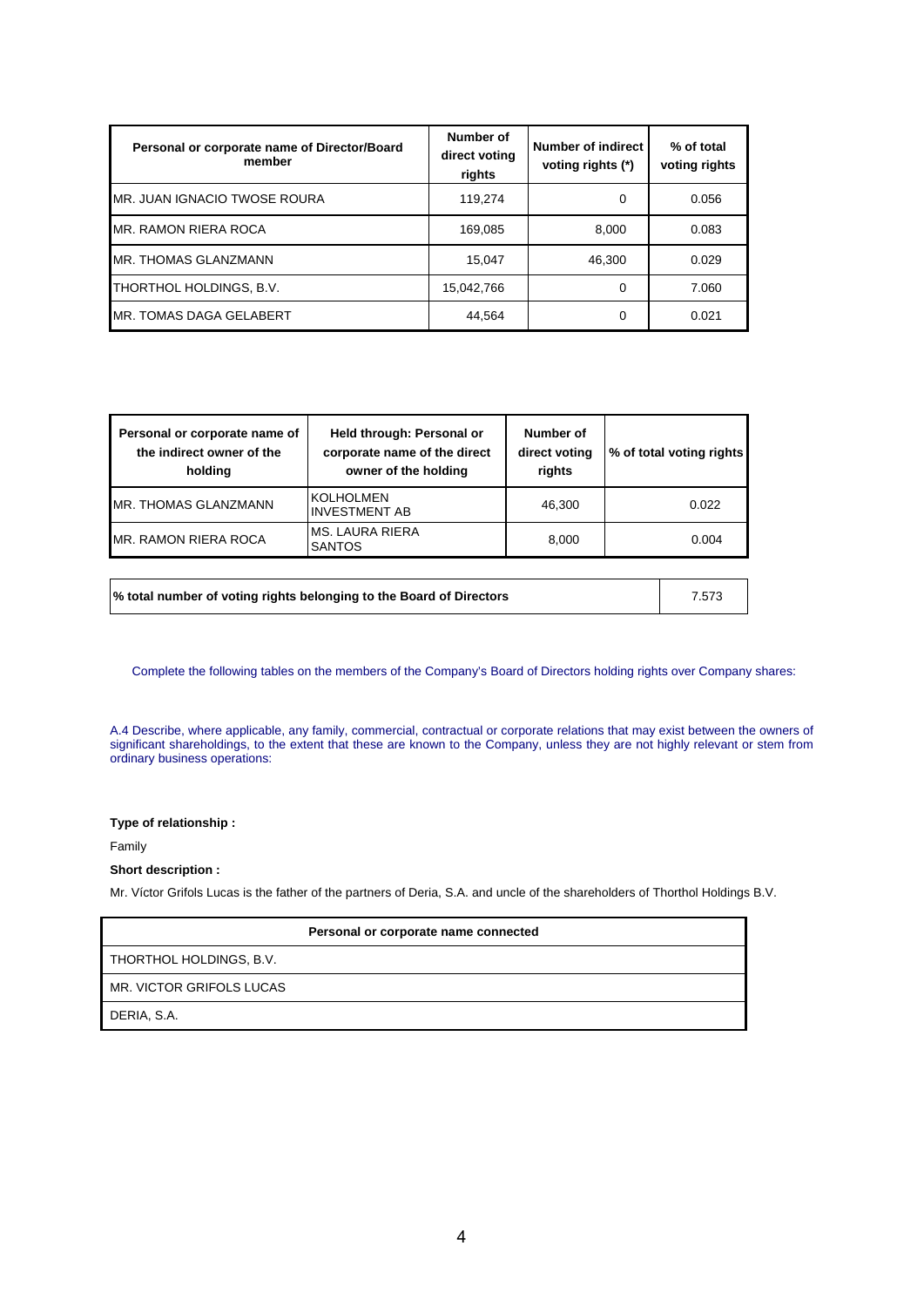A.5 Describe, where applicable, any commercial, contractual or corporate relations existing between the owners of significant shareholdings and the Company and/or its Group, unless they are not highly relevant or stem from ordinary business operations:

**Type of relationship :** 

## **Contractual**

## **Short description:**

Mr. Víctor Grifols Lucas is a partner of Marca Grifols, S.L., which is paid a fee for use of the Grifols trademark

|                          | Personal or corporate name connected |
|--------------------------|--------------------------------------|
| MR. VICTOR GRIFOLS LUCAS |                                      |

**Type of relationship :** 

**Contractual** 

#### **Short description :**

The shareholders of Thorthol Holdings B.V. (Grifols Gras family) are partners of Marca Grifols, S.L which is paid a fee for use of the Grifols trademark

**Personal or corporate name connected** 

THORTHOL HOLDINGS, B.V.

A.6 State whether the Company has been informed of any shareholders' agreements affecting this pursuant to art. 112 of the Spanish Securities Market Law (LMV). Where applicable, describe these briefly and list the shareholders bound by any such agreement:

YES

## **% of the share capital affected :**

## 35.35

#### **Short description of the agreement :**

As a result of the acquisition agreement signed on 6th June 2010 in New York by GRIFOLS, S.A. ('Grifols') and TALECRIS BIOTHERAPEUTICS HOLDINGS CORP. ('Talecris'), by means of which Grifols will acquire Talecris (the 'Acquisition Agreement'), different Grifols shareholders undertook with Talecris on that same date to vote in favor of any agreements that the General Shareholders' Meeting might adopt as regards the Acquisition Agreement and to keep their shares until the purchase of Talecris were to go through. Those covenants, formalized in nine different agreements, were signed by the following shareholders who are jointly the owners of 35.35% of the capital of Grifols: Scranton Enterprises B.V. (7,46%), Rodellar Amsterdam B.V. (6.01%), Deria, S.A. (8.78%), Thorthol Holdings B.V. (7.06%), Ms. M. Josefa Grifols Lucas (1.40%), Ms. Magdalena Canivell Grifols (1.16%), Mr. Manuel Canivell Grifols (1.16%), Ms. M. José Canivell Grifols (1.16%) and Mr. Jordi Canivell Grifols (1.16%) (the 'Grifols Shareholders'). As is laid down in the agreements, the stipulations contained in these are temporary and not intended to establish a common policy by any of the parties as regards Grifols. Said agreements only regulate voting rights in respect of statutory modifications and the capital increase required for the Acquisition Agreement, for which reason they do not imply any concerted action between the Grifols Shareholders under any circumstances.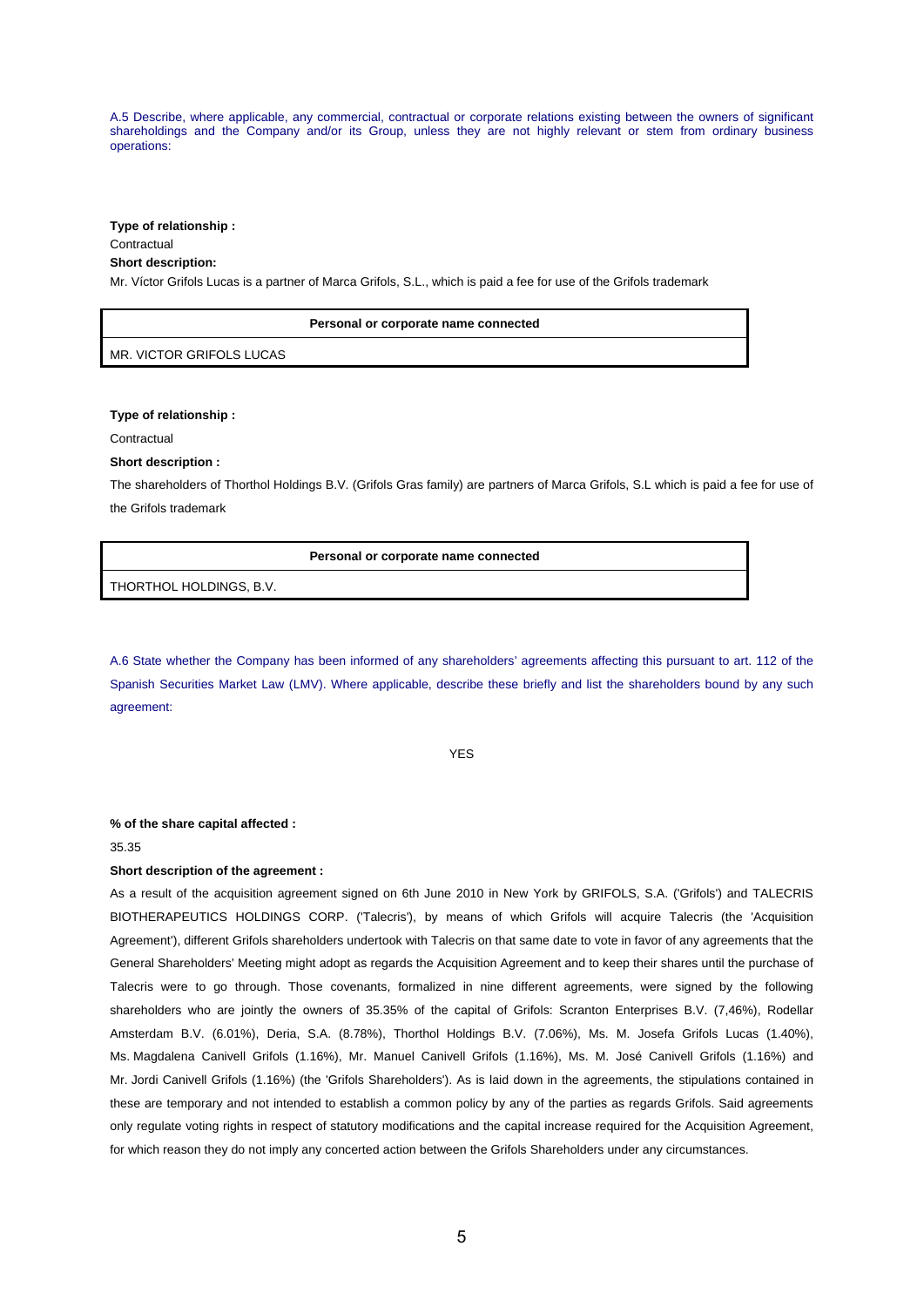| Persons involved in the shareholders' agreement |
|-------------------------------------------------|
| THORTHOL HOLDINGS, B.V.                         |
| SCRANTON ENTERPRISES, B.V.                      |
| RODELLAR AMSTERDAM B.V.                         |
| MR. MANUEL CANIVELL GRIFOLS                     |
| MS. M <sup>a</sup> JOSEFA GRIFOLS LUCAS         |
| MS. M <sup>a</sup> JOSÉ CANIVELL GRIFOLS        |
| MR. JORDI CANIVELL GRIFOLS                      |
| MS. MAGDALENA CANIVELL GRIFOLS                  |
| DERIA, S.A.                                     |

State whether the Company is aware of the existence of any concerted actions arranged by its shareholders. Where applicable, give a short description of these:

NO

In the event of there having been any amendments to or termination of said stipulations or agreements or concerted actions, expressly state this:

A.7 State whether there is any natural or legal person now exercising or who could exercise control over the Company pursuant to article 4 of the Spanish Securities Market Law. Where applicable, identify this person:

NO

A.8 Complete the following tables on the Company's treasury stock:

At the date of closing the financial year:

| Number of direct shares | Number of indirect shares (*) | Total % of share capital |  |
|-------------------------|-------------------------------|--------------------------|--|
| 158.326                 |                               | 0.074                    |  |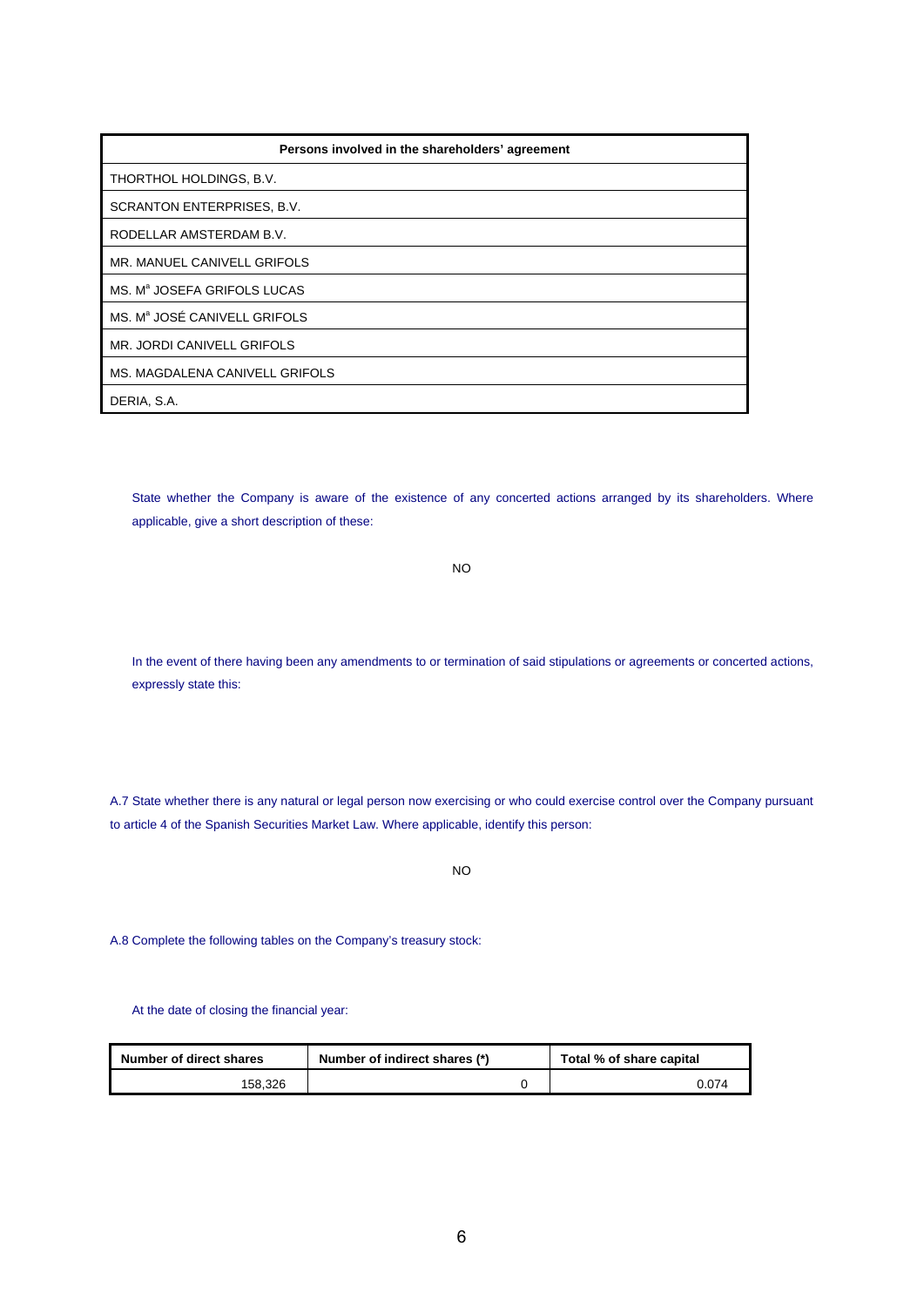(\*) Through:

| Total |  |
|-------|--|

Give details of any significant variations taking place during the financial year, in accordance with what is laid down in Royal Decree 1362/2007:

| Capital gain/(loss) of the Company's treasury stock disposed of during the period |  |
|-----------------------------------------------------------------------------------|--|
| (thousand euros)                                                                  |  |

A.9 Give details of the conditions and period of the current mandate given by the Meeting to the the Board of Directors to acquire or transfer the Company's treasury stock.

The Ordinary General Meeting of 21st June 2010 authorized the Company's Board of Directors to acquire its own stock or subscription rights, by means of purchase, exchange, attribution account payment or any other form envisaged in the Law, either directly or through its subsidiaries, within the limits and with the requisites to be announced below:

(i) For the face value of the shares acquired, added to the ones already owned by the Company or its Subsidiary companies, not to exceed 10% of the Company's share capital at any time.

(ii) For the acquisition, including any shares that the Company, or person acting in their own name but on the Company's behalf, had previously acquired and had in its portfolio, not to make the net worth work out lower than the amount of the share capital plus the legally or statutorily non-disposable reserves.

(iii) For the shares acquired to be paid up in full.

(iv) The maximum acquisition price will be the listed price at the stock exchange session on the day the acquisition is made or, where applicable, the one authorized by the Spanish Stock Exchange Commission. The minimum price will be 100% of the face value of each share.

(v) This authorization is granted for at most five years.

(vi) The shares acquired may be intended to be given to the workers or managers of the Group, either directly or as a result of exercising any option rights to which they may be entitled.

A.10 State, where applicable, any legal and statutory restrictions to exercising voting rights, as well as any legal restrictions on acquisition or transfer of holdings in the share capital. State whether there are any legal restrictions to exercising voting rights:

NO

Maximum percentage of voting rights that a shareholder may exercise by legal restriction  $\vert$  0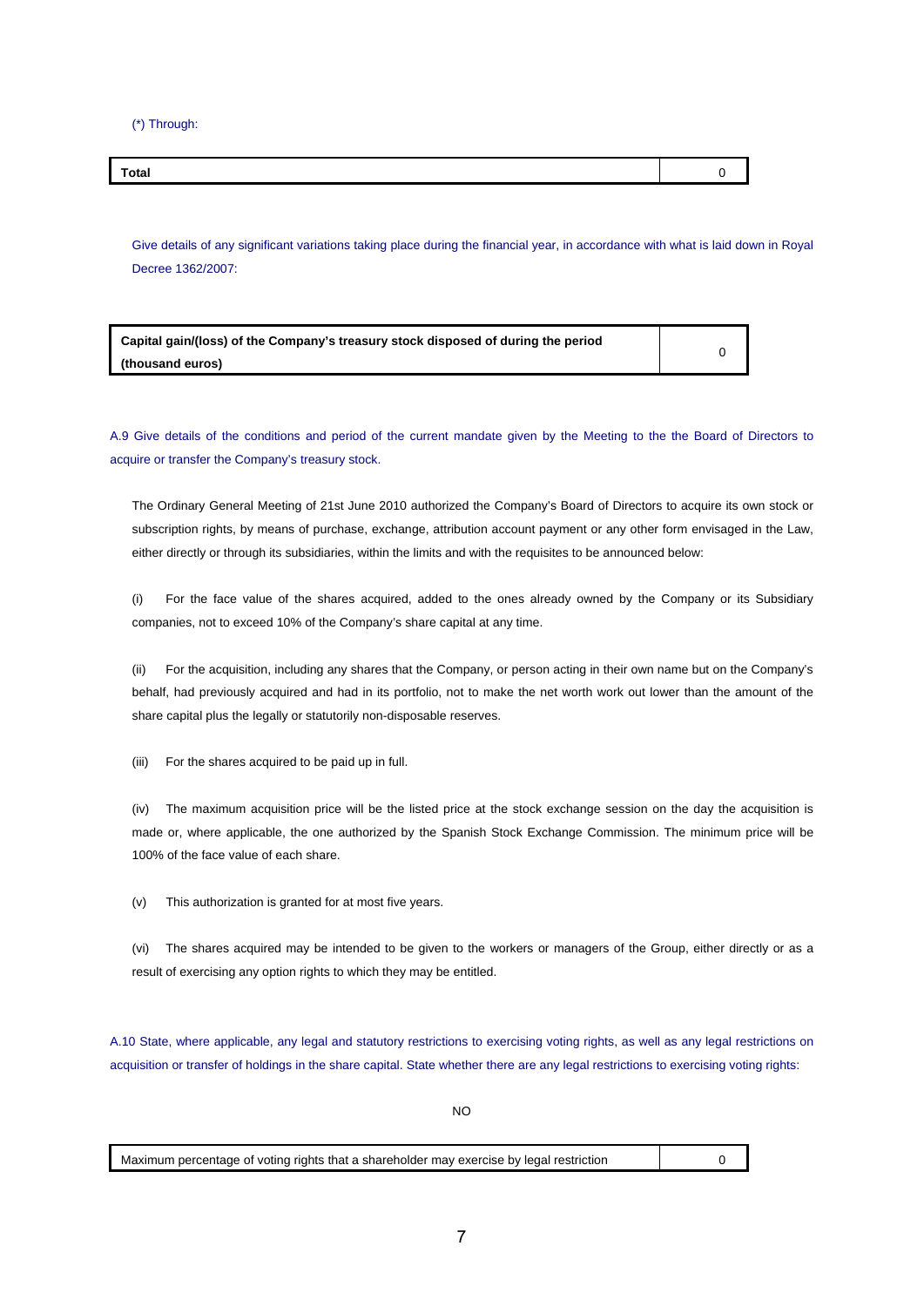State whether there are any statutory restrictions to exercising voting rights:

NO

Maximum percentage of voting rights that a shareholder may exercise through statutory restriction 0

State whether there are any legal restrictions to the acquisition or transfer of holdings in the share capital:

NO

A.11 State whether the General Shareholders' Meeting has agreed to adopt any neutralization measures against a public takeover bid pursuant to the provisions of Law 6/2007.

| I<br>۰.<br>v |  |  |
|--------------|--|--|
|--------------|--|--|

Where applicable, explain the approved measures and the terms under which the restrictions would become ineffective:

**B –STRUCTURE OF THE COMPANY'S ADMINISTRATION** 

B.1 Board of Directors

## B.1.1 Give details of the maximum and minimum number of Directors envisaged in the corporate articles:

| <b>Maximum number of Directors</b> |  |
|------------------------------------|--|
| <b>Minimum number of Directors</b> |  |

### B.1.2 Complete the following table with the members of the Board of Directors:

| Personal or       |                | Post on the Board | Date 1st | Date last | <b>Election</b> |
|-------------------|----------------|-------------------|----------|-----------|-----------------|
| corporate name of | Representative |                   | appoint- | appoint-  | procedure       |
| <b>Director</b>   |                |                   | ment     | ment      |                 |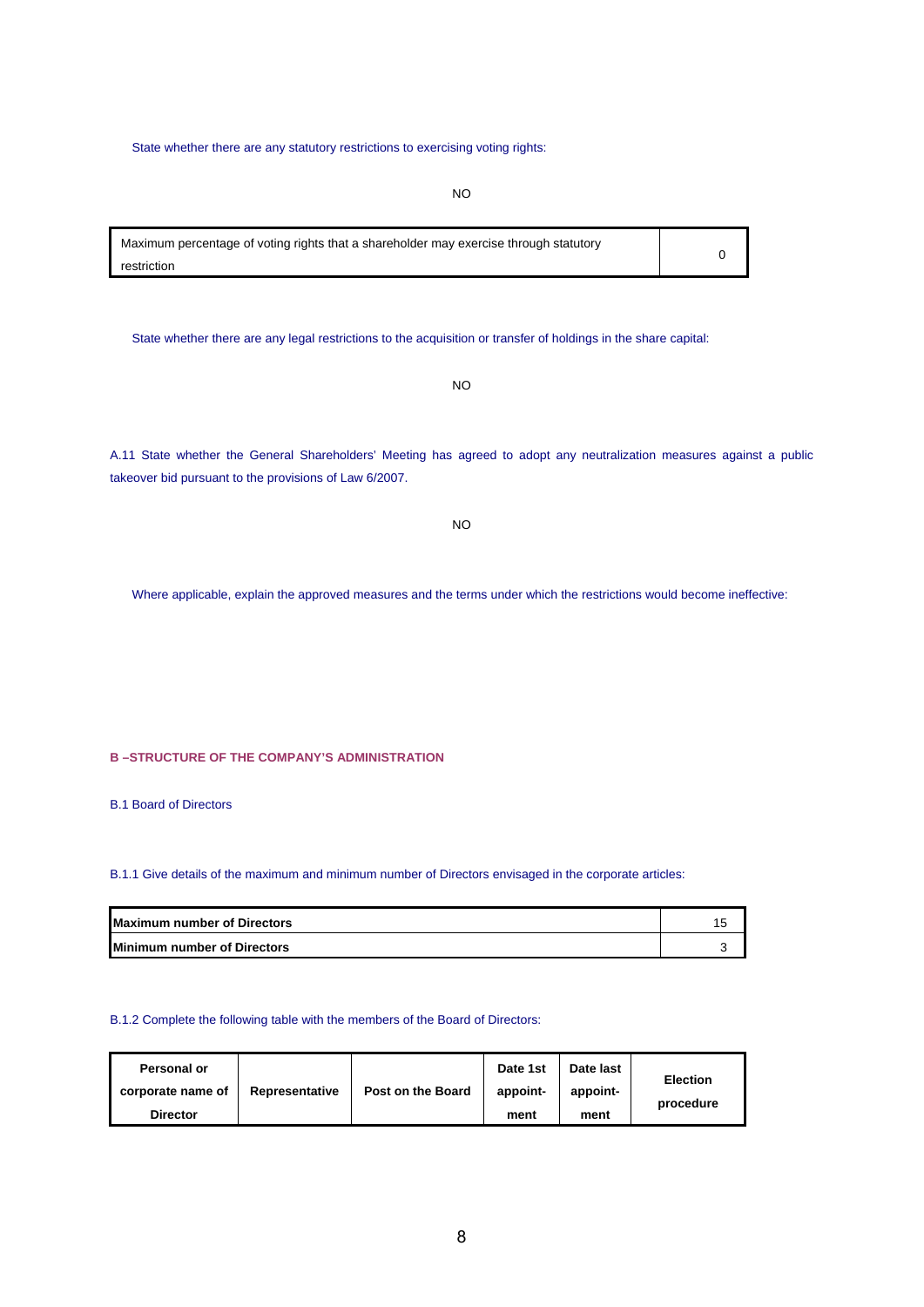| Personal or<br>corporate name of<br><b>Director</b> | Representative | Post on the Board                                      | Date 1st<br>appoint-<br>ment | Date last<br>appoint-<br>ment | <b>Election</b><br>procedure                        |
|-----------------------------------------------------|----------------|--------------------------------------------------------|------------------------------|-------------------------------|-----------------------------------------------------|
| <b>MR. VICTOR</b><br><b>GRIFOLS ROURA</b>           |                | CHAIRMAN – CHIEF<br><b>EXECUTIVE</b><br><b>OFFICER</b> | 07/08/1991                   | 06/20/2007                    | <b>VOTING AT</b><br>SHAREHOLDERS'<br><b>MEETING</b> |
| MS. ANNA VEIGA<br><b>LLUCH</b>                      |                | <b>DIRECTOR</b>                                        | 12/09/2008                   | 06/21/2010                    | <b>VOTING AT</b><br>SHAREHOLDERS'<br><b>MEETING</b> |
| MR. EDGAR<br><b>DALZELL</b><br><b>JANNOTTA</b>      |                | <b>DIRECTOR</b>                                        | 12/19/2006                   | 06/21/2010                    | <b>VOTING AT</b><br>SHAREHOLDERS'<br><b>MEETING</b> |
| MR. JUAN IGNACIO<br><b>TWOSE ROURA</b>              |                | <b>DIRECTOR</b>                                        | 04/13/2000                   | 06/20/2007                    | <b>VOTING AT</b><br>SHAREHOLDERS'<br><b>MEETING</b> |
| <b>MR. RAMON RIERA</b><br><b>ROCA</b>               |                | <b>DIRECTOR</b>                                        | 04/13/2000                   | 06/20/2007                    | <b>VOTING AT</b><br>SHAREHOLDERS'<br><b>MEETING</b> |
| <b>MR. THOMAS</b><br><b>GLANZMANN</b>               |                | <b>DIRECTOR</b>                                        | 04/05/2006                   | 04/05/2006                    | <b>VOTING AT</b><br>SHAREHOLDERS'<br><b>MEETING</b> |
| <b>THORTHOL</b><br>HOLDINGS, B.V.                   |                | <b>DIRECTOR</b>                                        | 01/20/2000                   | 06/20/2007                    | <b>VOTING AT</b><br>SHAREHOLDERS'<br><b>MEETING</b> |
| MR. TOMAS DAGA<br><b>GELABERT</b>                   |                | <b>DIRECTOR</b>                                        | 04/13/2000                   | 06/21/2010                    | <b>VOTING AT</b><br>SHAREHOLDERS'<br><b>MEETING</b> |

**Total number of Directors 8** 

## State any members leaving the Board of Directors during the period:

| Personal or corporate name of Director | Status of shareholder at the time<br>of removal | Date leaving |
|----------------------------------------|-------------------------------------------------|--------------|
| IMR. CHRISTIAN M.C. PURSLOW            | IINDEPENDENT                                    | 01/01/2010   |

B.1.3 Complete the following tables on the members of the Board and their different types: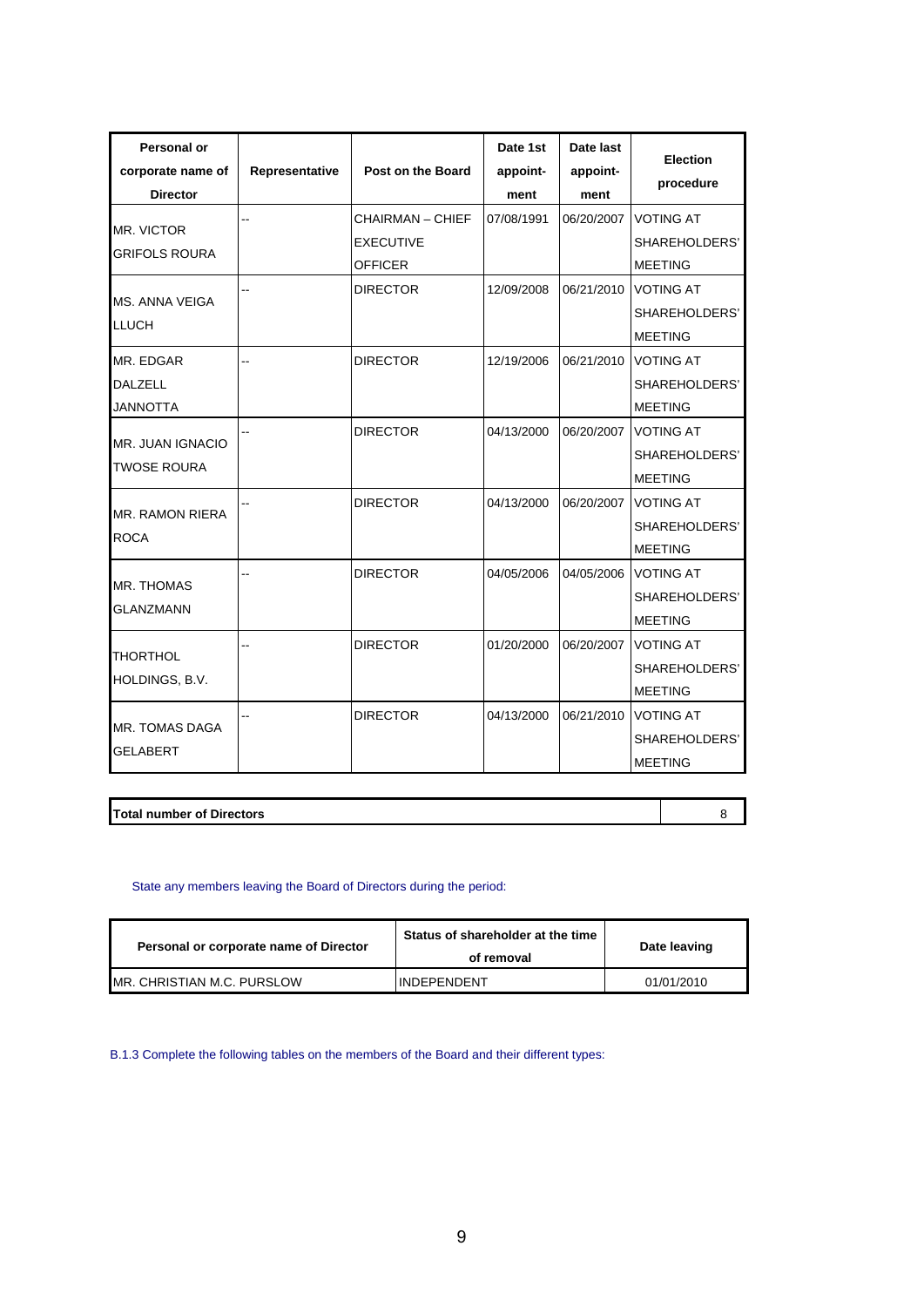## EXECUTIVE DIRECTORS

| Personal or corporate name of the | Committee that proposed their | Post held on the Company's |
|-----------------------------------|-------------------------------|----------------------------|
| <b>Director</b>                   | appointment                   | organization chart         |
|                                   | NOMINATING AND                |                            |
| IMR. VICTOR GRIFOLS ROURA         | <b>REMUNERATION COMMITTEE</b> | CHAIRMAN AND CEO           |
|                                   |                               | <b>VICE-PRESIDENT OF</b>   |
| IMR. JUAN IGNACIO TWOSE ROURA     |                               | <b>PRODUCTION</b>          |
|                                   |                               | <b>VICE-PRESIDENT OF</b>   |
| IMR. RAMON RIERA ROCA             |                               | <b>MARKETING AND SALES</b> |

| <b>Total number of executive Directors</b> |        |
|--------------------------------------------|--------|
| <b>Total % of Board</b>                    | 37.500 |

## EXTERNAL PROPRIETARY DIRECTORS

| Personal or corporate name of | Committee that proposed | Personal or corporate name of the |
|-------------------------------|-------------------------|-----------------------------------|
| the Director                  | their appointment       | significant shareholder whom they |
|                               |                         | represent or who proposed their   |
|                               |                         | appointment                       |
| THORTHOL HOLDINGS, B.V.       |                         | THORTHOL HOLDINGS, B.V.           |
|                               |                         |                                   |

| Total number of proprietary Directors |        |
|---------------------------------------|--------|
| Total % of Board                      | 12.500 |

## INDEPENDENT EXTERNAL DIRECTORS

## **Personal or corporate name of the Directors**

MS. ANNA VEIGA LLUCH

**Profile** 

Graduate in Biology and Ph. D in Biology (Cum Laude) at Barcelona Autonomous University. Specialist in Human Assisted Reproduction at the Official Biologists' Association and the Association for Study of Reproductive Biology (2001). She is Senior Clinical Embryologist Certification of the European Society for Human Reproduction and Embryology (2008). She has been Director of the Biology Section of the Reproductive Medicine Service of the Dexeus University Institute (1982-2004). Coordinator of the Master in Reproductive Biology and ART of the Reproductive Medicine Service of the Dexeus University Institute and of the Cellular Biology and Physiology Department of Barcelona Autonomous University since 1998. She has been coordinator of the Special Interest Group in Stem Cells of the European Society for Human Reproduction and Embryology (2005-2008) and Scientific Coordinator of the European Project European Human Embryonic Stem Cell Registry (2002-2010). She was also a founder and president of the Spanish Association for Study of Reproduction Biology (ASEBIR) (1993- 2003), member of Alpha Scientists in Reproductive Medicine Executive Committee (1998-2002). Since 2004 she has been a member of the Commission for Bioethics in Biomedical Research of the Health Department of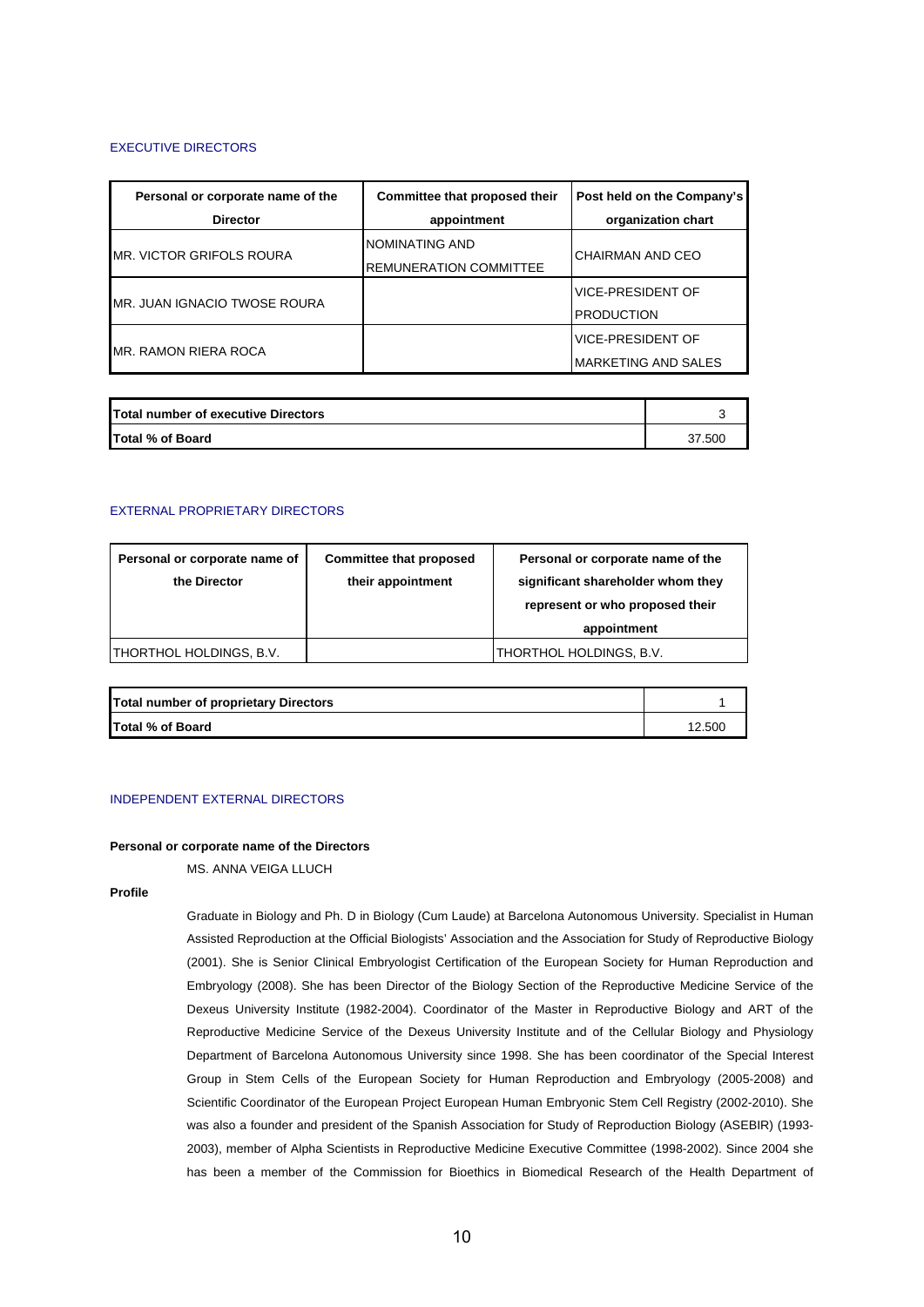Catalonia Government (*Generalitat*), a member of Catalonia Bioethics Consultancy Committee and member of the Advisory Board of the Health Department of Catalonia Government. Also External Advisor in Assisted Reproduction of the European Commission. Since 2005 she has been a member of the Executive Committee of the European Assisted Conception Consortium (EACC) and, since 2008, a member of the International Committee of the International Society for Stem Cell Research (ISSCR). She has also been a member of the Executive Committee of the European Society for Human Reproduction and Embryology. She is a member of the boards of the Fundación IrsiCaixa, of the Banc de Sang i Teixits and of the Círculo de Economía. She has been given many awards and recognitions such as the Catalonia Government's Creu de Sant Jordi (2004), the Medalla Narcis Monturiol for Scientific and Technological Merit of the Department of Universities, Research and Information Societies (2005), Amics dels Amics award of Barcelona Autonomous University, Catalonia Government's National Scientific Culture Award (2006) and Esteve Bassols Senyora Award of Barcelona (2007).

#### **Name of Company name of the Director**

MR. EDGAR DALZELL JANNOTTA

## **Profile**

He was appointed Chairman of William Blair Company L.L.C. and president of the Executive Committee of the firm in March 2001. He joined William Blair in 1959, was appointed partner in 1965 and Managing Partner of the firm from 1977 to 1995. Before being appointed Managing Partner of the firm, he worked in the Corporate Finance department, in investment banking transactions and private capital. He was President of the Securities Industry Association (1982) and Board Member of New York Stock Exchange Inc. He is a Member of the Board of Aon Corporation, Com-Ed, Moles Incorporated and Sloan Valve Company. He is a graduate from Princeton University and has an MBA from Harvard Business School.

#### **Personal or corporate name of the Director**

MR. THOMAS GLANZMANN

## **Profile**

He has been the CEO and Chairman of Gambro AB since 2005. He is also a consultant to the President of Davos Global Economic Forum, an institution of which he was also Managing Director and consultant to the Executive President from 2004 to 2005. From 1988 to 2004 he held different positions at Baxter Healthcare Corporation, with headquarters in Los Angeles, rising to the post of Senior Vice-President and President of Baxter Bioscience. From 1984 to 1988 he worked at Philip Morris EFTA, reaching the post of Operating Director of the Group in Norway, Denmark and Iceland.

| Total number of independent Directors |        |
|---------------------------------------|--------|
| Total % of the Board                  | 37.500 |

## OTHER EXTERNAL DIRECTORS

| Personal or corporate name of the Director | Committee proposing their   |  |
|--------------------------------------------|-----------------------------|--|
|                                            | appointment                 |  |
| IMR. TOMAS DAGA GELABERT                   | NOMINATING AND REMUNERATION |  |
|                                            | ICOMMITTEE                  |  |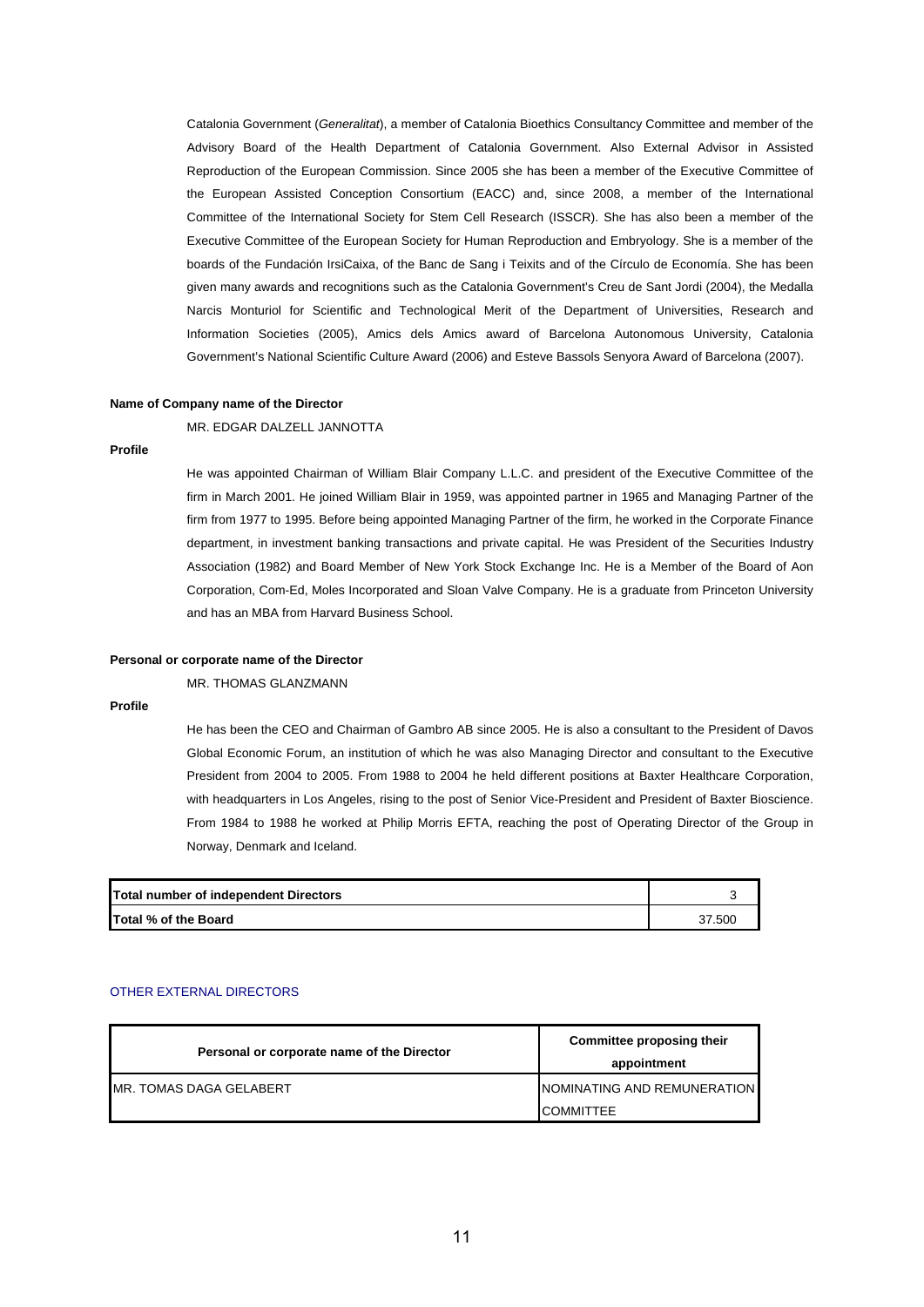| Total number of other external Directors |        |
|------------------------------------------|--------|
| Total % of the Board                     | 12.500 |

Give the reasons why these cannot be considered proprietary or independent and their connections, either with the Company, its Directors, or its shareholders.

### **Personal or corporate name of Director**

MR. TOMAS DAGA GELABERT

## **Company, Director or shareholder with whom there is a connection**

GRIFOLS, S.A.

## **Grounds**

His relationship does not match the current definitions of executive Director, proprietary or independent Board member. He is a partner of the Osborne Clarke practice, which renders legal and tax services to the Group.

Detail any changes which may, where applicable, have taken place in the classification of Directors during the period:

B.1.4 Explain, where applicable, the reasons why proprietary Directors have been appointed at the request of shareholders whose shareholding is under 5% of the capital.

State whether there has been any failure to address formal requests for representation on the Board made by shareholders whose stake is equal to or over that of others at whose request proprietary shareholders had been appointed. If applicable, explain the reasons why these requests were not accepted.

NO

B.1.5 State whether any Board member had left their post prior to the expiry of their term of office, whether such a person has explained their reasons to the Board and through what channels, and, in the event of having done so in writing to the whole Board, explain below at least the reasons which this person gave:

NO

B.1.6 State, where applicable, the powers that have been vested in the CEOs:

## **Personal or corporate name of the Director**

MR. VICTOR GRIFOLS ROURA

## **Short description**

All legally and statutorily conferrable powers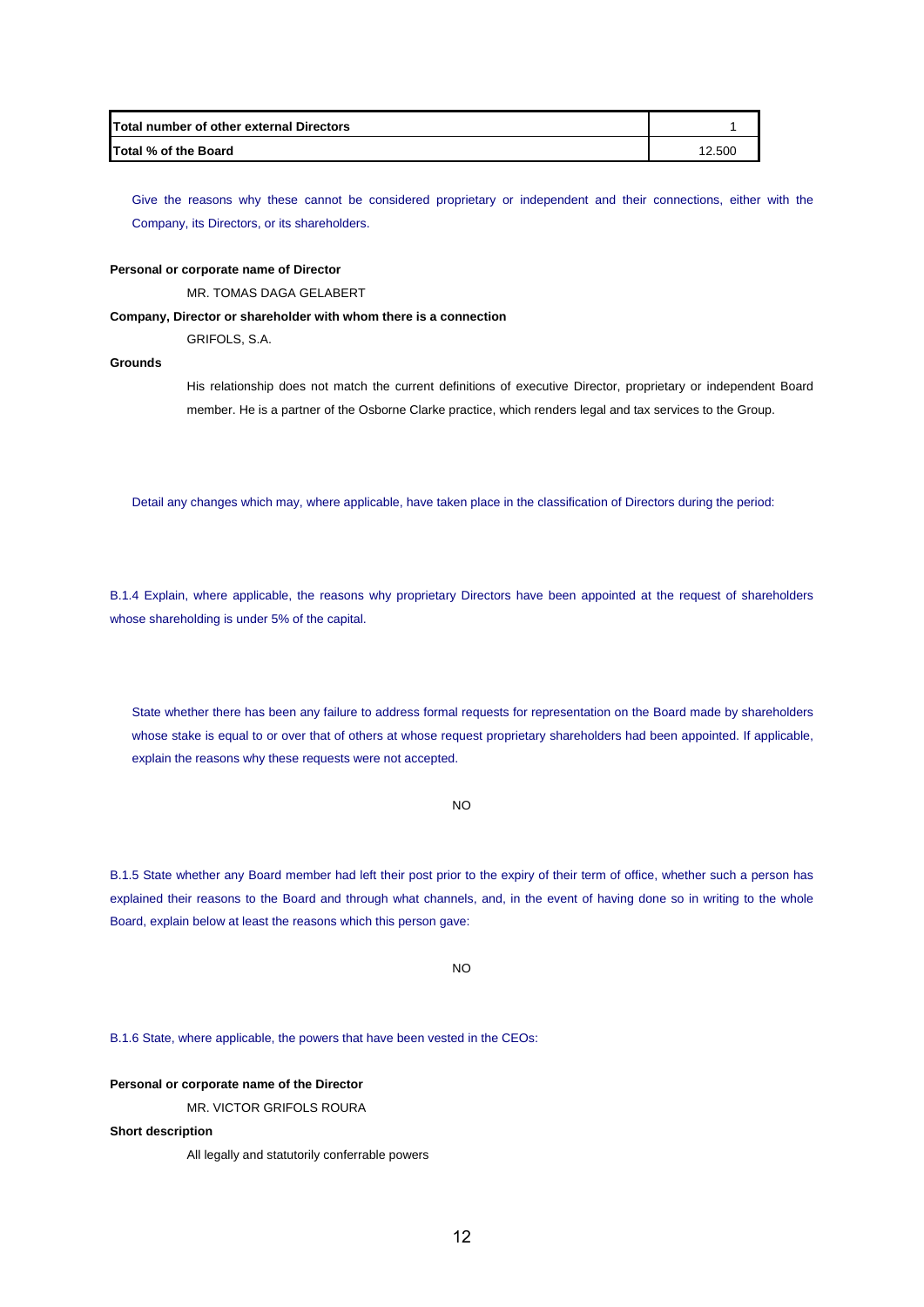B.1.7 Identify, where applicable, any Board members holding administrative or executive posts in other companies forming a part of the Group of the Company listed:

| Personal or corporate name of Director | Corporate name of the entity in the<br>Group | Post                    |
|----------------------------------------|----------------------------------------------|-------------------------|
| <b>MR. VICTOR GRIFOLS ROURA</b>        | ARRAHONA OPTIMUS, S.L                        | <b>CHAIRMAN AND CEO</b> |
| IMR. VICTOR GRIFOLS ROURA              | <b>BIOMAT USA INC</b>                        | <b>DIRECTOR</b>         |
| IMR. VICTOR GRIFOLS ROURA              | BIOMAT. S.A.                                 | MANAGER                 |
| <b>MR. VICTOR GRIFOLS ROURA</b>        | DIAGNOSTIC GRIFOLS. S.A.                     | MANAGER                 |
| IMR. VICTOR GRIFOLS ROURA              | GRI-CEL, S.A.                                | MANAGER                 |
| <b>MR. VICTOR GRIFOLS ROURA</b>        | GRIFOLS ENGINEERING, S.A.                    | MANAGER                 |
| <b>MR. VICTOR GRIFOLS ROURA</b>        | <b>GRIFOLS INC.</b>                          | <b>DIRECTOR</b>         |
| <b>MR. VICTOR GRIFOLS ROURA</b>        | <b>GRIFOLS INTERNATIONAL. S.A.</b>           | <b>MANAGER</b>          |
| IMR. VICTOR GRIFOLS ROURA              | <b>GRIFOLS VIAJES, S.A.</b>                  | <b>MANAGER</b>          |
| IMR. VICTOR GRIFOLS ROURA              | INSTITUTO GRIFOLS, S.A.                      | <b>CHAIRMAN AND CEO</b> |
| IMR. VICTOR GRIFOLS ROURA              | LABORATORIOS GRIFOLS. S.A.                   | MANAGER                 |
| IMR. VICTOR GRIFOLS ROURA              | LOGISTER. S.A.                               | MANAGER                 |
| IMR. VICTOR GRIFOLS ROURA              | MOVACO. S.A.                                 | MANAGER                 |
| <b>MR. VICTOR GRIFOLS ROURA</b>        | PLASMACARE INC.                              | <b>CHAIRMAN</b>         |
| MR. EDGAR DALZELL JANNOTTA             | INSTITUTO GRIFOLS. S.A.                      | <b>DIRECTOR</b>         |
| IMR. JUAN IGNACIO TWOSE ROURA          | ARRAHONA OPTIMUS, S.L                        | CEO                     |
| IMR. JUAN IGNACIO TWOSE ROURA          | <b>BIOMAT USA INC</b>                        | <b>DIRECTOR</b>         |
| IMR. JUAN IGNACIO TWOSE ROURA          | GRIFOLS ENGINEERING. S.A.                    | MANAGER                 |
| IMR. JUAN IGNACIO TWOSE ROURA          | GRIFOLS INC.                                 | <b>DIRECTOR</b>         |
| IMR. JUAN IGNACIO TWOSE ROURA          | INSTITUTO GRIFOLS. S.A.                      | <b>DIRECTOR</b>         |
| IMR. JUAN IGNACIO TWOSE ROURA          | PLASMACARE INC.                              | <b>DIRECTOR</b>         |
| <b>MR. RAMON RIERA ROCA</b>            | ALPHA THERAPEUTIC ITALIA S.P.A.              | <b>CHAIRMAN</b>         |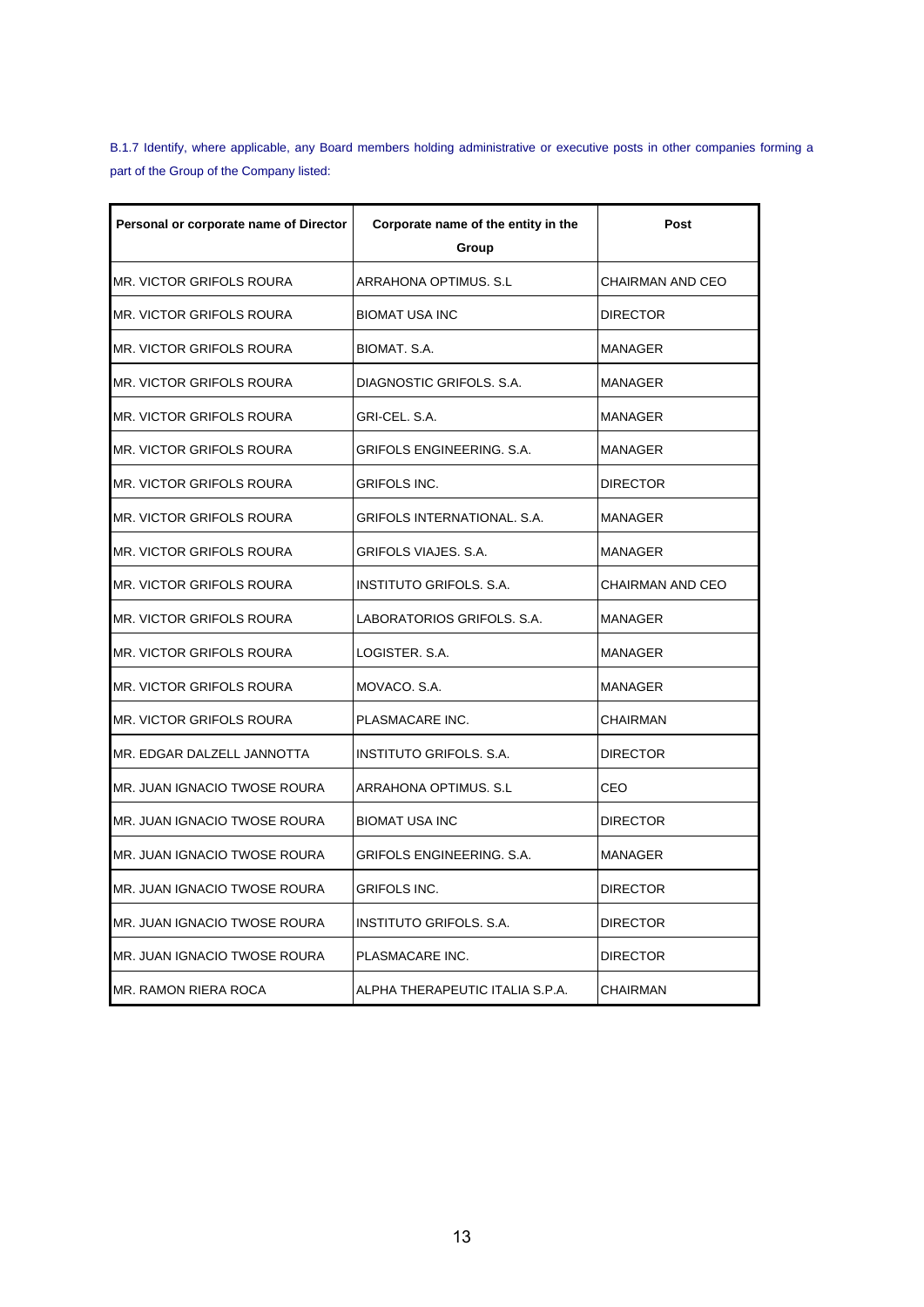| Personal or corporate name of Director | Corporate name of the entity in the<br>Group                              | Post            |
|----------------------------------------|---------------------------------------------------------------------------|-----------------|
| MR. RAMON RIERA ROCA                   | <b>BIOMAT USA INC</b>                                                     | <b>DIRECTOR</b> |
| MR. RAMON RIERA ROCA                   | DIAMED AUSTRALIA PTY LTD                                                  | <b>DIRECTOR</b> |
| MR. RAMON RIERA ROCA                   | GRIFOLS (THAILAND) LTD                                                    | <b>DIRECTOR</b> |
| MR. RAMON RIERA ROCA                   | GRIFOLS ARGENTINA. S.A.                                                   | CHAIRMAN        |
| MR. RAMON RIERA ROCA                   | GRIFOLS ASIA PACIFIC PTE LTD                                              | <b>DIRECTOR</b> |
| IMR. RAMON RIERA ROCA                  | GRIFOLS BRASIL LTDA                                                       | <b>DIRECTOR</b> |
| MR. RAMON RIERA ROCA                   | GRIFOLS CHILE. S.A.                                                       | <b>DIRECTOR</b> |
| MR. RAMON RIERA ROCA                   | GRIFOLS DEUTSCHLAND GMBH                                                  | <b>DIRECTOR</b> |
| MR. RAMON RIERA ROCA                   | GRIFOLS FRANCE S.A.R.L.                                                   | CO-MANAGER      |
| MR. RAMON RIERA ROCA                   | GRIFOLS INC.                                                              | DIRECTOR        |
| MR. RAMON RIERA ROCA                   | GRIFOLS INTERNATIONAL. S.A.                                               | MANAGER         |
| MR. RAMON RIERA ROCA                   | GRIFOLS ITALIA. S.P.A.                                                    | CHAIRMAN        |
| MR. RAMON RIERA ROCA                   | GRIFOLS MALAYSIA SDN BHD                                                  | <b>DIRECTOR</b> |
| MR. RAMON RIERA ROCA                   | GRIFOLS MEXICO S.A. DE C.V.                                               | <b>DIRECTOR</b> |
| MR. RAMON RIERA ROCA                   | GRIFOLS POLSKA S.P.Z.O.O.                                                 | CHAIRMAN        |
| MR. RAMON RIERA ROCA                   | GRIFOLS PORTUGAL PRODUCTOS<br><b>FARMACEUTICOS E HOSPITALARES</b><br>LDA. | DIRECTOR        |
| MR. RAMON RIERA ROCA                   | GRIFOLS S.R.O.                                                            | <b>DIRECTOR</b> |
| MR. RAMON RIERA ROCA                   | GRIFOLS UK. LTD.                                                          | DIRECTOR        |
| MR. RAMON RIERA ROCA                   | INSTITUTO GRIFOLS. S.A.                                                   | <b>DIRECTOR</b> |
| MR. RAMON RIERA ROCA                   | LATERAL DIAGNOSTIC PTY LTD                                                | DIRECTOR        |
| MR. RAMON RIERA ROCA                   | LOGISTICA GRIFOLS. S.A. DE C.V.                                           | <b>DIRECTOR</b> |
| MR. RAMON RIERA ROCA                   | <b>MEDION GMBH</b>                                                        | <b>DIRECTOR</b> |
| MR. RAMON RIERA ROCA                   | <b>MEDION GRIFOLS AG</b>                                                  | DIRECTOR        |
| MR. RAMON RIERA ROCA                   | PLASMACARE INC.                                                           | <b>DIRECTOR</b> |
| MR. RAMON RIERA ROCA                   | SATURN AUSTRALIA PTY LTD                                                  | DIRECTOR        |
| MR. RAMON RIERA ROCA                   | SATURN INVESTMENTS AG                                                     | DIRECTOR        |
| MR. RAMON RIERA ROCA                   | WOOLLOOMOOLOO PTY LTD                                                     | <b>DIRECTOR</b> |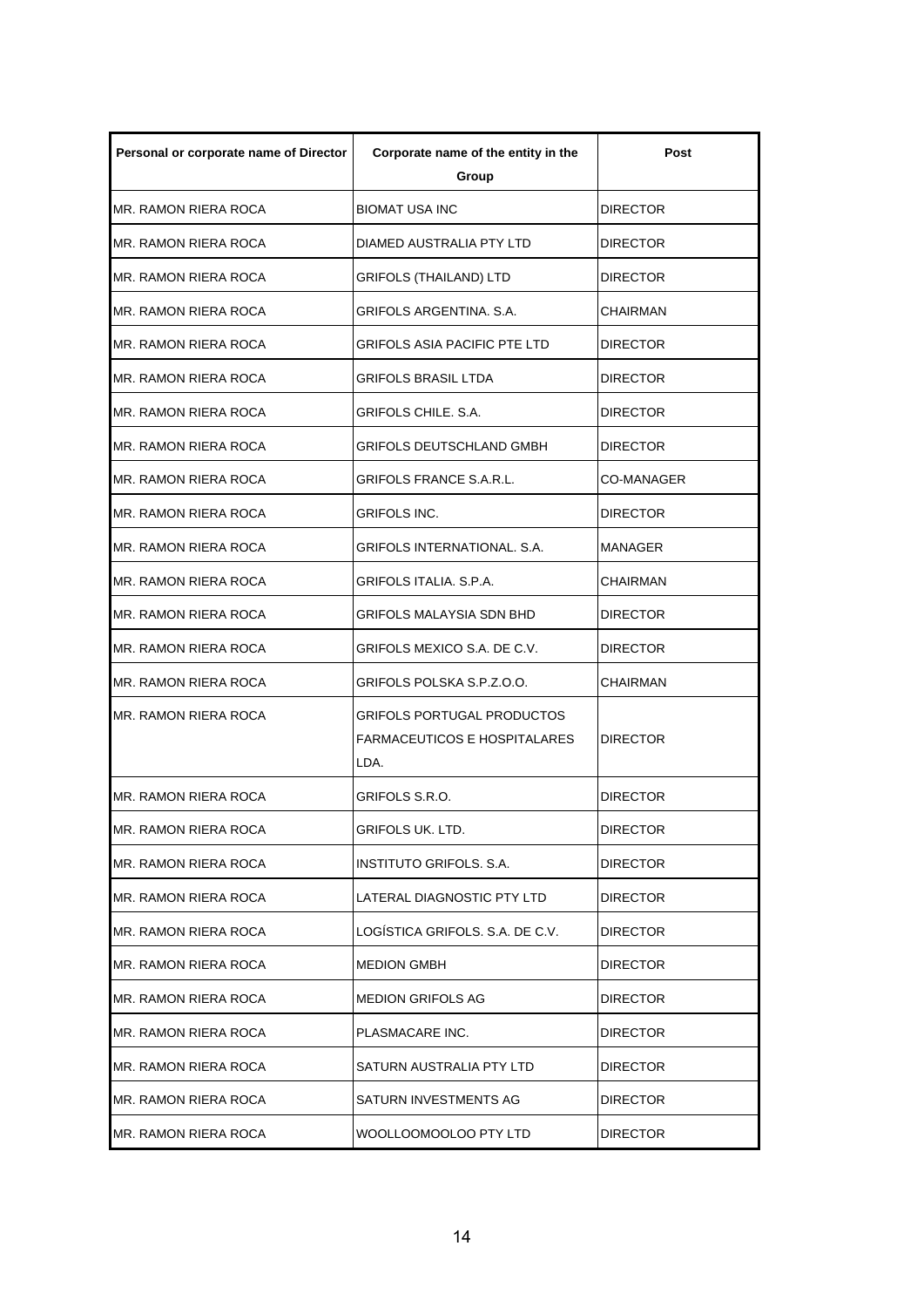| Personal or corporate name of Director | Corporate name of the entity in the<br>Group | Post            |
|----------------------------------------|----------------------------------------------|-----------------|
| <b>IMR. THOMAS GLANZMANN</b>           | INSTITUTO GRIFOLS, S.A.                      | <b>DIRECTOR</b> |
| IMR. TOMAS DAGA GELABERT               | ARRAHONA OPTIMUS, S.L                        | <b>DIRECTOR</b> |
| MR. TOMAS DAGA GELABERT                | <b>BIOMAT USA INC</b>                        | <b>DIRECTOR</b> |
| MR. TOMAS DAGA GELABERT                | DIAMED AUSTRALIA PTY LTD                     | <b>DIRECTOR</b> |
| MR. TOMAS DAGA GELABERT                | <b>GRIFOLS INC.</b>                          | <b>DIRECTOR</b> |
| MR. TOMAS DAGA GELABERT                | LATERAL DIAGNOSTIC PTY LTD                   | <b>DIRECTOR</b> |
| MR. TOMAS DAGA GELABERT                | <b>MEDION GMBH</b>                           | <b>DIRECTOR</b> |
| MR. TOMAS DAGA GELABERT                | <b>MEDION GRIFOLS AG</b>                     | <b>DIRECTOR</b> |
| MR. TOMAS DAGA GELABERT                | PLASMA COLLECTION CENTER INC                 | <b>DIRECTOR</b> |
| MR. TOMAS DAGA GELABERT                | PLASMACARE INC.                              | <b>DIRECTOR</b> |
| MR. TOMAS DAGA GELABERT                | SATURN AUSTRALIA PTY LTD                     | <b>DIRECTOR</b> |
| MR. TOMAS DAGA GELABERT                | SATURN INVESTMENTS AG                        | <b>DIRECTOR</b> |
| MR. TOMAS DAGA GELABERT                | WOOLLOOMOOLOO PTY LTD                        | <b>DIRECTOR</b> |

B.1.8 Detail, where applicable, the Directors of your Company who are also on the Board of Directors of other companies listed on official securities markets in Spain other than your Group, which have been made known to the Company:

| Personal or corporate name of Director | Company name of the listed entity | Post                 |
|----------------------------------------|-----------------------------------|----------------------|
| IMR. THOMAS GLANZMANN                  | <b>GAMBRO AB</b>                  | <b>ICHAIRMAN AND</b> |
|                                        |                                   | ICEC                 |

B.1.9 State and where applicable explain whether the Company has established rules on the number of boards on which its own Directors may sit:

NO

B.1.10 As regards recommendation number 8 of the Unified Code, state the policies and general strategies of the Company that must be approved by plenary session of the Board of Directors:

**The investments and financing policy VES**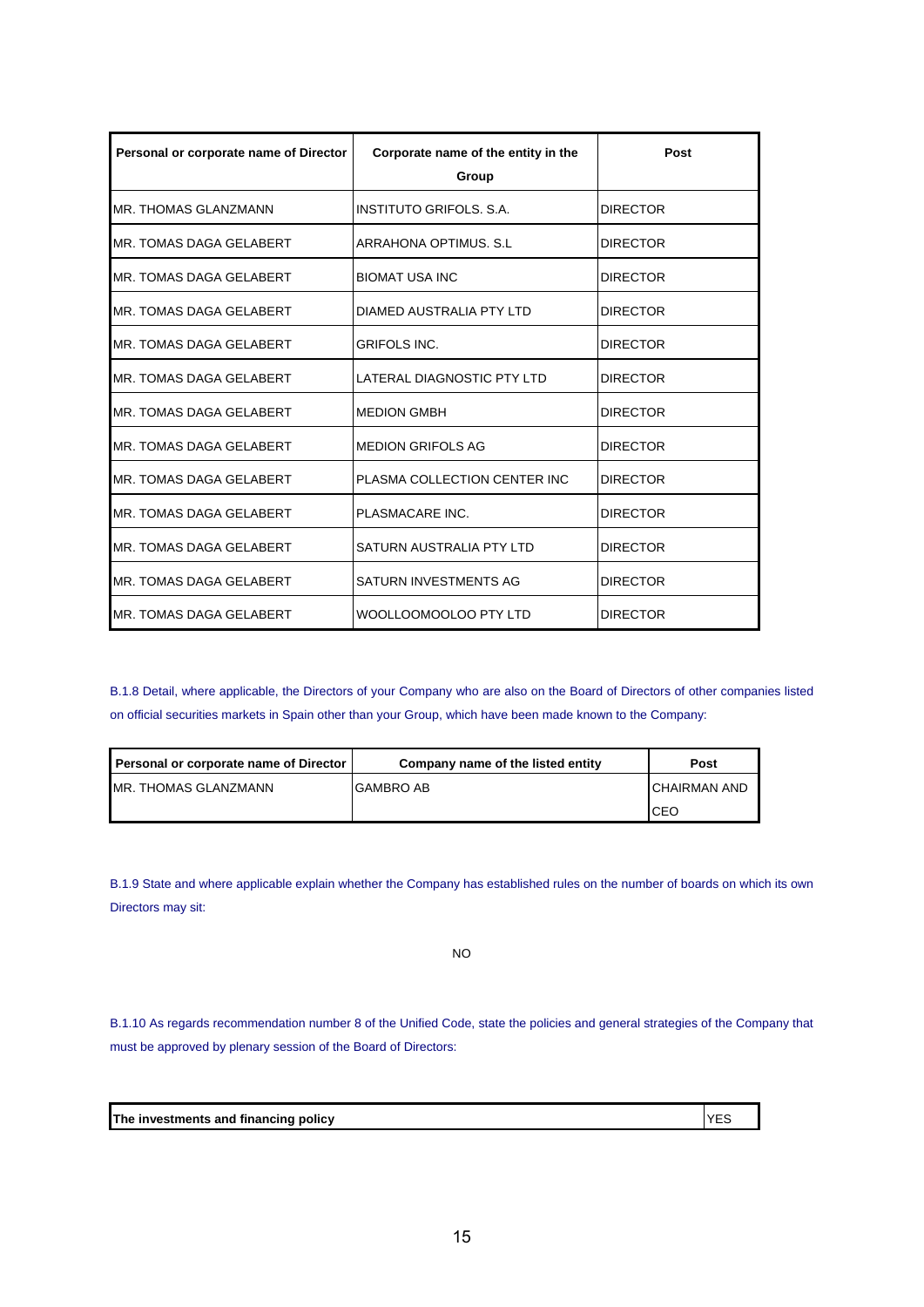| The definition of the structure of the Company Group                                      | <b>YES</b> |
|-------------------------------------------------------------------------------------------|------------|
| The corporate governance policy                                                           | <b>YES</b> |
| The corporate social responsibility policy                                                | <b>YES</b> |
| The strategic or business plan, as well as the management targets and annual budget       | <b>YES</b> |
| The remuneration and performance assessment policy for senior management                  | <b>YES</b> |
| The risk control and management policy, as well as the regular monitoring of the internal | <b>YES</b> |
| information and control systems                                                           |            |
| The Company's dividends and treasury stock policy and in particular its limits            | <b>YES</b> |

B.1.11 Complete the following tables as regards the aggregate remuneration of the Directors accrued during the financial year:

## a) In the Company covered by this report:

| <b>Remuneration type</b>                         | Data in thousand euros |
|--------------------------------------------------|------------------------|
| <b>Fixed remuneration</b>                        | 1,787                  |
| Variable remuneration                            | 370                    |
| Allowances                                       |                        |
| Statutory benefits                               |                        |
| Stock options and/or other financial instruments |                        |
| Others                                           |                        |

|              | . .  |
|--------------|------|
| <b>Total</b> | $ -$ |

| <b>Other Benefits</b>                         | Data in thousand euros |
|-----------------------------------------------|------------------------|
| Advance payments                              |                        |
| Loans granted                                 |                        |
| Pension funds and plans: Contributions        |                        |
| Pension funds and plans: Obligations acquired |                        |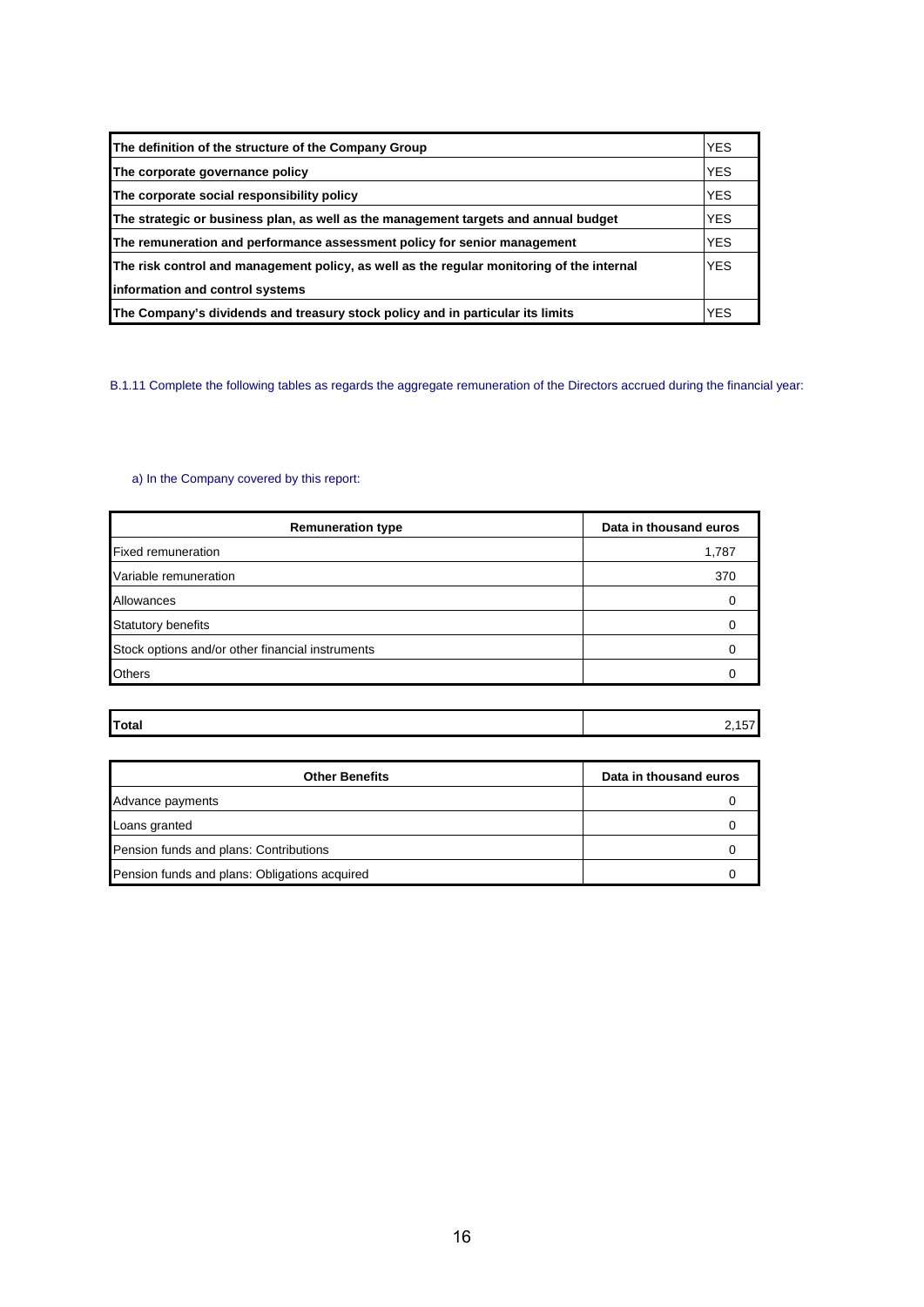| <b>Other Benefits</b>                                   | Data in thousand euros |
|---------------------------------------------------------|------------------------|
| Life insurance premiums                                 |                        |
| Guarantees created by the Company in favor of Directors |                        |

# b) Payable through the Company's Directors belonging to other boards of Directors and/or to the senior management of companies in the Group:

| <b>Remuneration type</b>                         | Data in thousand euros |
|--------------------------------------------------|------------------------|
| <b>Fixed remuneration</b>                        | 73                     |
| Variable remuneration                            | 16                     |
| Allowances                                       |                        |
| <b>Statutory benefits</b>                        |                        |
| Stock options and/or other financial instruments |                        |
| <b>Others</b>                                    |                        |

## **Total** 89

| <b>Other Benefits</b>                                   | Data in thousand euros |
|---------------------------------------------------------|------------------------|
| Advance payments                                        |                        |
| Loans granted                                           |                        |
| Pension funds and plans: Contributions                  |                        |
| Pension funds and plans: Obligations acquired           |                        |
| Life insurance premiums                                 |                        |
| Guarantees created by the Company in favor of Directors |                        |

## c) Total remuneration by type of Director:

| <b>Type of Director</b> | <b>By Company</b> | <b>By Group</b> |
|-------------------------|-------------------|-----------------|
| Executives              | .977              | 89              |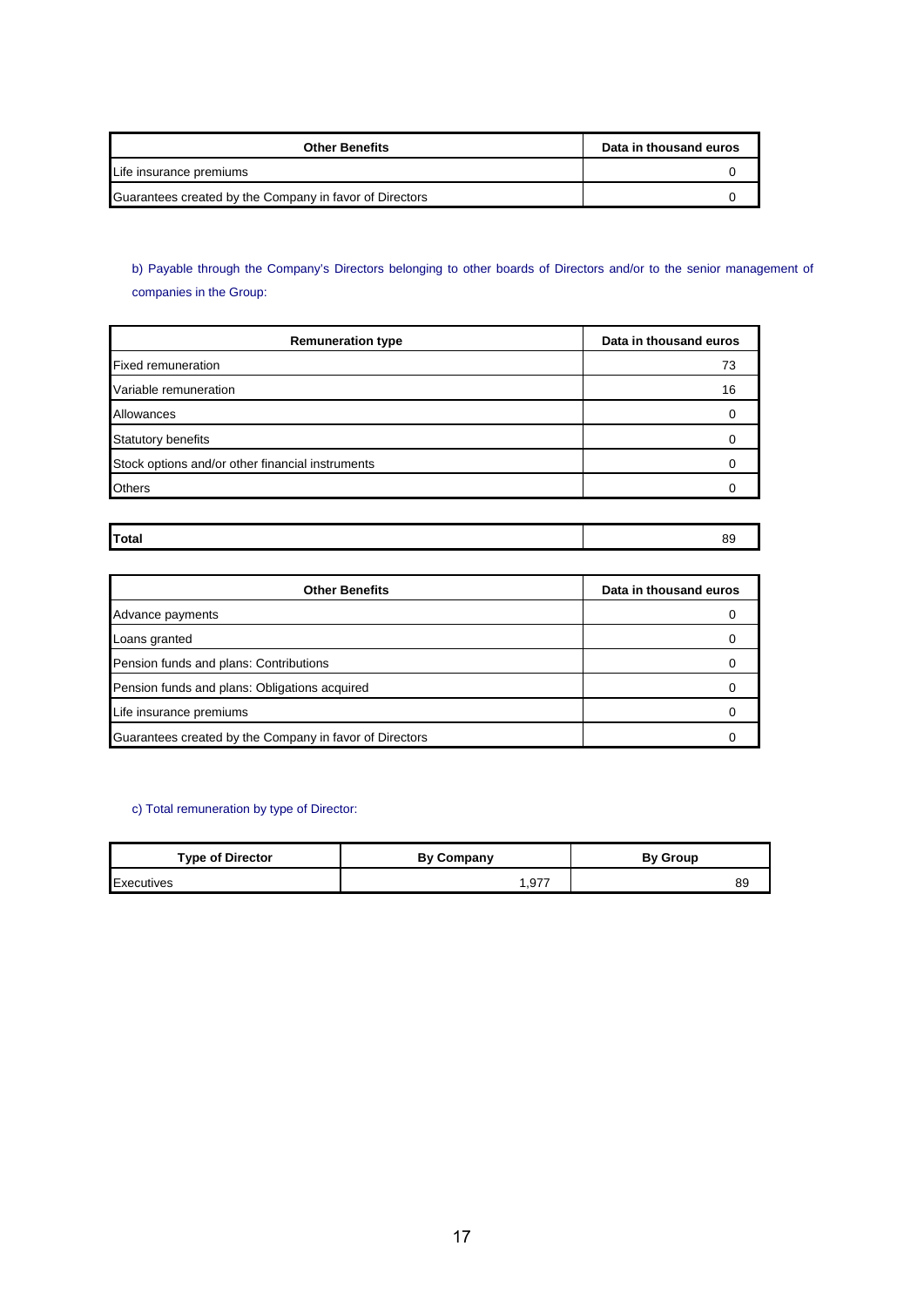| <b>Type of Director</b> | <b>By Company</b> | <b>By Group</b> |
|-------------------------|-------------------|-----------------|
| External, proprietary   | 0                 |                 |
| External, independent   | 180               |                 |
| Other external          | 0                 |                 |
|                         |                   |                 |
|                         |                   |                 |

**Total** 2,157 89

## d) In respect of the profit assigned to the parent Company

| Total remuneration of Directors (in thousand euros)                                     | 2.246 |
|-----------------------------------------------------------------------------------------|-------|
| Total remuneration of Directors/profit attributed to the parent society (stated as a %) |       |

B.1.12 Identify any members of senior management who are not at the same time executive Directors, and state the total remuneration payable to them over the financial year:

| <b>Position</b><br>Personal or corporate name |                                  |
|-----------------------------------------------|----------------------------------|
| MR. ALFREDO ARROYO GUERRA                     | <b>VICE-PRESIDENT</b>            |
|                                               | ADMINISTRATION AND FINANCE       |
| MS. NURIA PASCUAL LAPEÑA                      | DIRECTOR OF SHAREHOLDER AND      |
|                                               | <b>INVESTOR RELATIONS</b>        |
| MR. ALBERT GRIFOLS ROURA                      | CHIFF FXFCUTIVE OFFICER OF       |
|                                               | LABORATORIOS GRIFOLS, S.A.       |
| MR. MIGUEL PASCUAL MONTBLANCH                 | CHIEF EXECUTIVE OFFICER OF       |
|                                               | <b>IBEROAMÉRICA</b>              |
| MR. JAVIER JORBA RIBES                        | CHIEF EXECUTIVE OFFICER OF       |
|                                               | <b>INSTITUTO GRIFOLS, S.A.</b>   |
| MR. VICENTE BLANQUER TORRE                    | CHIEF TECHNOLOGY OFFICER         |
| MS. EVA BASTIDA TUBAU                         | CHIEF SCIENTIFIC OFFICER         |
| MR. ANTONIO VIÑES PARES                       | DIRECTOR OF PLANNING AND CONTROL |
| MR. IGNACIO RAMAL SUBIRA                      | <b>INTERNAL AUDITOR</b>          |
| <b>IMR. SERGIO ROURA ADELL</b>                | CHIEF EXECUTIVE OFFICER OF       |
|                                               | GRIFOLS ENGINEERING, S.A.        |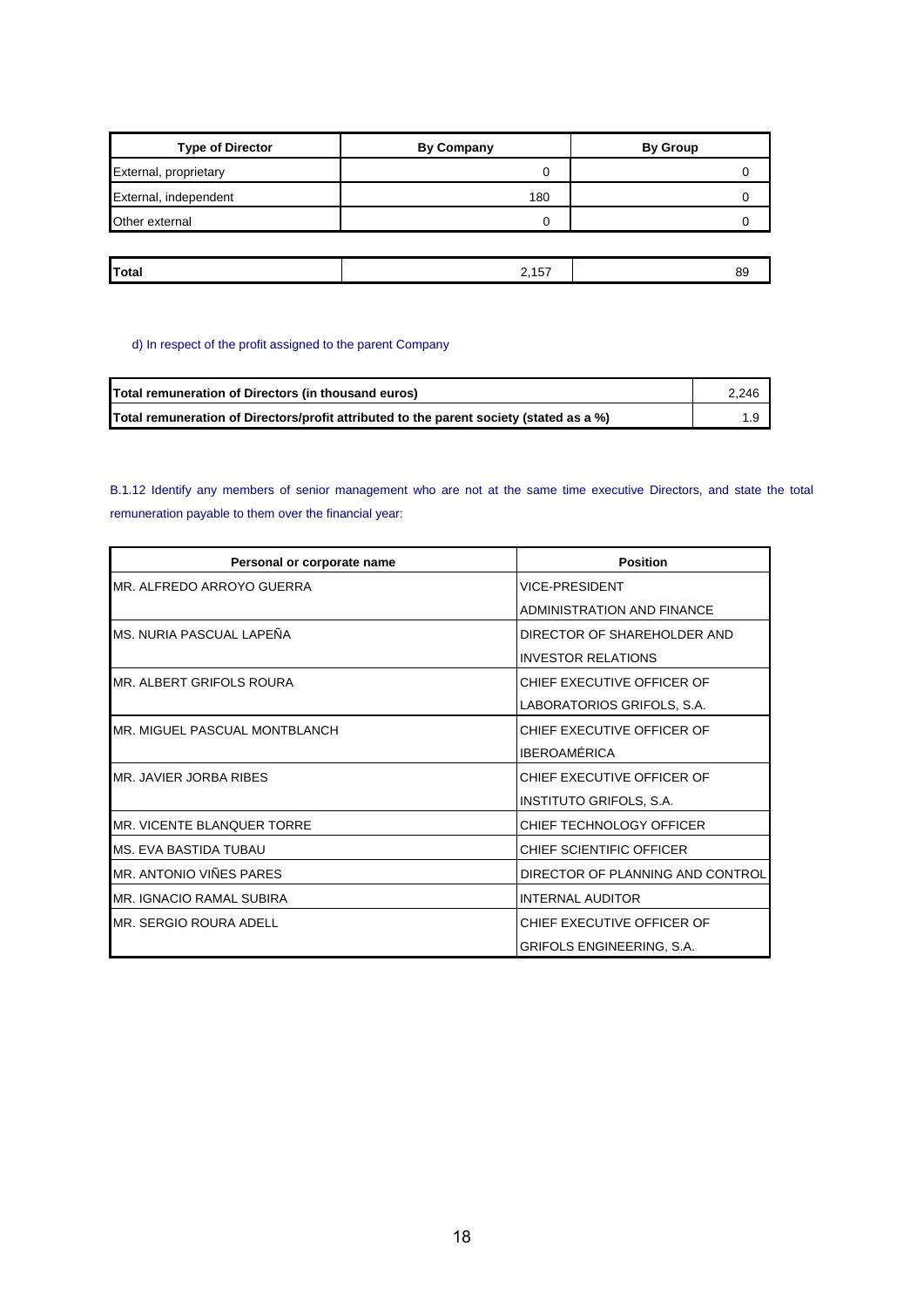| Personal or corporate name      | <b>Position</b>                    |
|---------------------------------|------------------------------------|
| <b>MR. MATEO BORRAS HUMBERT</b> | DIRECTOR OF HUMAN RESOURCES        |
| MR. ORIOL DUÑACH FULLA          | CHIEF EXECUTIVE OFFICER OF         |
|                                 | DIAGNOSTIC GRIFOLS, S.A.           |
| MR. JAVIER ROURA FERNANDEZ      | CHIEF FINANCIAL OFFICER            |
| IMR. CARLOS ROURA FERNANDEZ     | DEPUTY INDUSTRIAL VICE-PRESIDENT   |
| MS. MONTSERRAT LLOVERAS CALVO   | CHIEF ADMINISTRATIVE OFFICER AND   |
|                                 | <b>CONTROLLER</b>                  |
| MR. DAVID BELL                  | VICE-PRESIDENT OF CORPORATE        |
|                                 | OPERATIONS AND DEVELOPMENT OF      |
|                                 | GRIFOLS INC. AND U.S. SUBSIDIARIES |
| MR. GREGORY GENE RICH           | CHAIRMAN OF GRIFOLS INC AND U.S.   |
|                                 | <b>SUBSIDIARIES</b>                |

**Total remuneration of top management (in thousand euros)** 5,839

B.1.13 Specify on aggregate if there are guarantee or "golden parachute" protection clauses for members of senior management, including executive Directors of the Company or its Group, in the event of dismissal or changes in control. State whether these contracts have to be made known to and/or approved by the corporate or Group governing bodies:

| Number of beneficiaries |                           |                        |  |
|-------------------------|---------------------------|------------------------|--|
|                         |                           |                        |  |
|                         | <b>Board of Directors</b> | <b>General Meeting</b> |  |

| Is the General Meeting informed about the clauses? | N0 |
|----------------------------------------------------|----|

**Body authorizing the clauses**  $YES$  NO

B.1.14 Describe the process for establishing the compensation of the members of the Board of Directors and the relevant statutory provisions in the articles about this.

**Process for establishing the compensation of the members of the Board of Directors and statutory clauses**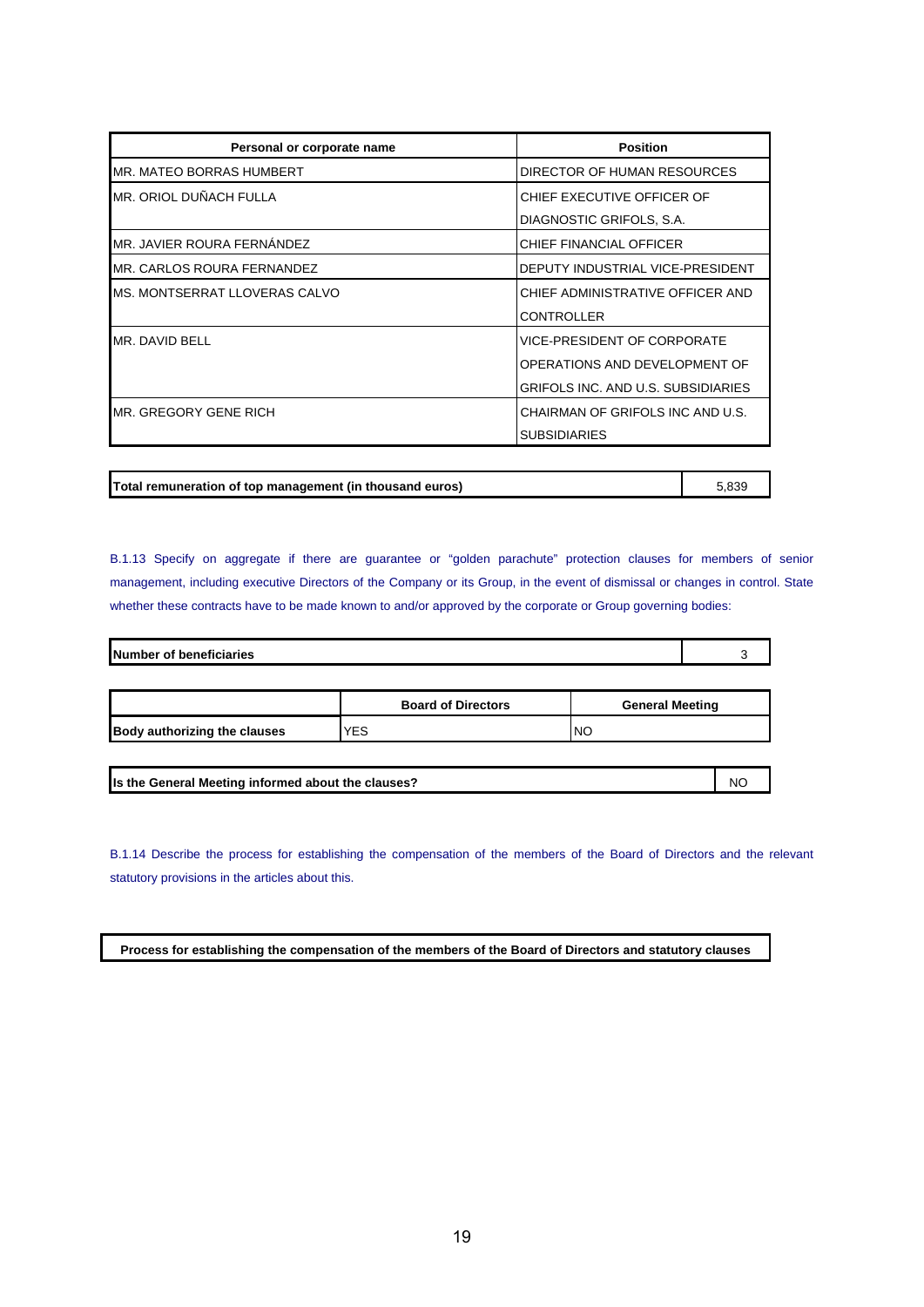**Process for establishing the compensation of the members of the Board of Directors and statutory clauses**  Corporate Articles:

Article 20.- Composition and remuneration of the Board of Directors.- (...) The post of Director will be paid. For this purpose, the General Meeting will establish each year or for the financial years that the Meeting itself may decide, a set amount as remuneration for the Board of Directors, which will distribute this among its members, by means of an agreement, depending on their dedication to the Company's business.

Regardless of the above, the Directors shall be entitled to refunding for any expenses that they have to make as a result of performing their duties.

Regulation of the Board of Directors:

Chapter VIII Remuneration of the Director

Article 26. Remuneration of the Director

1. A Director shall be entitled to obtain the remuneration set by the Board of Directors in accordance with statutory provisions and in accordance with the guidance of the Nominating and Remuneration Committee.

2. The Board shall ensure that Directors' remuneration is moderate in accordance with market requirements.

3. The remuneration policy passed by the Board shall attempt to give guidelines on the following issues:

(a) The amount, by types of Directors, of the fixed components, breaking down, where applicable, the allowances for taking part on the Board and its Committees, and an estimation of the annual fixed remuneration to which this gives rise.

(b) Variable remuneration items, specifically including:

i. Types of Directors to whom this applies, as well as an explanation of the relative importance of variable remuneration items in respect of the fixed ones;

ii. Criteria for assessment of results used as the basis for any entitlement to remuneration by shares, stock options or any other variable component;

iii. Fundamental parameters and foundation of any annual bonus system or of other benefits not paid in cash; and

iv. An estimation of the absolute amount of variable remuneration which will be entailed by the proposed remuneration plan, in accordance with the degree of fulfillment of the hypotheses or objectives taken as a reference.

(c) Main characteristics of the welfare systems (e.g. complementary pensions, life insurance and similar items) with an estimation of their amount or equivalent annual cost.

(d) Conditions to be met by the contracts of holders of senior management posts such as executive Directors, which will include:

i. Duration;

ii. Advance notice periods; and

iii. Any other clauses as regards engagement bonuses, as well as compensation or "golden parachutes" for early cancellation or termination of the contractual relationship between the Company and the executive Director.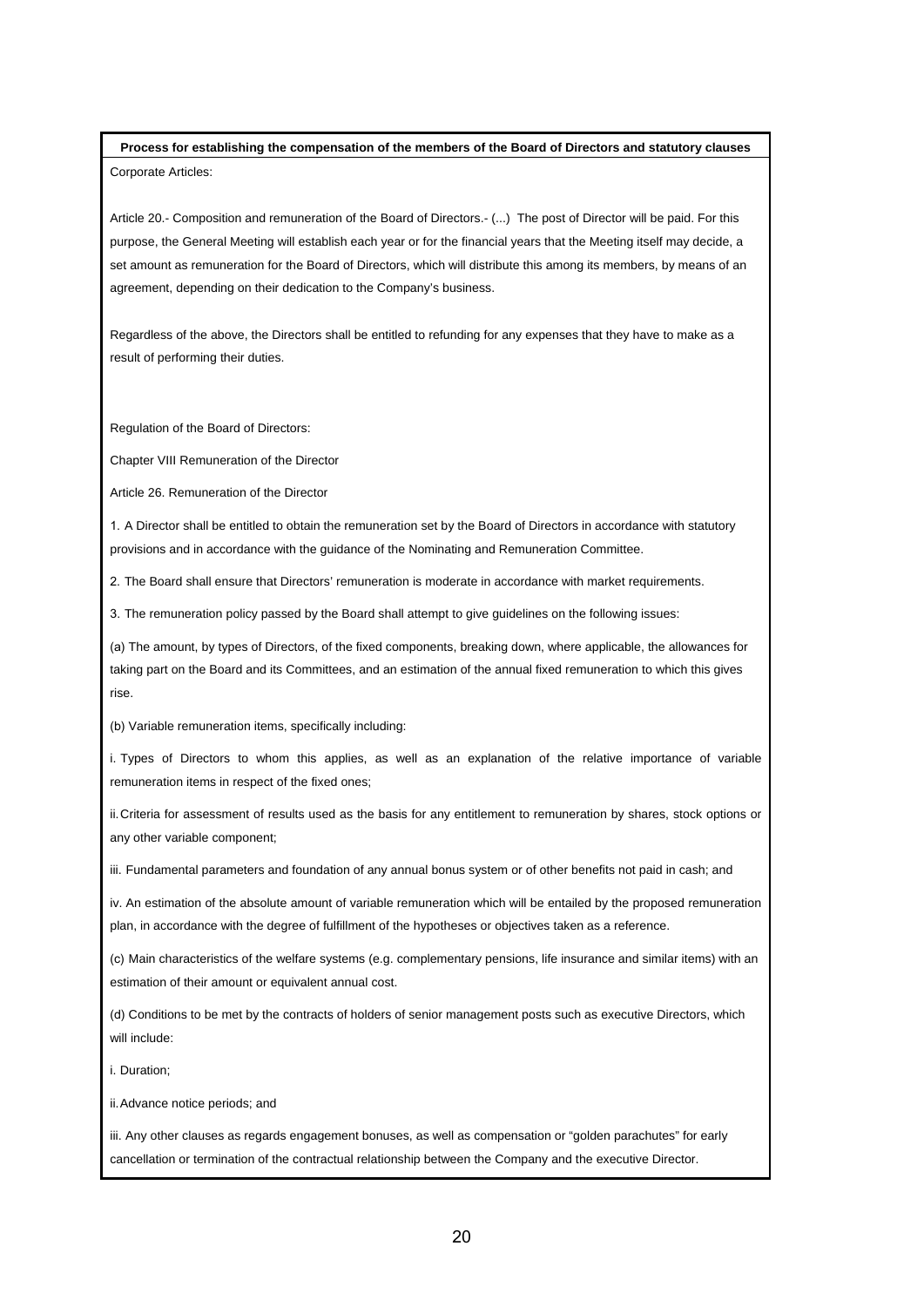**Process for establishing the compensation of the members of the Board of Directors and statutory clauses** 

4. Any remuneration associated with the Company's results shall take into account any possible reservations made in the external auditor's report which reduce said results.

5. Variable remuneration policies shall incorporate the technical cautions required to ensure that such remuneration bears relation to the professional performance of their beneficiaries and do not simply stem from the general evolution of the markets or the Company's business sector or from other similar circumstances.

Article 27. Remuneration of the external Director

The Board of Directors, with the advice of the Nominating and Remuneration Committee, shall pass any measures in its power to ensure that the remuneration of external Directors is in accordance with the following directive:

(a) External Directors must be paid according to their dedication, qualification and effective responsibility;

(b) External Directors must be excluded from any remuneration systems based on giving shares of the Company or of Group companies, from stock options or financial instruments referenced to the value of the share, based on variable remuneration linked to the Company's performance or on benefits systems;

This directive shall not, nevertheless, affect giving shares, when this is conditional upon Directors keeping them until ceasing to be a Director;

(c) the amount of external Directors' remuneration must be calculated in such a way as to offer incentives for their dedication, but which does not constitute an obstacle for independence.

State whether the Board has kept for itself the passing of the following decisions at a plenary session.

| At the proposal of the Company's chief executive, the appointment and possible dismissal of senior<br>management, as well as their compensation clauses |  |
|---------------------------------------------------------------------------------------------------------------------------------------------------------|--|
| The remuneration of Directors, and, in the case of executive Directors, any additional remuneration for<br><b>YES</b>                                   |  |
| their executive functions and other conditions that must be met in their contracts                                                                      |  |

B.1.15 State whether the Board of Directors approves a detailed remuneration policy and explain the matters covered in this:

YES

| Amount of fixed components, with a breakdown, where applicable, of any allowances for participation          |            |
|--------------------------------------------------------------------------------------------------------------|------------|
| on the Board and its Committees and an estimation of the annual fixed remuneration to which these            | <b>YES</b> |
| give rise                                                                                                    |            |
| Variable remuneration items                                                                                  | <b>YES</b> |
| Main characteristics of the benefits system, with an estimation of their annual amount or equivalent<br>cost | <b>YES</b> |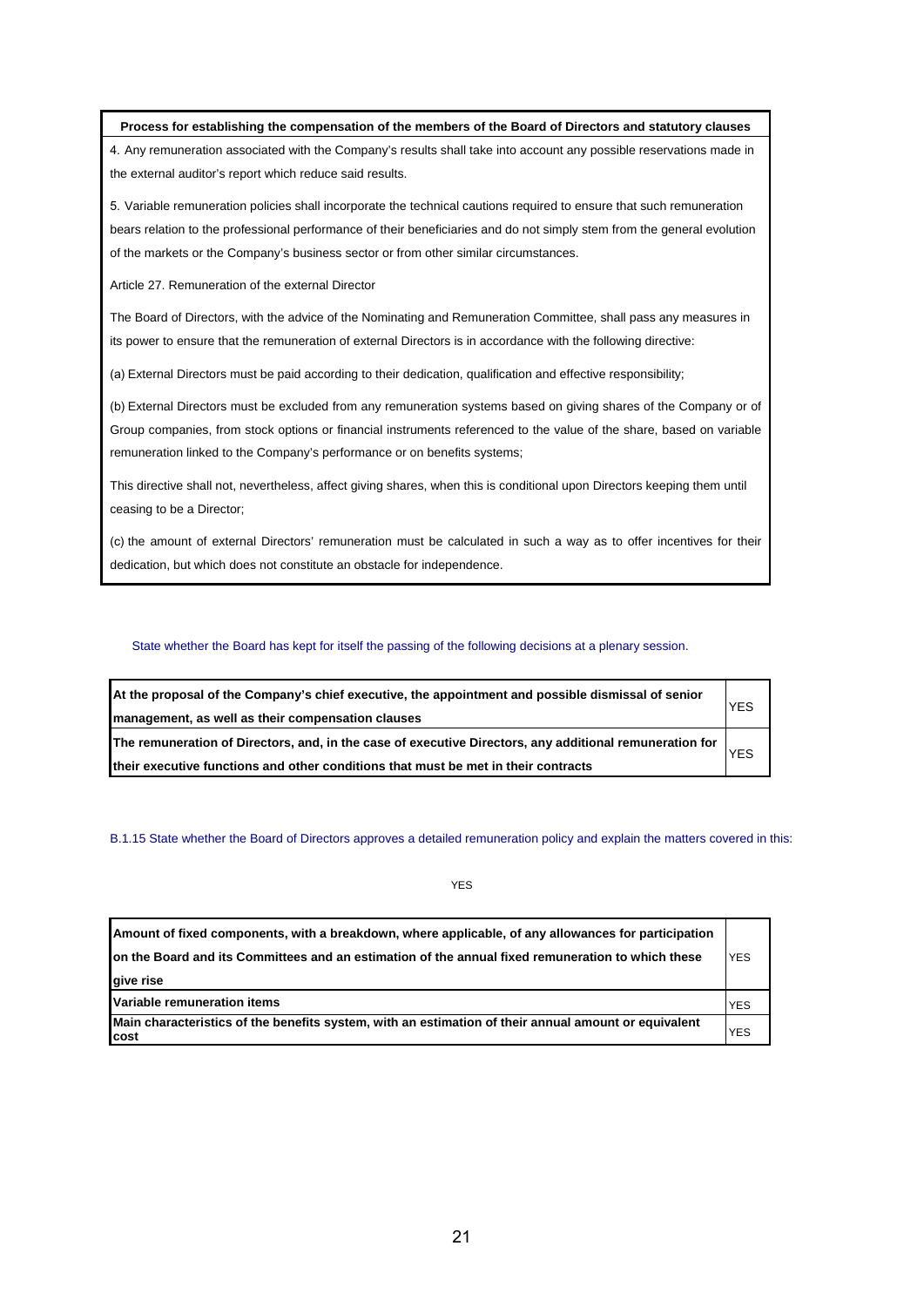**Conditions that must be met by the contracts of persons performing senior management functions as executive Directors**  YES

B.1.16 State whether the Board submits a report on the remuneration policy of its Directors to the advisory vote of the General Shareholders' Meeting, as a separate item on the agenda. If so, explain any aspects of the report as regards the remuneration policy as approved by the Board for future years, the most significant changes in such policies compared to the one applied during the financial year and an overall summary of how the remuneration policy was applied over the financial year in question. Give details of the role played by the Remuneration Committee and, if external consultancy was made use of, the identity of the external consultants who provided this:

NO

|                                     | טאו |
|-------------------------------------|-----|
| Has external consultancy been used? |     |
|                                     |     |

**Identity of external consultants**

B.1.17 State, where applicable, the identity of the Directors who are also members of the Board of Directors, managers or employees of companies that own significant shareholdings in the listed Company and/or in entities belonging to the business Group:

| Personal or corporate name of the Director | Corporate name of the significant  | <b>Position</b> |
|--------------------------------------------|------------------------------------|-----------------|
|                                            | shareholder                        |                 |
| <b>IMR. VICTOR GRIFOLS ROURA</b>           | <b>ISCRANTON ENTERPRISES. B.V.</b> | <b>IMANAGER</b> |

Give details, where applicable, of any relevant relations other than the ones covered in the previous point between members of the Board of Directors and significant shareholders and/or Group entities:

B.1.18 State whether any amendments were made to the Regulations of the Board during the financial year:

 $N<sub>O</sub>$ 

B.1.19 State the procedures for the appointment, reappointment/reelection, assessment and removal of Directors. Give details of the competent bodies, the processes to be implemented and the criteria used in each of the procedures.

Regulations of the Board of Directors:

Article 18. Appointment of Directors

1. Directors shall be designated by the General Shareholders' Meeting or by the Board of Directors, in accordance with the provisions laid down in the Spanish Public Limited Companies Law.

2. The proposals for appointment of Directors submitted by the Board of Directors for consideration by the General Meeting, and the decisions on appointments passed by this body pursuant to the co-optation powers that it is granted by law must be preceded by the relevant proposal of the Nominating and Remuneration Committee.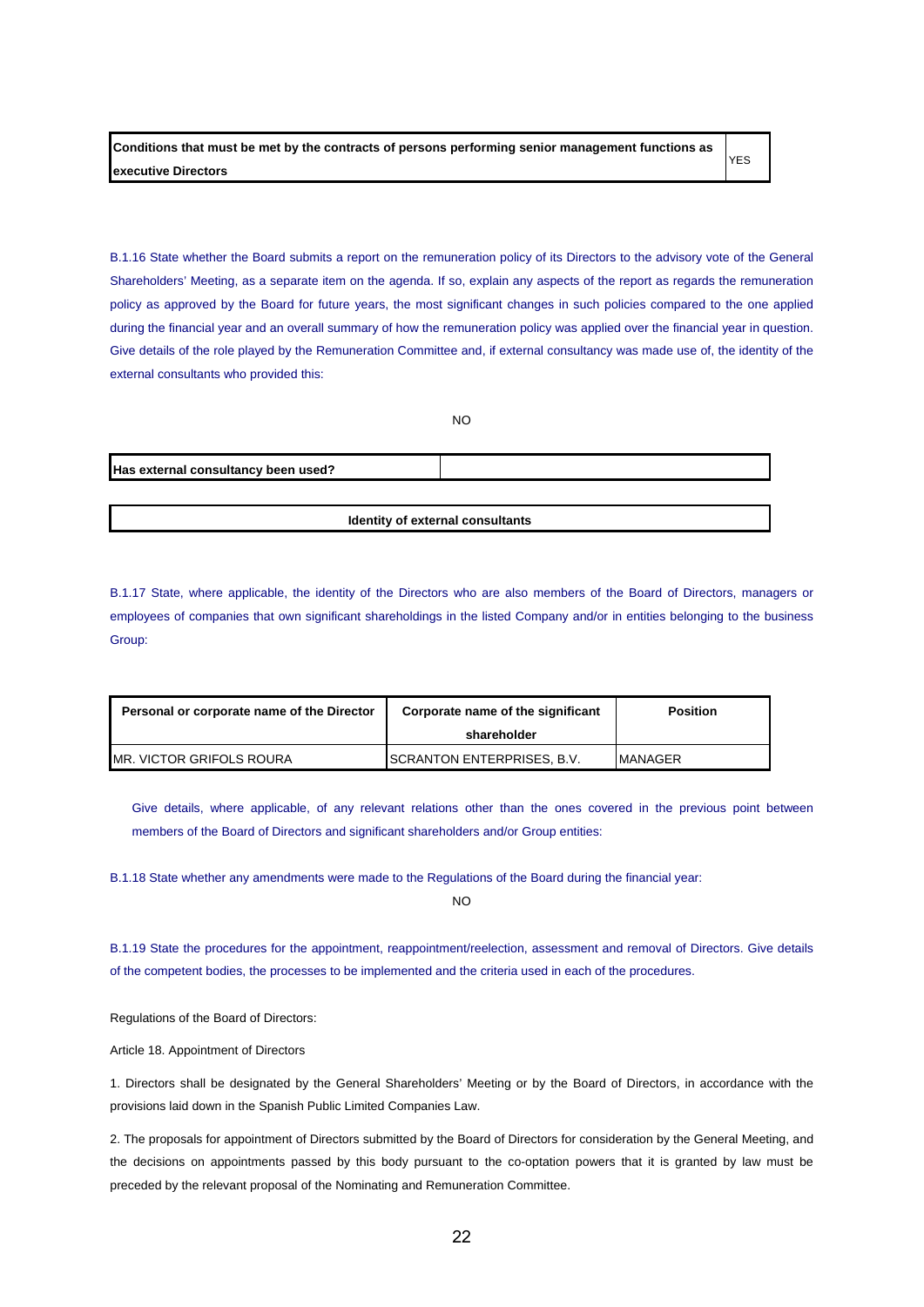When the Board departs from the recommendations of the Nominating and Remuneration Committee, the reasons for acting this way must be given, and taken note of in the minutes.

Article 19. Appointment of external Directors

1. The Board of Directors and the Nominating and Remuneration Committee, within their spheres of competence, shall ensure that the choice of candidates involves persons of known reliability, competence and experience, having to take the greatest care as regards the persons invited to occupy the positions of independent Director as envisaged in article 6 of these Regulations.

2. The Board of Directors shall not be able to propose or appoint any persons who are connected with the Company's management or who are connected by family, professional or commercial bonds with the executive Directors or senior management of the Company to occupy a position of independent Director.

The following may specifically not be proposed as or appointed independent Directors:

(a) Any persons who have during the previous year had a significant direct or indirect working, commercial or contractual relationship with the Company, its management, proprietary Directors of companies in the group whose shareholding interests are represented by them, credit institutions with a significant position in the Company's financing, or organizations receiving significant subsidies from the Company;

(b) Any persons who are Directors of another listed Company which has proprietary Directors in the Company;

(c) Any persons connected with executive Directors, proprietary Directors or members of the Company's management; for purposes of this Regulation, persons connected with the Directors shall be understood to mean those who are involved in any of the cases envisaged in article 127.three.5 of the Spanish Public Limited Companies Law; and

(d) Any persons who have other relations with the Company which, in the opinion of Nominating and Remuneration Committee, might impair their independence.

Regulations of the Board of Directors:

Article 20. Reelection of Directors

Any proposals for reelection of Directors that the Board of Directors may decide to submit to the General Meeting shall have to go through a formal preparation process, which shall necessarily include a report issued by the Nominating and Remuneration Committee which shall assess the quality of the work and the dedication to the post of the Directors proposed during the preceding mandate.

Regulations of the Board of Directors:

Article 17 b. Regular assessment

Twice a year the Board shall meet in a plenary session, to assess:

(a) The quality and efficiency of the Board's operations;

(b) Starting from the report passed on to it by the Nominating Committee, the Chairman of the Board and the chief executive of the Company's performance of their functions;

(c) The working of its Committees, starting from the report that these pass on to it.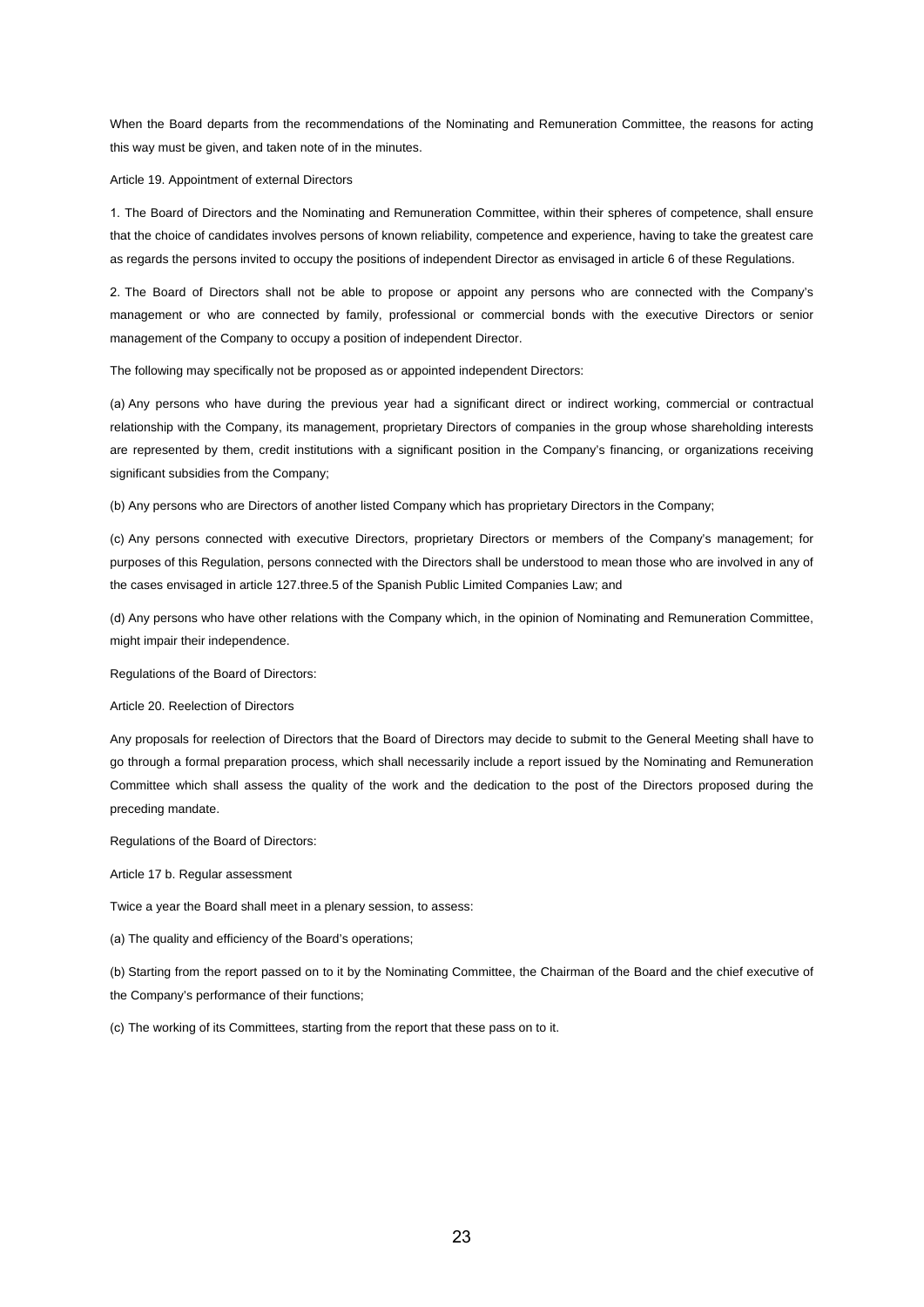Regulations of the Board of Directors:

Article 21. Term of office

1. Directors shall hold their post for the period envisaged in the Corporate Articles, and they may be reelected.

2. Any Directors appointed by co-optation shall hold their post until the date of the first General Meeting.

3. When, after a report from the Nominating and Remuneration Committee, the Board of Directors were to understand that the Company's interests were endangered, any Director completing his or her term of office or for any other causes ceasing to perform his or her function shall not be able to render services in any other entity which may be considered a competitor of the Company for the period laid down by the Board of Directors, which shall under no circumstances be able to be over two (2) years.

In spite of the above, the Board of Directors shall, if it considers this appropriate, be able to release the leaving Director from this obligation.

Article 22. Dismissal of Directors

1. Directors shall leave their posts when the period for which they were appointed has elapsed and when this is decided by the General Meeting, making use of the powers that it is legally or statutorily conferred.

2. The Board of Directors shall refrain from proposing to the General Meeting the dismissal of external Directors (proprietary and independent) before the end of the statutory period for which they were appointed, unless there are any exceptional and justified causes, and after a report from the Nominating and Remuneration Committee.

3. The Directors shall have to offer their resignation to the Board of Directors and go through with the relevant resignation, if the Board considers this fit, in the following cases:

(a) When they leave the executive positions with which their appointment as a Director was associated, except for express ratification by the Board of Directors, after a non-binding report from the Nominating and Remuneration Committee;

(b) When they are involved in any of the legally envisaged cases of incompatibility or prohibition;

(c) When charges are brought against them for a presumably criminal offense or when a judge's order for hearing to commence is issued for any of the offenses listed in article 124 of the Spanish Public Limited Companies Law, or when they are involved in disciplinary proceedings for serious or very serious misconduct brought by supervisory authorities;

(d) When they are seriously admonished by the Auditing Committee for having failed to comply with their obligations as Directors;

(e) When their remaining on the Board may endanger the Company's interests or when the reasons for which they were appointed have disappeared; and

(f) In the case of a proprietary Director, when the shareholder whose shareholding interests they represent on the Board disposes of its holding in the Company or reduces this under the level reasonably justifying their appointment as such.

4. When a Director stands down from his or her post either through dismissal or for other reasons, the reasons for this shall be explained in a letter which will be sent to all the members of the Board by means of the Chairman or the Secretary.

B.1.20 State any cases in which Directors are obliged to resign.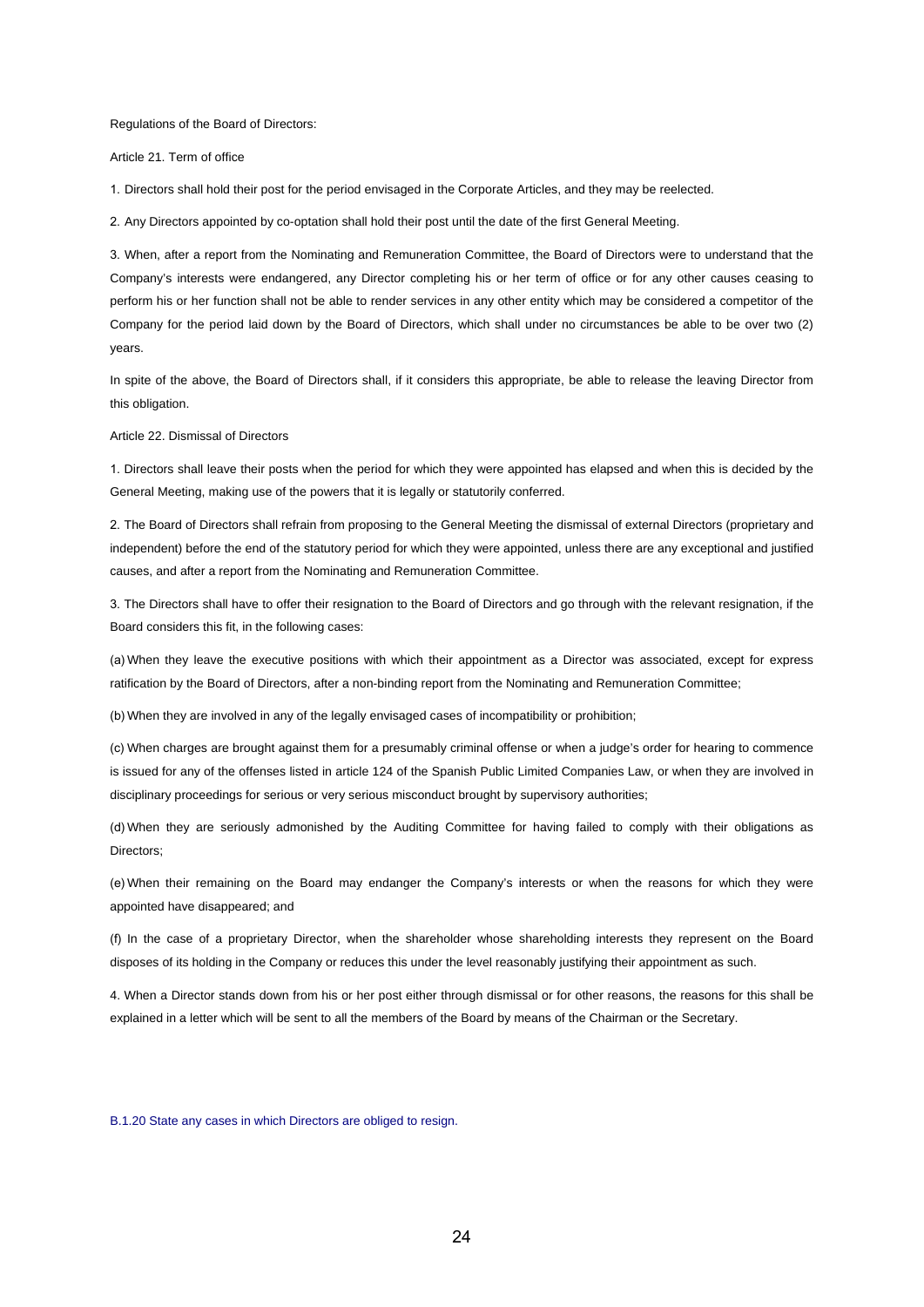#### Regulations of the Board of Directors:

Article 22. Dismissal of Directors

 $(\dots)$ 

3. Directors shall have to offer their resignation to the Board of Directors and go through with the relevant resignation, if the Board considers this fit, in the following cases:

(a) When they leave the executive positions with which their appointment as a Director was associated, except for express ratification by the Board of Directors, after a non-binding report from the Nominating and Remuneration Committee;

(b) When they are involved in any of the legally envisaged cases of incompatibility or prohibition;

(c) When charges are brought against them for a presumably criminal offense or when a judge's order for hearing to commence is issued for any of the offenses stated in article 124 of the Spanish Public Limited Companies Law, or when they are involved in disciplinary proceedings for serious or very serious misconduct brought by supervisory authorities;

(d) When they are seriously admonished by the Auditing Committee for having failed to comply with their obligations as Directors;

(e) When their remaining on the Board may endanger the Company's interests or when the reasons for which they were appointed have disappeared; and

(f) In the case of a proprietary Director, when the shareholder whose shareholding interests they represent on the Board disposes of their holding in the Company or reduces this under the level reasonably justifying their appointment as such.

B.1.21 Explain whether the function of chief executive of the Company falls upon the Chairman of the Board of Directors. If so, state the measures that have been taken to limit the risks involved with powers being concentrated in a single person:

## YES

## **Measures to limit risks**

Functions are decentralized through the existence of the Board's delegate Committees (the Auditing Committee and the Nominating and Remuneration Committee), which have their own spheres of competence.

Furthermore, in accordance with article 8.1 of the Regulations of the Board of Directors, when the Chairman of the Board holds the status of chief executive, this person will be delegated all the powers that can be delegated in accordance with the Law, the Articles and these Regulations, and will be in charge of effective management of the Company's business, always in accordance with the decisions and criteria set by the General Shareholders' Meeting and the Board of Directors, in their respective spheres of competence.

Also see the reference to article 8.4 of the Regulations in the following section

State and where applicable explain whether rules have been established empowering one of the independent Directors to request that a meeting of the Board should be convened, or for new items to be added to the agenda, the aim being to coordinate and reflect the concerns of the external Directors and oversee evaluation by the Board of Directors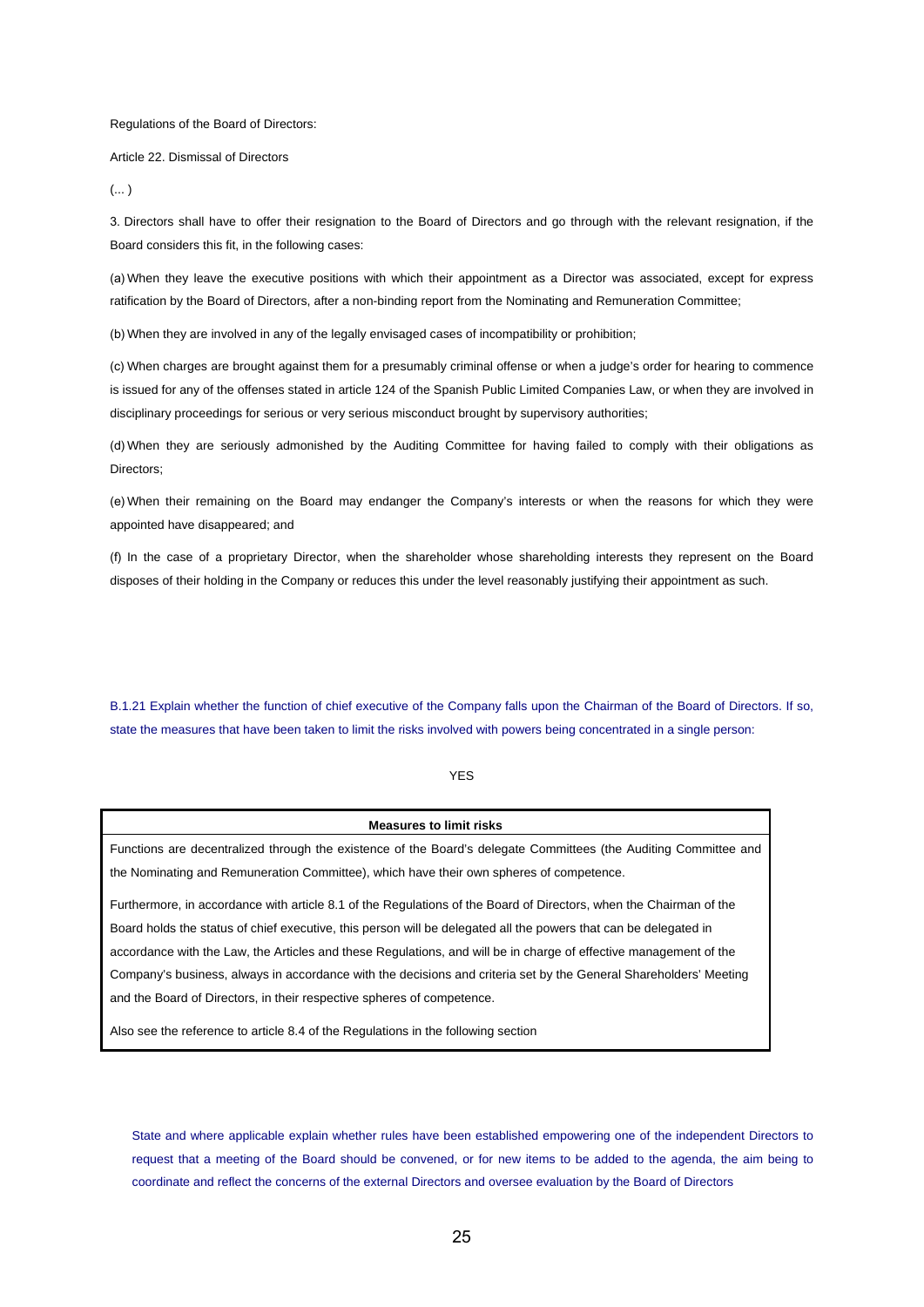YES

## **Explanation of the rules**

Article 8.4 of the Regulations of the Board of Directors empowers an independent Director to coordinate and reflect the concerns of external Directors and to direct the Board's assessment of its Chairman in cases when the Chairman is in turn the chief executive.

B.1.22 Are reinforced majorities, other than legal ones, required for any type of resolution?:

NO

Describe how agreements are passed at the Board of Directors, stating at least the minimum quorum and the types of majorities required to adopt the resolutions:

## **Description of the agreement:**

All the agreements

| Quorum                         | % |
|--------------------------------|---|
| Half plus one of the Directors |   |

| Type of majority                                                            |  |
|-----------------------------------------------------------------------------|--|
| Absolute majority. In the event of a tie, the Chairman has the casting vote |  |

B.1.23 Explain whether there are any specific requirements other than the ones regarding Directors, in order to be appointed chairman.

NO

B.1.24 State whether the chairman has the casting vote:

YES

## **Questions in which there is a casting vote**

In all questions within the Board's competence.

B.1.25 State whether the Articles or the Regulations of the Board establish any limit to the age of Directors: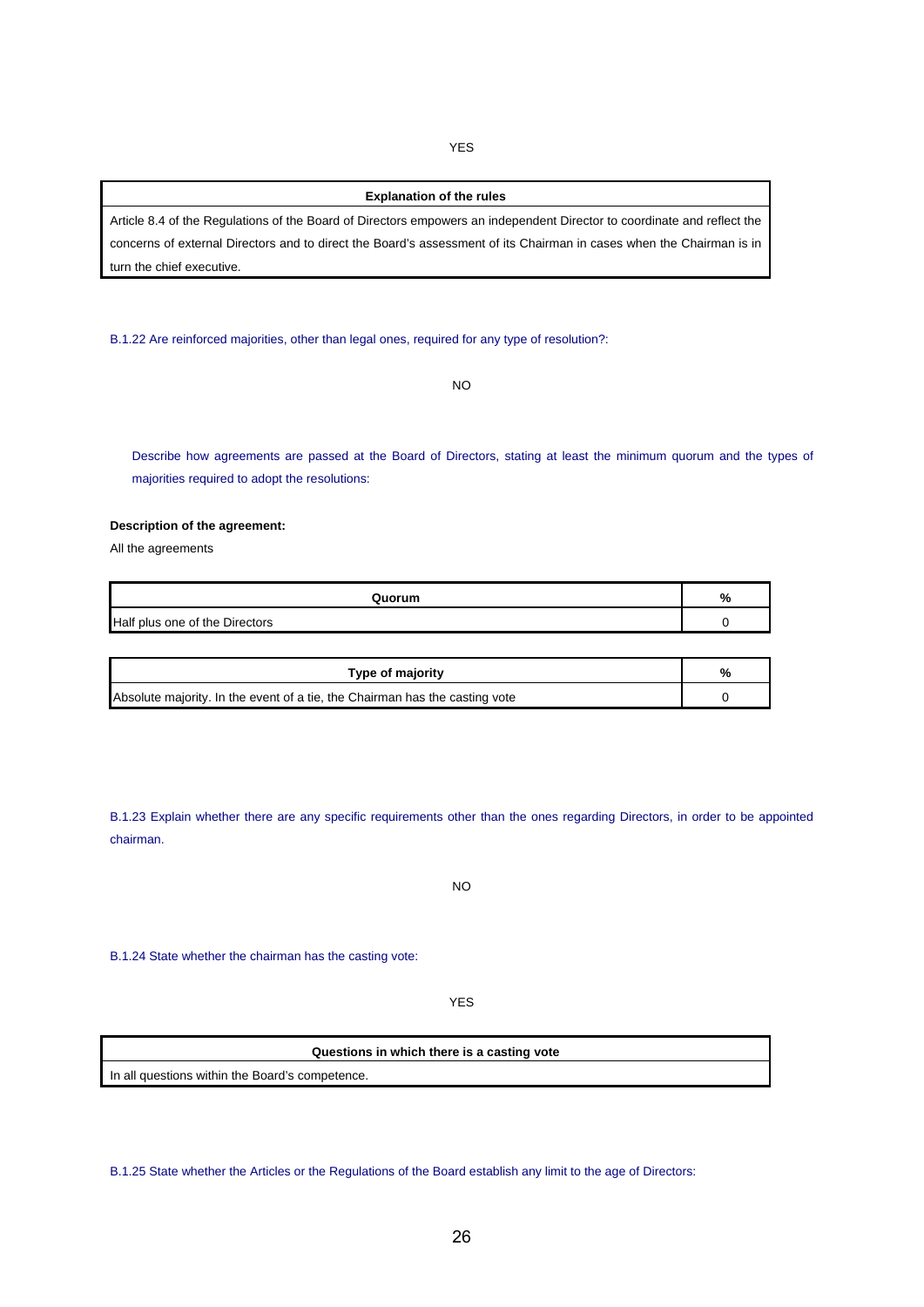NO

| Maximum age of chairman | Maximum age of the chief executive<br>office | <b>Maximum age of Directors</b> |  |
|-------------------------|----------------------------------------------|---------------------------------|--|
|                         |                                              |                                 |  |

B.1.26 State whether the Articles or the Regulations of the Board establish any limit to the maximum term of office of independent Directors:

| NC                            |  |
|-------------------------------|--|
| <b>Maximum term of office</b> |  |

B.1.27 If there are few or no female Directors, explain the reasons for this and any measures taken in order to remedy the situation

**Explanation of the reasons and the measures** 

The Board bases its proposals for appointment of Directors strictly on professional qualification criteria (competence, knowledge and experience).

In particular, state whether the Nominating and Remuneration Committee has established procedures to ensure that selection processes do not suffer from implicit biases hindering any selection of female Directors and whether female candidates who meet the required profile are deliberately sought:

NO

B.1.28 State whether there are any formal processes for granting proxies at the Board of Directors. If so, provide a brief description.

Article 28.2 of the Regulations of the Board of Directors establishes Directors' general obligation to attend the meetings of the bodies to which they belong and to take an active part in any discussions in order for their opinion to make an effective contribution to decision-making. Furthermore, in the event of their not being able to attend any sessions to which they were called, on justified grounds, this article provides that any absent Director must give instructions to the Director who has to represent him/her.

B.1.29 State the number of Board meetings held during the financial year. Where applicable, also state the number of times the Board met without the chairman attending this:

| <b>Number of Board meetings</b>                            |  |
|------------------------------------------------------------|--|
| Number of Board meetings without the chairman's attendance |  |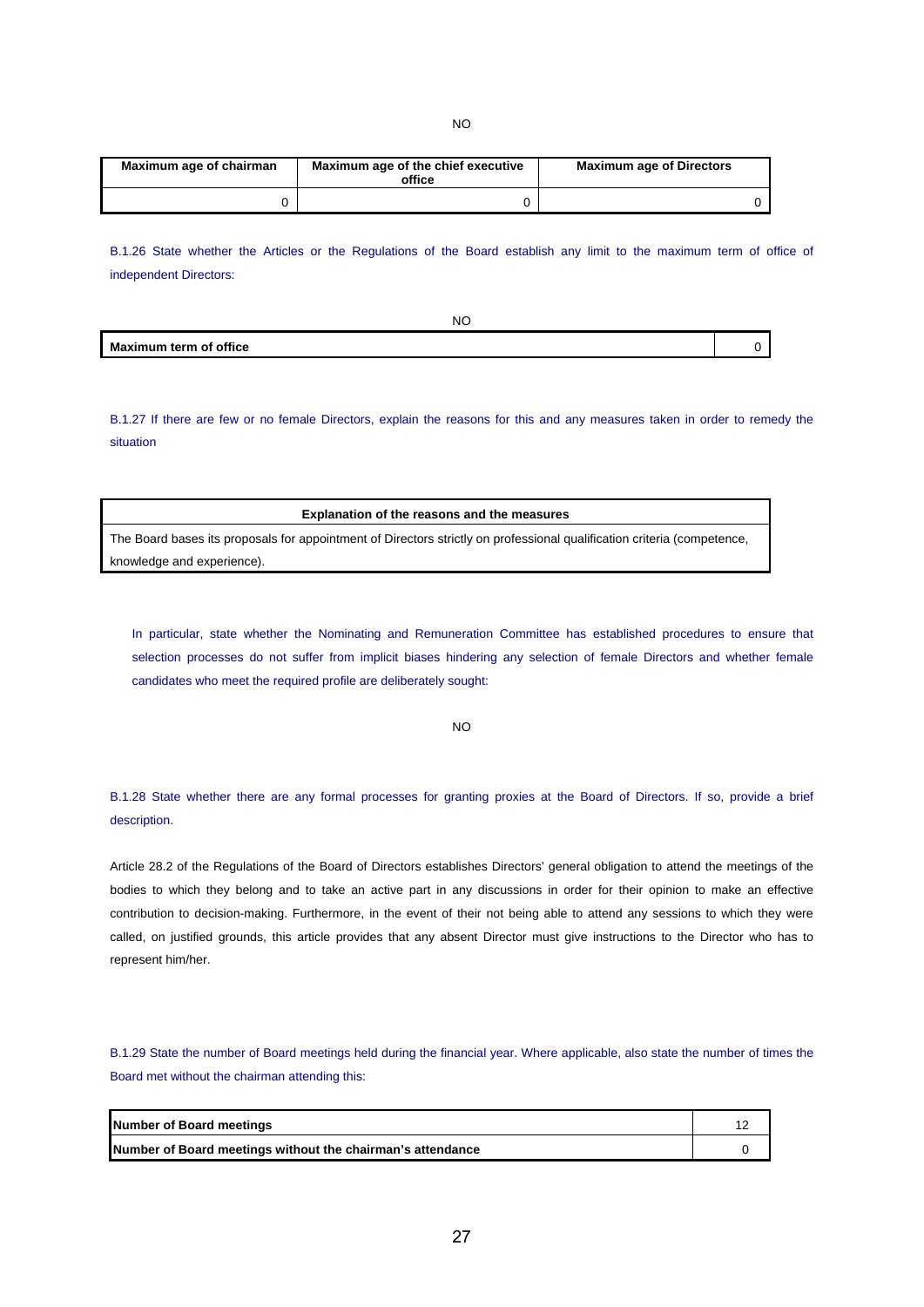## State the number of meetings held by the different Board Committees during the financial year:

| Number of meetings of the Executive or Delegate Committee       |   |
|-----------------------------------------------------------------|---|
| Number of meetings of the Audit Committee                       | 6 |
| Number of meetings of the Nominating and Remuneration Committee |   |
| Number of meetings of the Nominating Committee                  |   |
| Number of meetings of the Remuneration Committee                |   |

B.1.30 State the number of Board meetings held during the year without the attendance of all Board members. Any proxies granted without specific instructions for the meeting will be considered as being absences:

| Number of Directors' absences during the year         |       |
|-------------------------------------------------------|-------|
| % of absences of the total votes cast during the year | 0.000 |

B.1.31 State whether the individual and consolidated annual accounts presented to the Board for approval are previously certified:

YES

Identify, where applicable, the persons who certified the Company's individual and consolidated accounts for approval by the Board:

| Name                              | <b>Position</b>                   |
|-----------------------------------|-----------------------------------|
| MS. MONTSERRAT LLOVERAS CALVO     | ICHIEF ADMINISTRATIVE OFFICER AND |
|                                   | <b>ICONTROLLER</b>                |
| <b>IMR. ALFREDO ARROYO GUERRA</b> | IVICE-PRESIDENT                   |
|                                   | IADMINISTRATION AND FINANCE       |

B.1.32 Explain, if there were any, the mechanisms established by the Board of Directors to prevent the individual and consolidated accounts drawn up by it from being presented to the General Shareholders' Meeting with reservations in the audit report.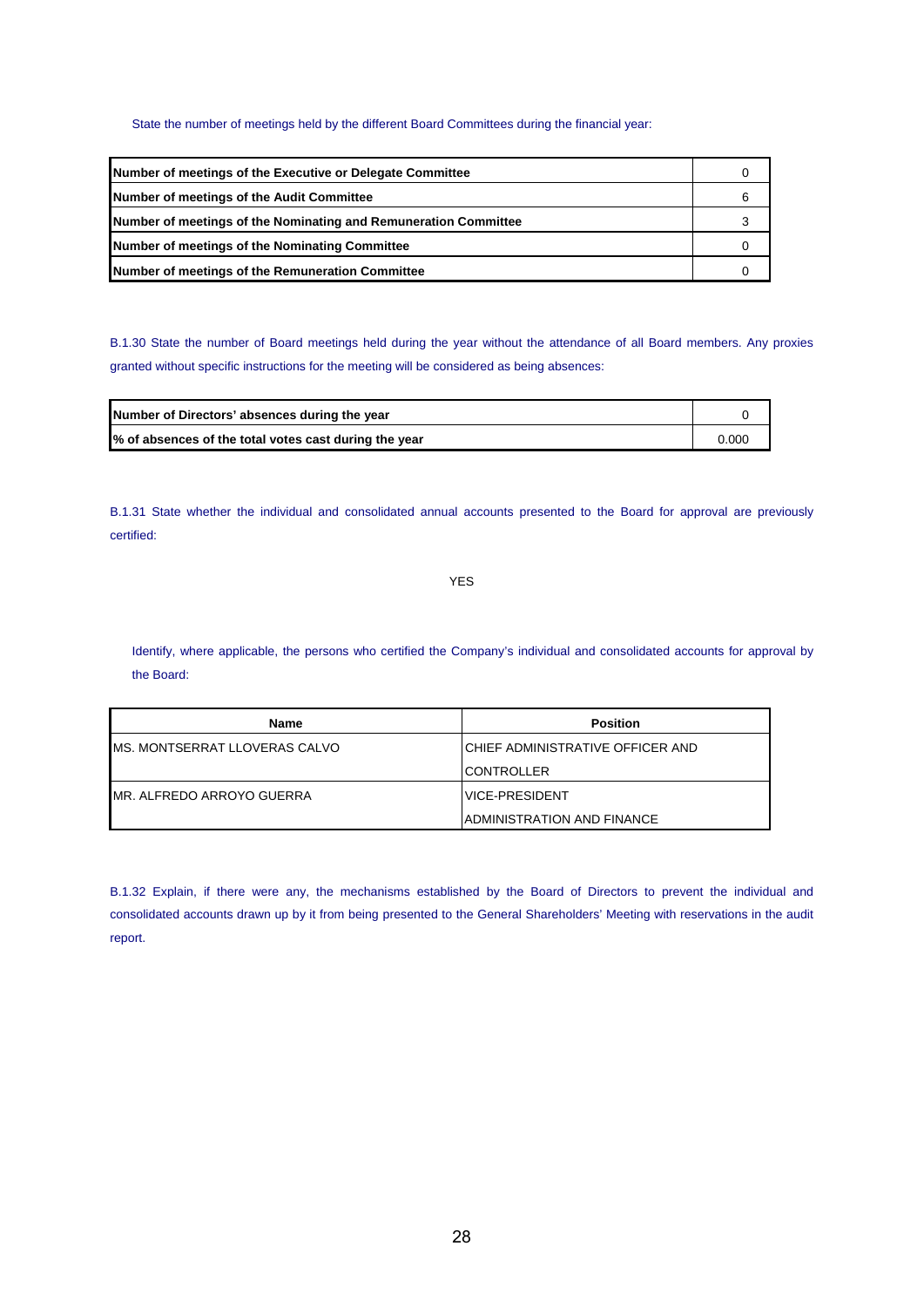Article 42.4 of the Regulations of the Board is transcribed below:

Article 42. Relations with auditors

()

4.The Board of Directors shall attempt to draw up the final accounts in such a way that there are no reservations by the auditor, and in the event of there being any, their content and scope shall be explained to shareholders by both the Chairman of the Auditing Committee and by the external auditors.

B.1.33 Is the Secretary to the Board also a Director?

NO

B.1.34 Explain the procedures for the appointment and removal of the Secretary to the Board, stating whether he/she is proposed by the Nominating Committee and approved by a plenary session of the Board.

|  | Procedure for appointment and removal |  |
|--|---------------------------------------|--|
|--|---------------------------------------|--|

According to article 10 of the Regulations of the Board, the Secretary does not need to be a Director.

According to article 15.4 of the Regulations of the Board, it is the Nominating and Remuneration Committee's competence to inform about the appointment and removal of the Secretary and Vice-secretaries to the Board of Directors

| Does the Nominating Committee inform about the appointment? |            |
|-------------------------------------------------------------|------------|
| Does the Nominating Committee inform about the dismissal?   | <b>YES</b> |
| Does the Board approve the appointment?                     | <b>YES</b> |
| Does the Board approve the dismissal at a plenary session?  | <b>YES</b> |

Does the secretary to the Board have special responsibility for ensuring that the recommendations on good governance are followed?

YES

B.1.35 State if applicable, the mechanisms established by the Company to preserve the independence of the auditor, financial analysts, and rating agencies.

Article 14 of the Regulations of the Board gives the Audit Committee the following competences as regards the external auditor:

(i) To pass on to the Board any proposals for selection, nomination, reelection and replacement of the external auditor, as well as the conditions for contracting this person;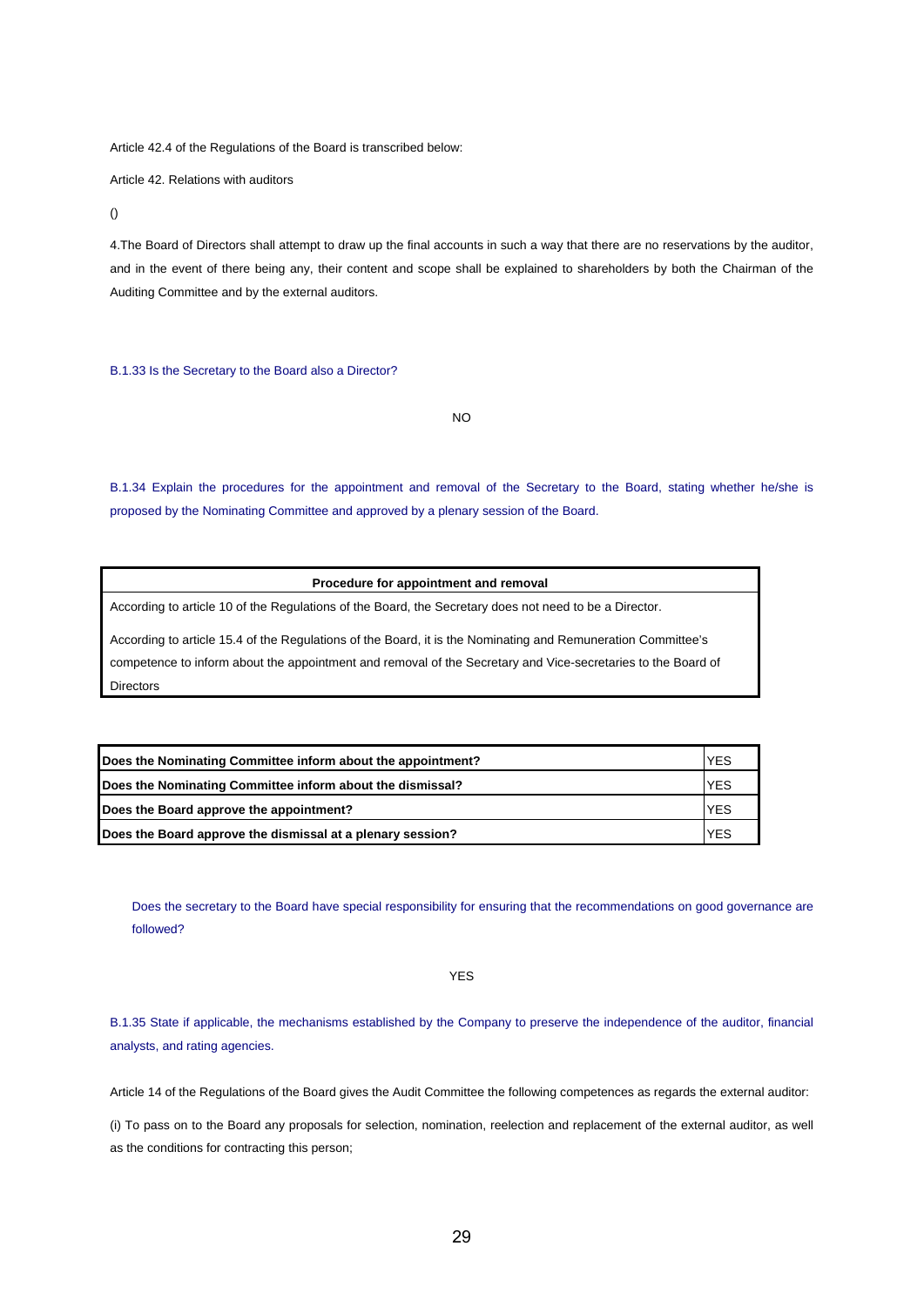(ii) To regularly receive from the external auditor information about the auditing plan and the results of its execution, and to check that senior management takes his or her recommendations into account;

(iii) To ensure the independence of the external auditor, and for this purpose:

. For the Company to inform the CNMV (Spanish Stock Exchange Commission), as a relevant fact, of the change of auditor and to adjoin a declaration on the possible existence of disagreements with the outgoing auditor, and if there were any, of their content;

. For the Company and the auditor to ensure respect for current legislation on rendering services other than auditing, the limits to concentration of the auditor's business and in general the other rules laid down for ensuring auditors' independence;

. In the event of the external auditor resigning, to examine the circumstances which had given rise to this.

Article 42 of the Regulations of the Board furthermore establishes that the Board's relations with the Company's external auditors shall be channeled through the Audit Committee. The Board of Directors shall furthermore refrain from proposing to the Meeting the contracting of any auditing firms in which the fees intended to be paid to it for all items are over ten per cent (10%) of its total income during the last financial year. This article also provides that the Board of Directors shall publicly inform, every year, of the overall fees that the Company has paid to the auditing firm for services other than auditing.

B.1.36 State whether the Company changed its external auditor during the financial year. If so, identify the incoming and outgoing auditors:

NO

| <b>Outgoing auditor</b> | Incoming auditor |  |
|-------------------------|------------------|--|
|                         |                  |  |

In the event of any disagreements with the outgoing auditor, please provide details:

NO

B.1.37 State whether the audit firm carries out other work for the Company and/or its business Group apart from auditing, and if so, state the amount of the fees received for such work and the percentage that this represents of the fees invoiced to the Company and/or its business Group:

|                                                                                           | Company | Group | Total  |
|-------------------------------------------------------------------------------------------|---------|-------|--------|
| Amount of other non-auditing work<br>(thousand euros)                                     | 720     | 33    | 753    |
| Amount of other non-auditing<br>work/total work invoiced by the<br>auditing firm (as a %) | 46.500  | 2.400 | 25.760 |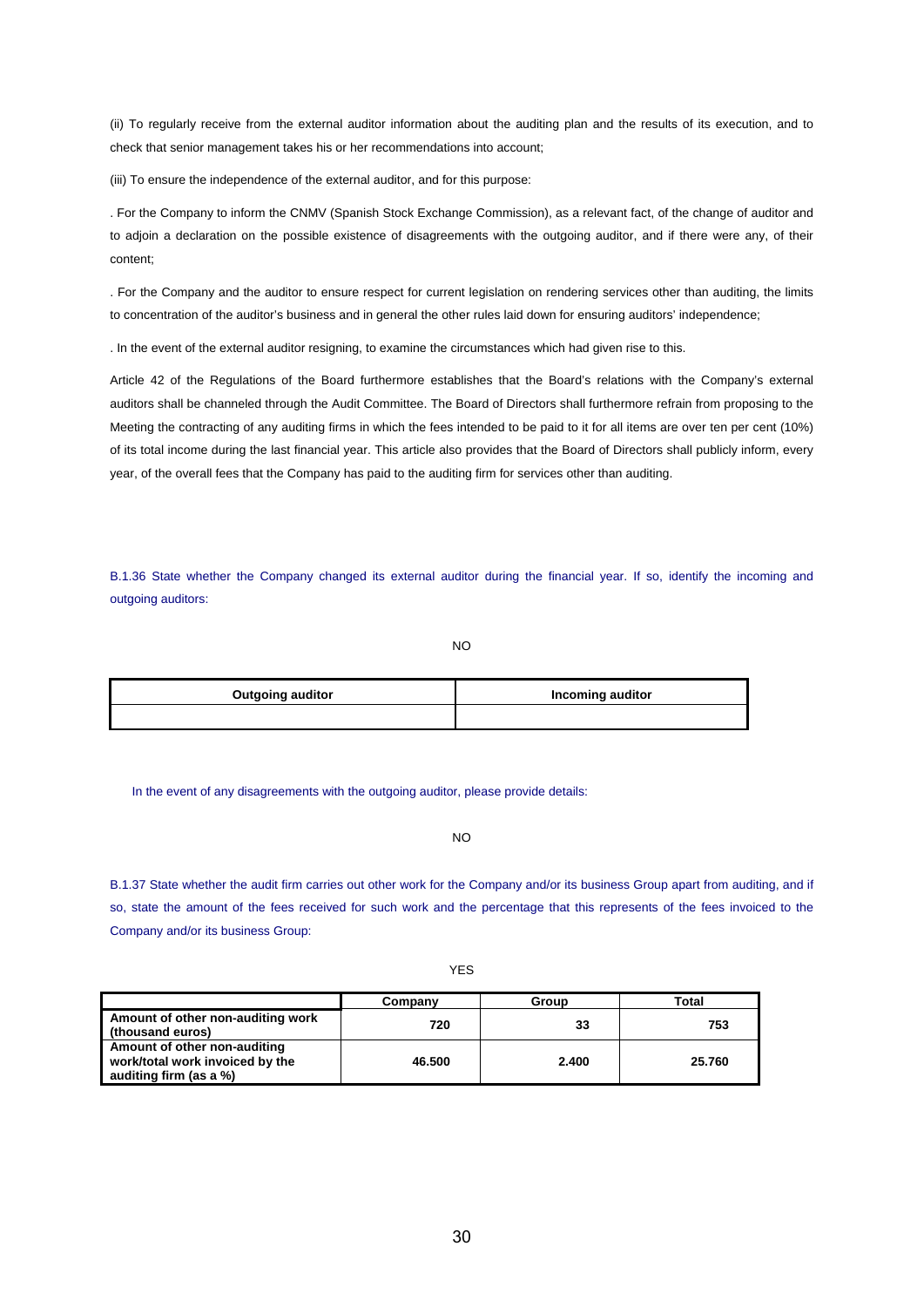B.1.38 State whether the audit report of the annual accounts for the previous financial year contains reservations or qualifications. If it does, detail the reasons given by the Chairman of the Audit Committee to explain the content and scope of such reservations or qualifications.

B.1.39 State the number of consecutive years for which the present audit firm has been auditing the annual accounts of the Company and/or its business Group. Likewise, give the percentage represented by the number of years the current audit firm has been auditing the accounts in respect of the total number of years for which the annual accounts have been audited:

|                             | Company | Group    |
|-----------------------------|---------|----------|
| Number of consecutive years | 20      | or<br>∠∪ |

|                                                | Company | Group |
|------------------------------------------------|---------|-------|
| No. of years audited by the current audit firm | 100.0   | 100.0 |
| /No. of years that the Company has been        |         |       |
| audited (as a %)                               |         |       |

B.1.40 State any holdings of the members of the Company's Board of Directors in the capital of entities engaged in the same, similar or complementary type of business to the one stated as the corporate purpose of either the Company or its Group, insofar as these have been made known to the Company. Also state the positions or functions that they carry out at said companies:

B.1.41 State and give details in each case of whether there is a procedure for the Directors to seek external consultancy:

YES

| Detail of the procedure                                                                                                    |
|----------------------------------------------------------------------------------------------------------------------------|
| This is established in article 25 of the Regulations of the Board:                                                         |
| Article 25. Expert assistance                                                                                              |
| 1. In order to be assisted in the practice of their functions, external Directors may request legal, accounting, financial |
| or other experts to be taken on, at the Company's expense.                                                                 |
| Any such commission must necessarily involve specific problems of some scale and complexity arising during                 |
| performance of the function.                                                                                               |
| 2. The decision to contract must be made known to the Chairman of the Board, and may be turned down by the                 |
| Board of Directors if it is accredited that:                                                                               |
| (a) This is not required for proper performance of the functions entrusted to the external Directors;                      |
| (b) Its cost is not reasonable in view of the importance of the problem and of the assets and earnings of the              |
| Company; or                                                                                                                |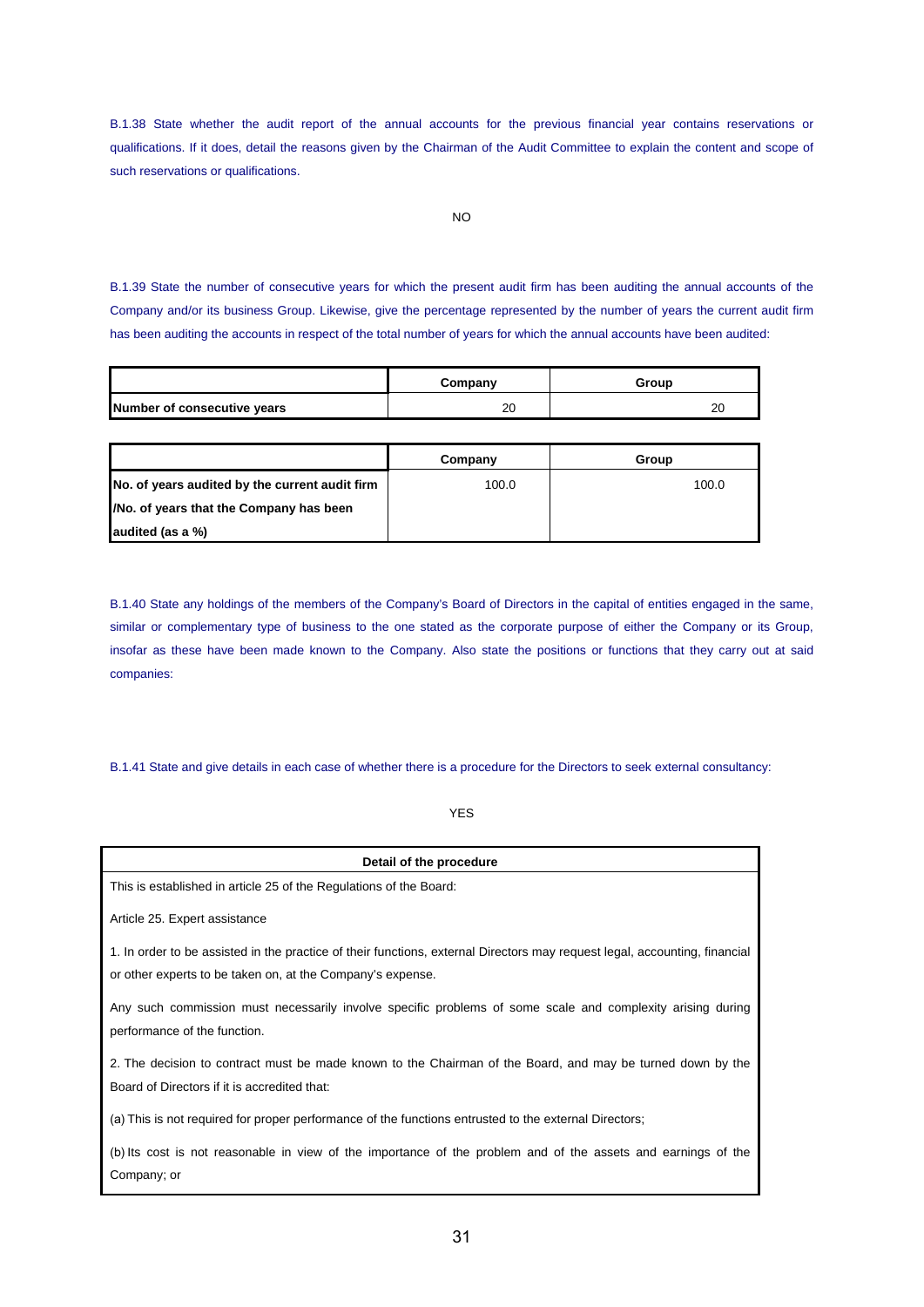(c) The technical assistance being sought can be properly given by the Company's own experts and technical staff.

B.1.42 State and, where applicable, give details as to whether there is a procedure for the Directors to be able to obtain the information needed to prepare for meetings of the governing bodies sufficiently long in advance:

YES

#### **Detail of the procedure**

In accordance with article 16.2 of the Regulations of the Board, the call for ordinary sessions shall be made in accordance with the advance notice and the procedures stipulated in the Corporate Articles. The call shall always include the agenda of the session and shall adjoin all the relevant information, properly summed up and prepared, sent long enough in advance for proper preparation of the meeting. When, in the Chairman's opinion, this proves inadvisable for security reasons, the information shall not be adjoined and the Directors will be informed of the possibility of examining this at the corporate headquarters.

B.1.43 State and where applicable give details as to whether the Company has established rules that oblige Directors to report and where appropriate resign in cases in which the image and reputation of the Company may be harmed:

## YES

#### **Explain the rules**

Article 28.2 of the Regulations of the Board lays down Directors' obligation to inform the Nominating and Remuneration Committee about any criminal proceedings in which they are charged, as well as the later stages of the proceedings.

Article 22.3 envisages Directors' obligation to offer their resignation to the Board and if the latter considers this appropriate, to go through with this resignation if, amongst other reasons:

(i) When they are involved in any of the legally envisaged cases of incompatibility or prohibition;

(ii) When charges are brought against them for a presumably criminal offense or when a judge's order for hearing to commence is issued for any of the offenses listed in article 124 of the Spanish Public Limited Companies Law, or when they are involved in disciplinary proceedings for serious or very serious misconduct brought by supervisory authorities;

(iii) When they are seriously admonished by the Auditing Committee for having failed to comply with their obligations as Directors; and

(iv) When their remaining on the Board may endanger the Company's interests.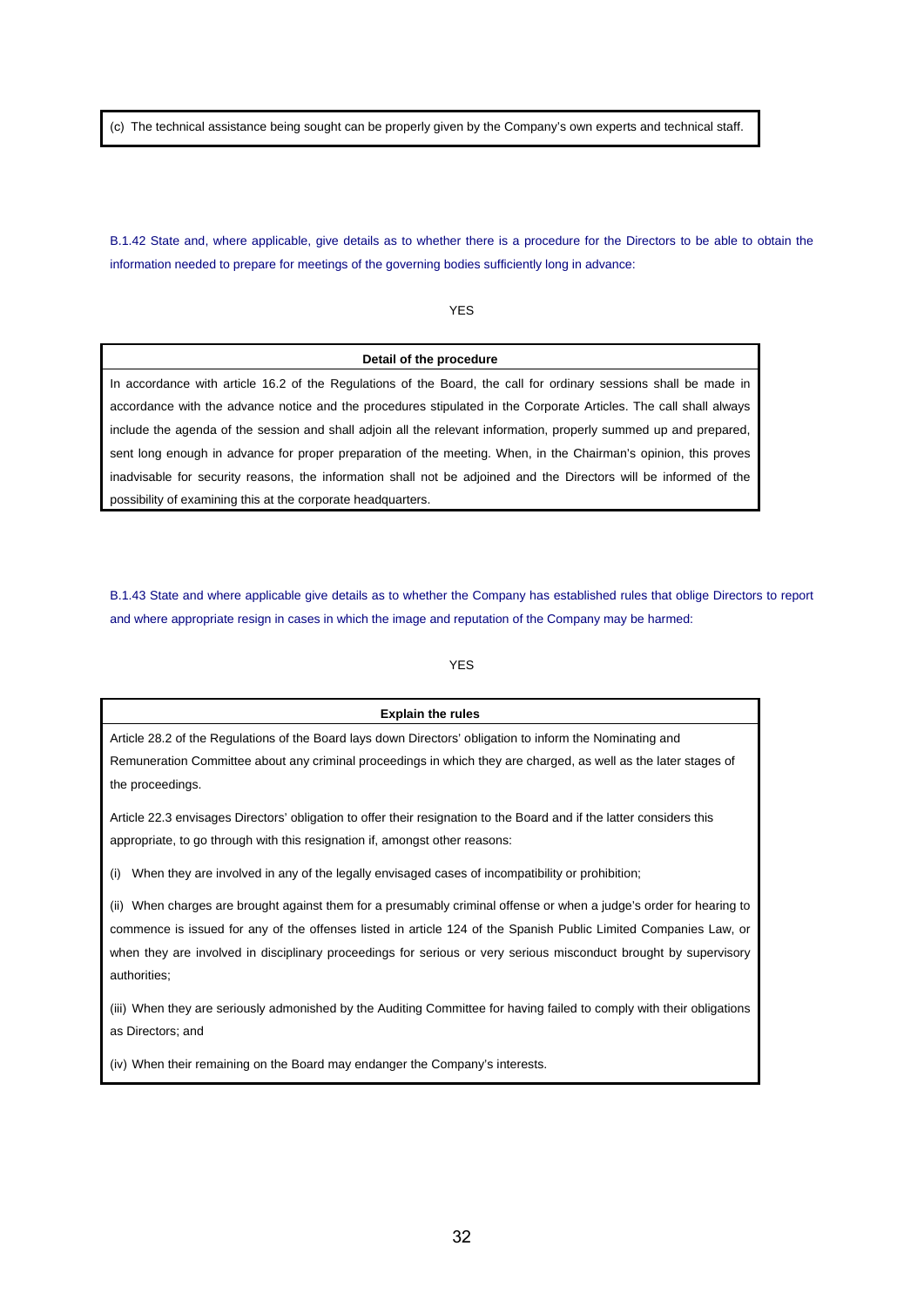B.1.44 State whether any member of the Board of Directors has informed the Company that he/she has been sentenced or formally accused of any of the offenses stipulated in article 124 of the Spanish Public Limited Companies Law:

State whether the Board of Directors has analyzed the case. If so, explain the decisions made regarding whether or not the Director should remain in his/her post, giving reasons.

NO

| <b>Decision taken</b> | <b>Grounded explanation</b> |
|-----------------------|-----------------------------|
|                       |                             |

B.2 Committees of the Board of Directors

B.2.1 Give details of all the Committees of the Board of Directors and their members:

## **AUDIT COMMITTEE**

| Name                     | <b>Position</b> | туре               |
|--------------------------|-----------------|--------------------|
| IMR. THOMAS GLANZMANN    | <b>IMEMBER</b>  | <b>INDEPENDENT</b> |
| IMR. TOMAS DAGA GELABERT | <b>IMEMBER</b>  | <b>IEXTERNAL</b>   |

## **NOMINATING AND REMUNERATION COMMITTEE**

| Name                        | <b>Position</b> | Type                |
|-----------------------------|-----------------|---------------------|
| <b>MR. THOMAS GLANZMANN</b> | <b>CHAIRMAN</b> | <b>INDEPENDENT</b>  |
| MR. EDGAR DALZELL JANNOTTA  | <b>MEMBER</b>   | <b>IINDEPENDENT</b> |
| MR. VICTOR GRIFOLS ROURA    | <b>MEMBER</b>   | <b>IEXECUTIVE</b>   |

### B.2.2 State whether the Audit Committee is endowed with the following functions.

| Monitoring the preparation process and the integrity of the financial information on the Company    |            |
|-----------------------------------------------------------------------------------------------------|------------|
| and, where applicable, the Group, verifying compliance with legal requirements, proper delimitation | <b>YES</b> |
| of the scope of consolidation and the proper application of accounting criteria                     |            |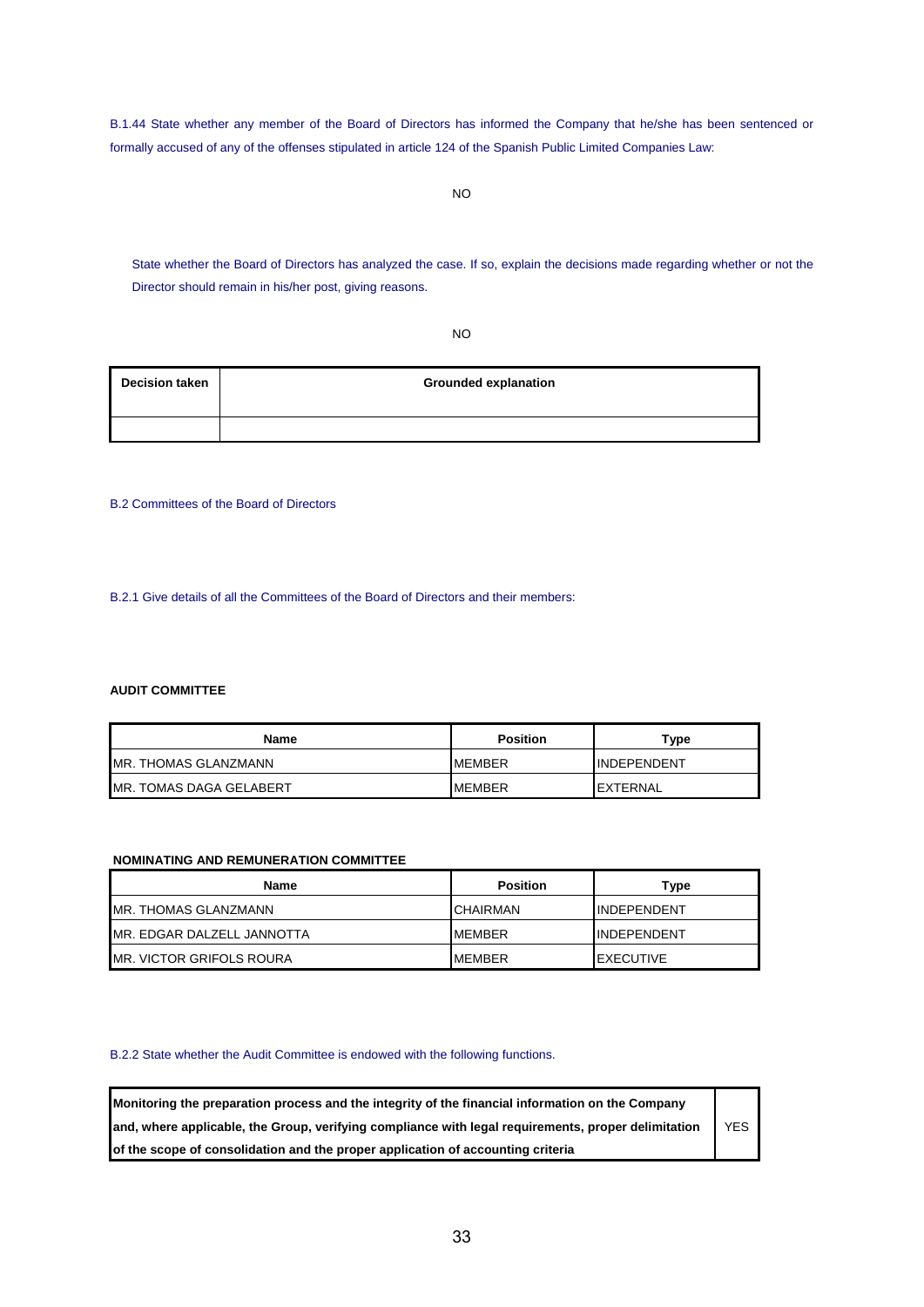| Regularly assessing the internal control and risk management systems, so that the main risks are<br>appropriately identified, managed and made known | <b>YES</b> |
|------------------------------------------------------------------------------------------------------------------------------------------------------|------------|
| Ensuring the independence and efficiency of the internal audit function; proposing the selection,                                                    |            |
| appointment, reappointment and removal of the head of the internal audit service; proposing the                                                      |            |
| budget for such service; receiving regular information on its activities; and checking that the senior                                               | <b>YES</b> |
| management takes the conclusions and recommendations of its reports into account                                                                     |            |
| Establishing and overseeing a mechanism that enables employees to communicate – confidentially                                                       |            |
| and where considered appropriate, anonymously – any possible irregularities that they may observe                                                    | <b>YES</b> |
| in the Company, particularly financial and accounting ones                                                                                           |            |
| Presenting to the Board of Directors proposals for the selection, appointment, reappointment and                                                     |            |
| replacement of the external auditor, as well as the conditions under which it is contracted                                                          | <b>YES</b> |
| Regularly receiving from the external auditor information on the audit plan and the results of its                                                   |            |
| implementation, and checking that the senior management takes its recommendations into account                                                       | <b>YES</b> |
| Ensuring the independence of the external auditor                                                                                                    | <b>YES</b> |
| In the case of groups, helping to ensure that the Group auditor also assumes responsibility for the                                                  |            |
| audits of individual companies in the Group                                                                                                          | YES.       |

B.2.3 Describe the rules covering organization, operation and responsibilities of each of the Committees attached to the Board of Directors.

#### **Name of Committee**

NOMINATING AND REMUNERATION COMMITTEE

#### **Brief description**

As established in article 15 of the Regulations of the Board:

Article 15. The Nominating and Remuneration Committee

1. The Nominating and Remuneration Committee shall assess the profile of the most appropriate persons for forming part of the different Committees and pass the relevant proposals on to the Board.

2. The Nominating and Remuneration Committee shall be made up of a number of from three (3) to five (5) Directors appointed by the Board of Directors, taking into account the knowledge, skills and experience of the Directors and the purposes of the Committee. The Nominating and Remuneration Committee shall in any event be made up of a majority of external Directors.

3. The Board of Directors shall appoint the Chairman of the Nominating and Remuneration Committee. The post of Chairman shall necessarily be given to an external Director and, insofar as this is possible, to an independent one. The post of Secretary of the Committee shall be given to (a) the Secretary or (b) a Vice-secretary of the Board of Directors, who shall be able to be a member of the Committee or not. This person may be assisted or, where applicable, replaced by (a) the following Secretary or Vice-secretaries, in order of precedence (in the event of the post being held by a Vice-secretary) or (b) a Vice-secretary in order of preference (in the event of the post being held by the Secretary). The Secretary shall make a written record of all the agreements passed at each session of the Committee, and shall inform the plenary session of the Board of Directors through its Chairman. In the event of a tie, the Chairman of the Committee shall have the casting vote.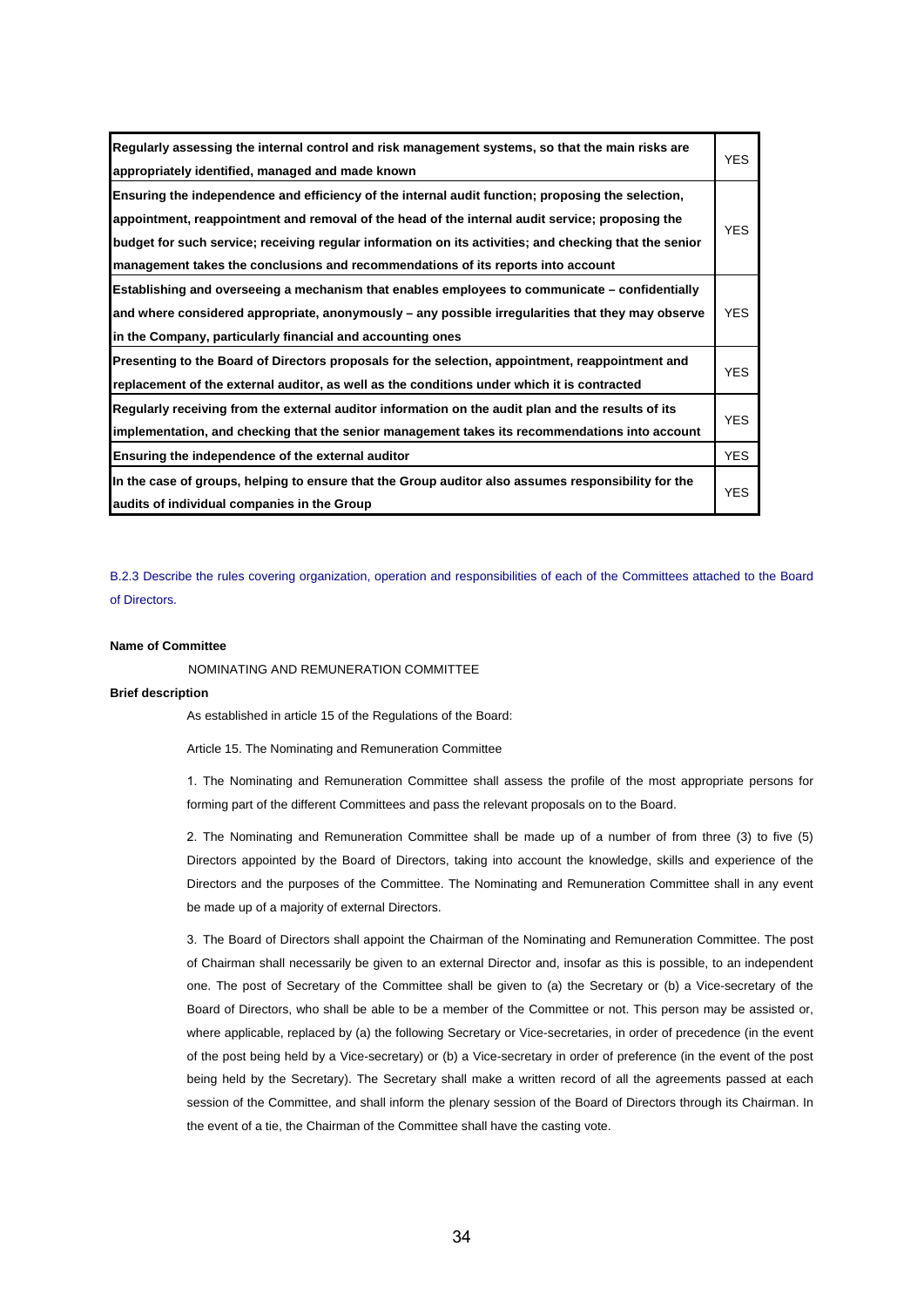4. With no prejudice to any other tasks assigned by the Board, the Nominating and Remuneration Committee shall have the following basic responsibilities:

(a) To draw up and review the criteria that have to be implemented for the composition of the Board of Directors and the selection of candidates, taking into account the skills, knowledge and experience necessary on the Board;

(b) To make the proposals of appointments of Directors prior to submitting these to the General Meeting, or where applicable, prior to their adoption by the Board making use of its co-optation powers, informing in any event on the nature of the Director proposed;

(c) To make proposals to the Board in order for the succession of the Chairman and of the chief executive to take place in a properly planned and organized manner;

(d) To inform on the appointment and removal of the Secretary and Vice-Secretaries of the Board of Directors;

(e) To inform about any appointments and removals of senior management that the chief executive may propose to the Board;

(f) To propose to the Board the members who are to form part of each of the Committees;

(g) To propose to the Board of Directors the system and amount of the annual remuneration of Directors and senior management;

(h) To regularly review the remuneration schemes of senior management, considering their fitness and performance; and

(i) To inform about any transactions which involve or could involve conflicts of interests and, in general, about the issues considered in Chapter IX of these Regulations.

5. Any member of the management team or the staff of the Company whose presence were required by the Chairman would be obliged to attend the sessions of the Committee and to give cooperation and access to any information available.

6. For better performance of its tasks, the Committee could seek consultancy from external professionals, for which purpose what is laid down in article 25 of these Regulations shall be applicable.

7. The Committee shall have to consider the suggestions made to it by the Chairman, the members of the Board, the executives or shareholders of the Company. In particular, (a) the Committee shall consult the Chairman and chief executive of the Company on matters to do with executive Directors and (b) any member of the Board may request the Committee to take into consideration potential candidates to cover any Director vacancies in case it considers these appropriate.

8. The Nominating and Remuneration Committee shall meet whenever the Board of Directors of the Company or its Chairman asks for a report to be issued or proposals to be adopted and, in any event, whenever it proves useful for proper performance of its functions. In any case, it shall meet once a year to prepare the information on the remuneration of the Directors that the Board of Directors has to approve and include in its annual public documents.

9. At the first plenary session of the Board after its meetings, the Nominating and Remuneration Committee shall account for its work and answer for what has been done. All the members of the Board shall receive a copy of the minutes of the sessions of the Nominating and Remuneration Committee.

#### **Name of the Committee**

AUDIT COMMITTEE

#### **Brief description**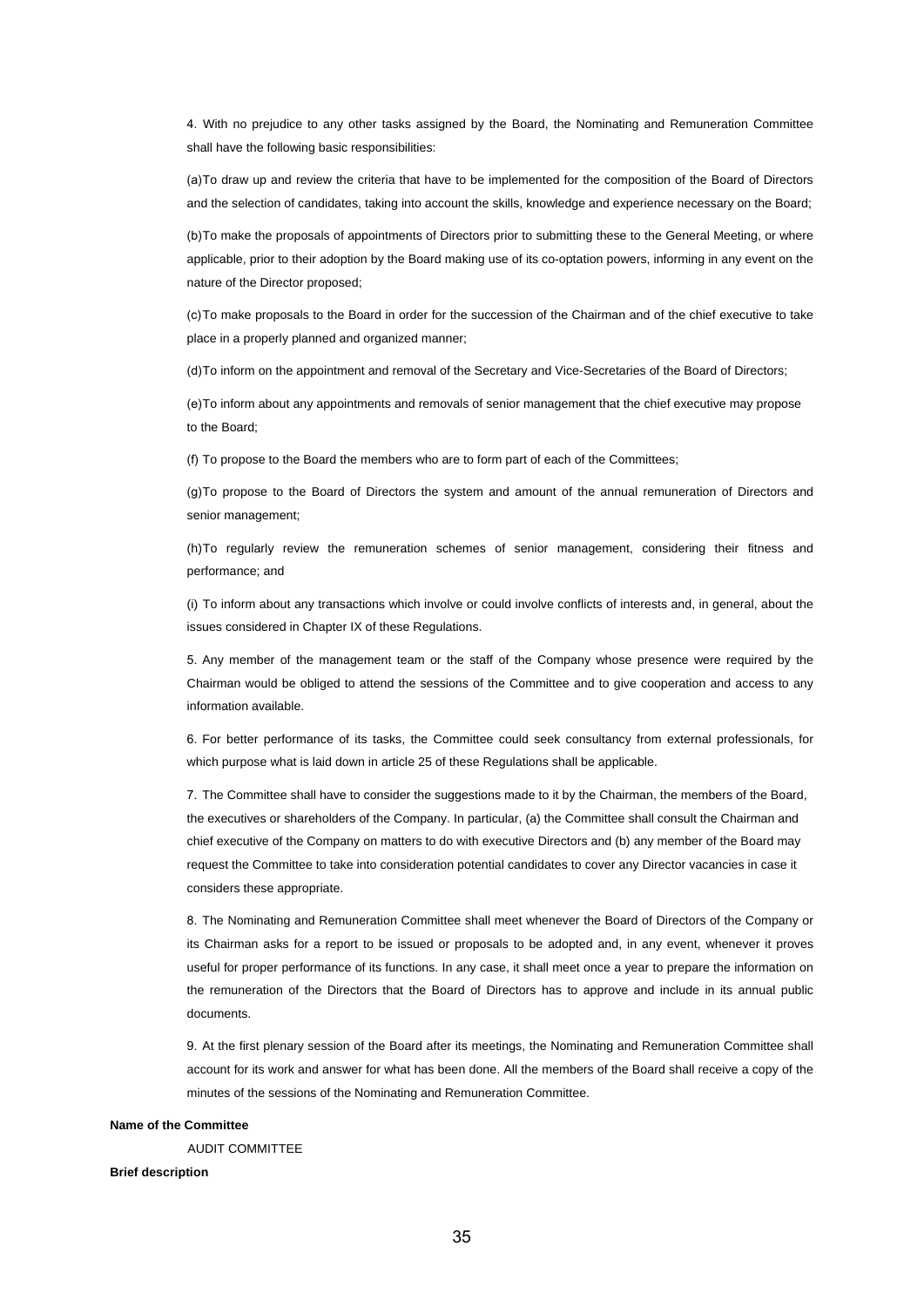As given in article 14 of the Regulations of the Board:

Article 14. The Audit Committee

1. The Audit Committee will be made up of a number of from three (3) to five (5) Directors appointed by the Board of Directors, taking into account the knowledge, skills and experience of the Directors as regards accounting, auditing and management or risks and the tasks of the Committee. The Audit Committee shall, in any event, be made up of a majority of external Directors, with an appropriate presence of independent Directors.

2. The Board of Directors shall appoint the Chairman of the Audit Committee, a post which shall necessarily have to be filled by an external Director, and, where possible, an independent Director. The Chairman of the Committee shall have to be replaced every four (4) years, being able to be reelected after a period of one (1) year from his/her dismissal has elapsed. The post of the Committee Secretary shall be filled by (a) the Secretary or (b) a Vice-secretary of the Board of Directors, who shall be able to be a member of the Committee or not. This person may be assisted or, where applicable, replaced by (a) the following Secretary or Vice-secretaries, in order of precedence (in the event of the post being held by a Vice-secretary) or (b) a Vice-secretary in order of precedence (in the event of the post being held by the Secretary). The Secretary shall make a record of the agreements adopted at each session of the Committee and inform the plenary session of the Board of Directors through its Chairman. In the event of any tie in the voting, the Chairman of the Committee shall have the casting vote.

3. With no prejudice to what is established in the Law, the Corporate Articles, or other tasks assigned to it by the Board, the Audit Committee shall have the following basic responsibilities:

(a) In respect of the General Shareholders' Meeting:

(i) To inform the General Meeting of the matters brought up in this body on matters within its competence;

(b) In respect of the Board of Directors:

(i) To inform the Board beforehand on the regular financial information that the Company periodically has to publish, through its status as a listed organization; in this respect, the Committee shall ensure that the interim accounts are drawn up with the same accounting criteria as the annual ones and to this end shall consider the suitability of a limited review by the external auditor;

(ii) To inform beforehand on the creation or acquisition of stock in concerns with a special purpose or registered in countries or territories considered to be tax havens, as well as any other transactions or operations of a similar nature whose complexity means that they might harm the Group's transparency;

(iii) To inform beforehand on related party operations.

(c) As regards information and internal control systems:

(i) To supervise the preparation process and the integrity of the financial information on the Company and, where applicable, the Group, verifying compliance with legal requirements, proper delimitation of the scope of consolidation and the proper application of accounting criteria;

(ii) To regularly assess the internal control and risk management systems, so that the main risks are appropriately identified, managed and made known;

(iii) To ensure the independence and efficiency of the internal audit function; proposing the selection, appointment, reappointment and removal of the head of the internal audit service; proposing the budget for such service; receiving regular information on its activities; and checking that the senior management takes the conclusions and recommendations of its reports into account;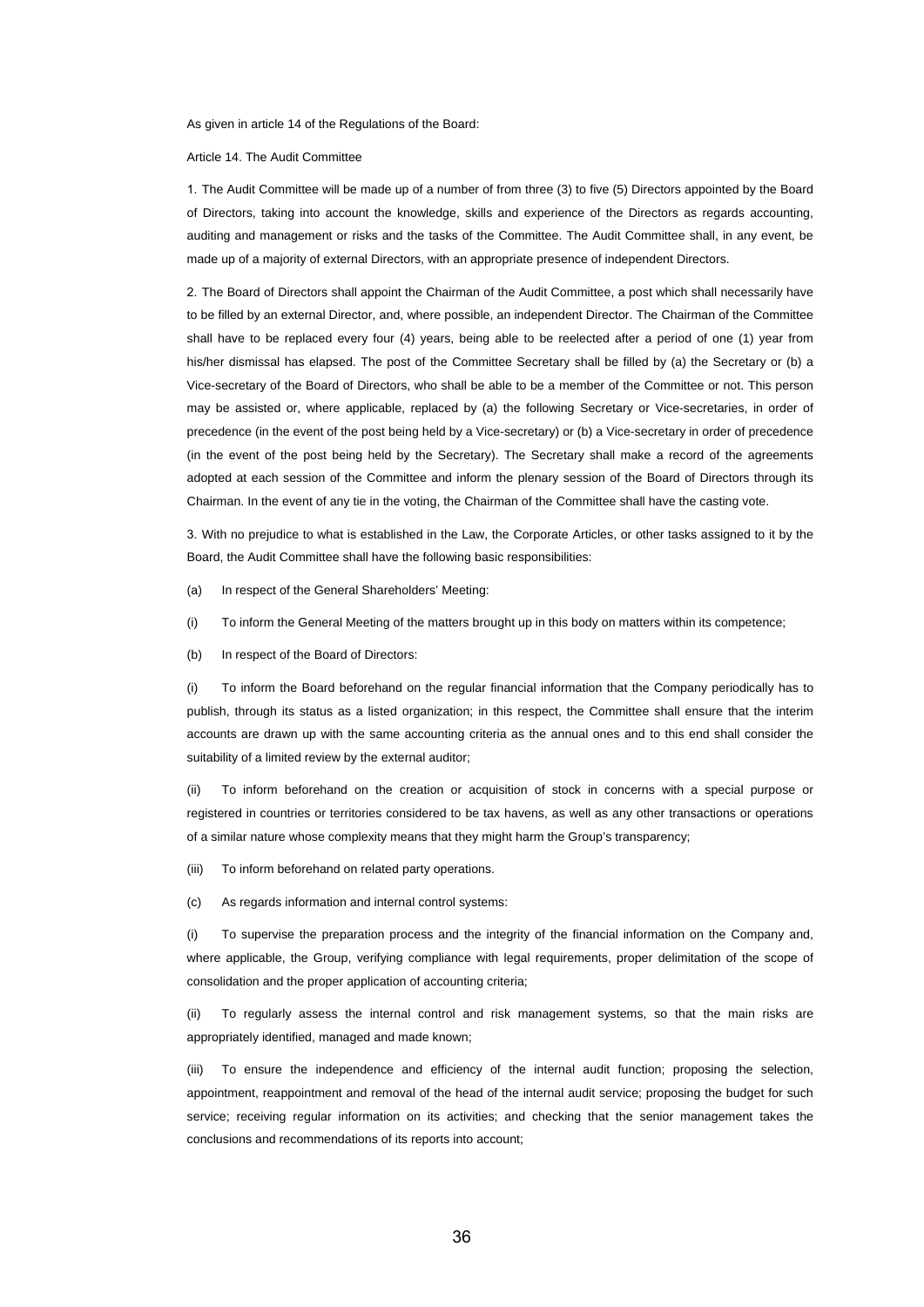(iv) To establish and oversee a mechanism that enables employees to communicate – confidentially and where considered appropriate, anonymously – any possible important irregularities that they may observe in the Company, particularly those of financial and accounting nature.

(d) As regards the external auditor:

(i) To pass on to the Board any proposals for selection, nomination, reelection and replacement of the external auditor, as well as the conditions for contracting this person;

(ii) To regularly receive from the external auditor information about the auditing plan and the results of its execution, and to check that senior management takes his or her recommendations into account;

(iii) To ensure the independence of the external auditor, and for this purpose:

. For the Company to inform the CNMV (Spanish Stock Exchange Commission), as a relevant fact, of the change of auditor and to adjoin a declaration on the possible existence of disagreements with the outgoing auditor, and if there were any, of their content;

. For the Company and the auditor to ensure respect for current legislation on rendering services other than auditing, the limits to concentration of the auditor's business and in general the other rules laid down for ensuring auditors' independence;

. In the event of the external auditor resigning, to examine the circumstances which had given rise to this.

(iv) To promote the Group auditor's assuming responsibility for the audits of the companies forming part of the Group.

(e) As regards internal rules of conduct:

(i) To monitor compliance of the Internal Regulations on Conduct in Issues connected with the Securities Markets, of these Regulations, of the norms of conduct laid down in the 'Ethical Code of the Grifols Group' and in general, of any other internal rules for governance of the Company, as well as making the proposals required for improving these.

4. The Audit Committee shall meet as often as necessary for performing its work properly.

5. Any member of the management team or the staff of the Company whose presence were required by the Chairman shall be obliged to attend the Committee sessions, and to give cooperation and access to any information available to them. The Chairman may require them to appear in the absence of any other Director. The Chairman of the Committee may require attendance of Auditors at its sessions.

6. To perform its functions better, the Audit Committee may seek consultancy from external professionals, for which purpose what is laid down in article 25 of these Regulations shall be applicable.

7. At the first plenary session of the Board after its meetings, the Audit Committee shall report on its work and answer for the work done. All the members of the Board shall be given a copy of the minutes of the Audit Committee's sessions.

B.2.4 State the powers of each of the Committees as regards advice, consultancy and where applicable, delegations available:

### **Name of the Committee**

NOMINATING AND REMUNERATION COMMITTEE

#### **Short description**

See section B.2.3 above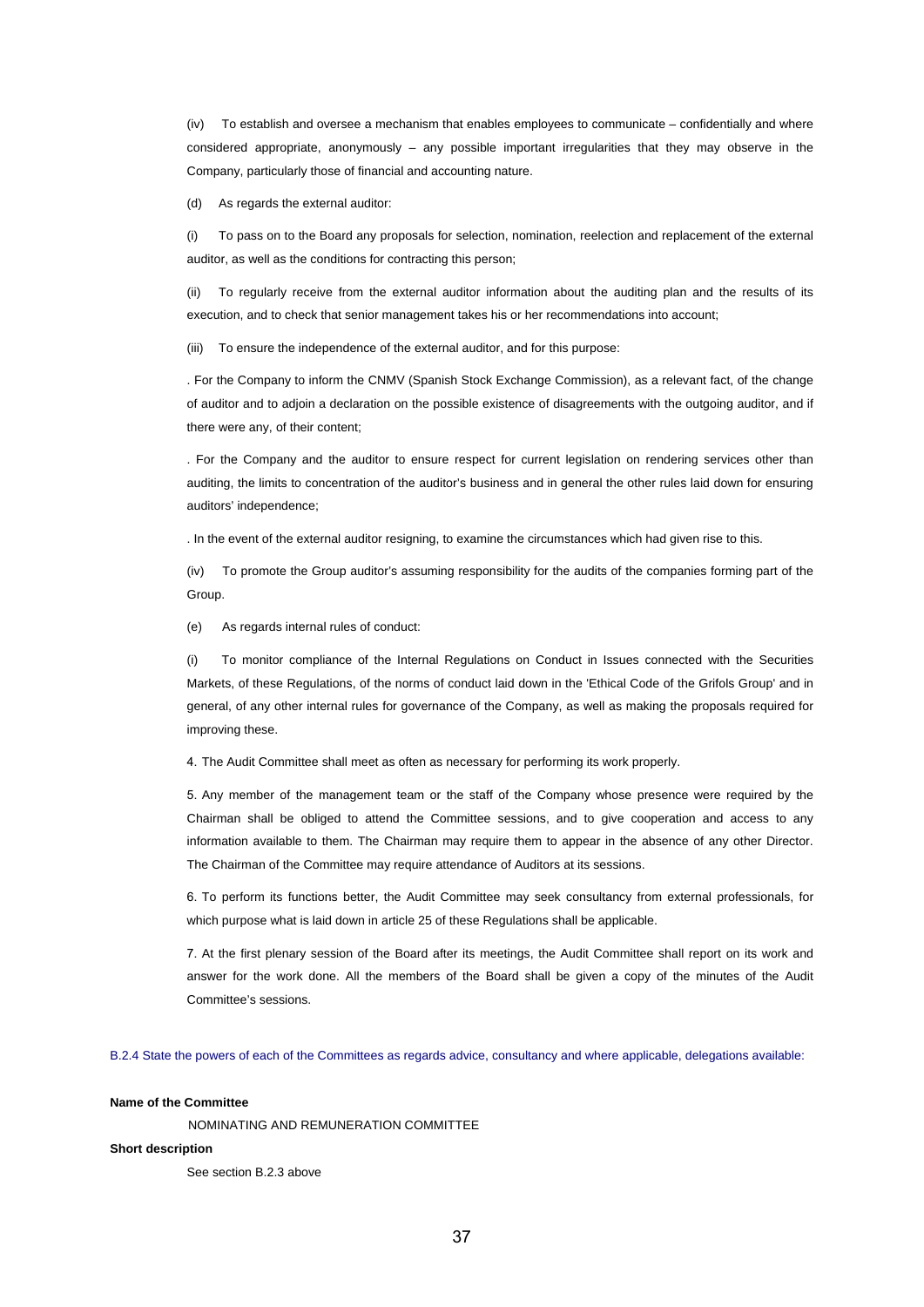## **Name of Committee**

AUDIT COMMITTEE

### **Short description**

See section B.2.3 above

B.2.5 State, where applicable, the existence of regulations governing the Board's Committees, the place where these are available for consultation, and any amendments that have been made during the financial year. It should also be stated whether any annual report on the work done by each Committee has voluntarily been drawn up.

#### **Name of Committee**

NOMINATING AND REMUNERATION COMMITTEE

## **Short description**

The regulations of the Nominating and Remuneration Committee are contained in the Regulations of the Board of Directors, which may be consulted on the Company's web page (www.grifols.com). These regulations were amended at a meeting of the Board of Directors dated 25th April 2007, in order to adapt this to the recommendations of the Unified Code.

The Nominating and Remuneration Committee passed its annual report at its meeting of 9th December 2008.

## **Name of Committee**

AUDIT COMMITTEE

#### **Short description**

The regulations of the Audit Committee are contained in the Regulations of the Board of Directors, which may be consulted on the Company's web page (www.grifols.com). These regulations were amended at a meeting of the Board of Directors dated 25th April 2007, in order to adapt this to the recommendations of the Unified Code.

The Audit Committee passed its annual report at its meeting of 9th December 2008.

B.2.6 State whether the composition of the Executive Committee reflects the participation on the Board of the different categories of Directors:

NO

**If not, explain the composition of your Executive Committee** 

There is no Executive Committee

## **C – RELATED-PARTY TRANSACTIONS**

C.1 State whether a plenary session of the Board has reserved for itself the function of approving transactions that the Company carries out with Directors, with significant shareholders or shareholders represented on the Board, or with related parties, following a favorable report from the Audit Committee or any other body entrusted with this task: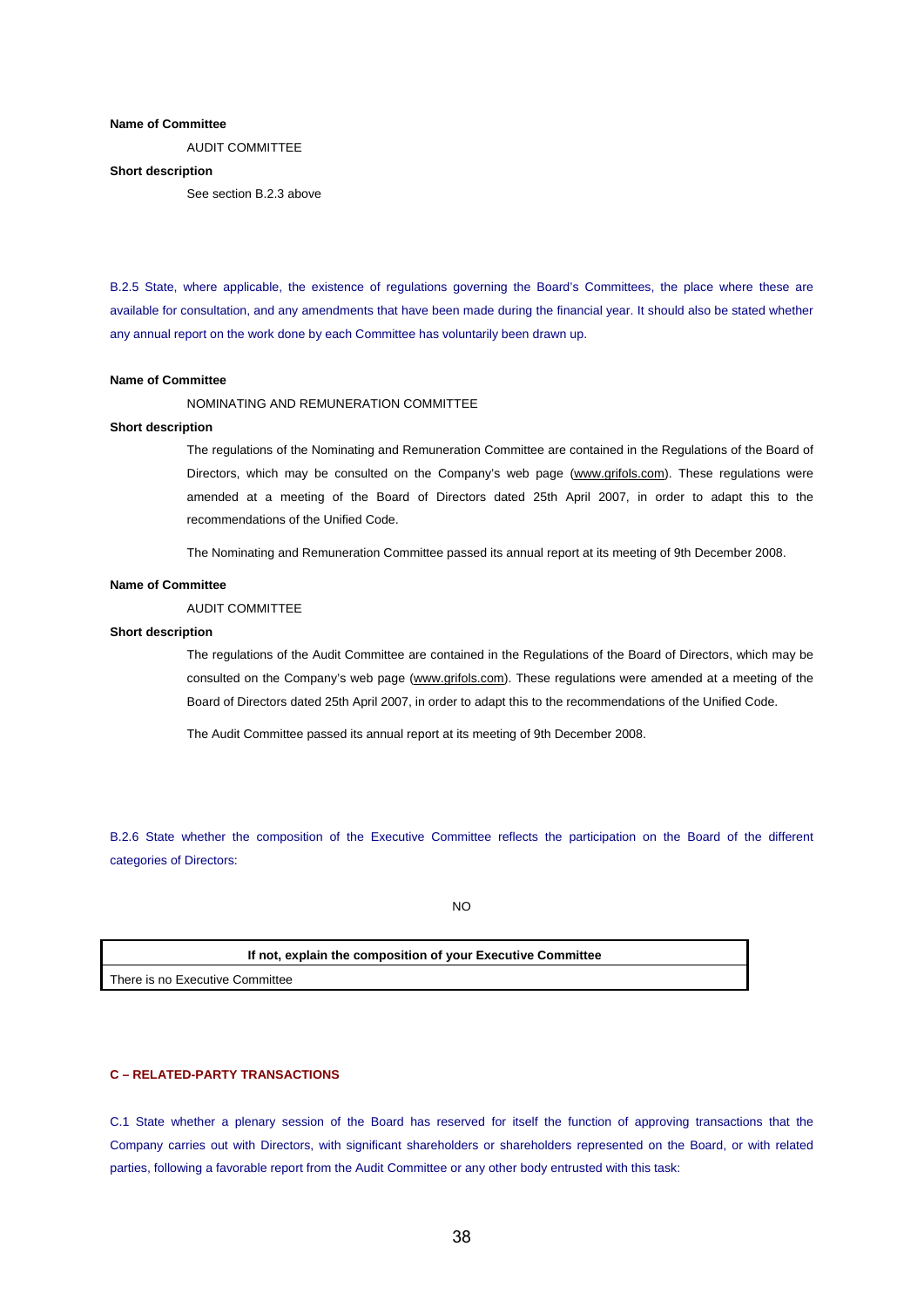C.2 Provide details of any relevant operations involving a transfer of assets or liabilities between the Company or Group entities and significant shareholders in the Company:

C.3 Provide details of any relevant operations involving a transfer of assets or liabilities between the Company or Group entities and the Company's managers or Directors:

| Personal or corporate<br>name of the managers   name of the Company | Personal or corporate  | Nature of the<br>operation | Type of operation      | <b>Amount (thousand</b><br>euros) |
|---------------------------------------------------------------------|------------------------|----------------------------|------------------------|-----------------------------------|
| or Directors                                                        | or entity in its Group |                            |                        |                                   |
| <b>THORTHOL</b>                                                     | GRIFOLS, S.A.          | <b>CORPORATE</b>           | Dividends received     | 1,924                             |
| HOLDINGS, B.V.                                                      |                        |                            |                        |                                   |
| <b>THORTHOL</b>                                                     | GRIFOLS, S.A.          | CONTRACTUAL                | Transfers of ID and    | 1,278                             |
| HOLDINGS, B.V.                                                      |                        | (amounts received by       | agreements on licenses |                                   |
|                                                                     |                        | Marca Grifols, S.L., in    |                        |                                   |
|                                                                     |                        | which it has a holding)    |                        |                                   |
| MR. TOMAS DAGA                                                      | GRIFOLS, S.A.          | <b>CONTRACTUAL</b>         | Services rendered      | 8,586                             |
| <b>GELABERT</b>                                                     |                        | (amount received by        |                        |                                   |
|                                                                     |                        | Osborne Clarke, S.L., a    |                        |                                   |
|                                                                     |                        | practice in which he is a  |                        |                                   |
|                                                                     |                        | partner)                   |                        |                                   |

C.4 Give details of any relevant transactions carried out by the Company with other companies belonging to the same Group, provided they are not eliminated during the process of preparing the consolidated financial statements and do not form part of the normal business of the Company in terms of their subject and applicable terms and conditions:

C.5 State whether the members of the Board of Directors have found themselves involved in any conflict of interest during the financial year, in accordance with what is stipulated in article 127 three of the Spanish Public Limited Companies Law.

NO

C.6 Give details of any mechanisms set up to detect, determine and solve any possible conflicts of interest between the Company and/or its Group and its Directors, executives or significant shareholders.

One of the general obligations of any Director laid down in article 28.2 of the Regulations of the Board is that of clearly expressing their opposition, in particular concerning independent Directors and other Directors who are not affected by the potential conflict of interest, when this involves decisions which might harm the shareholders not represented on the Board.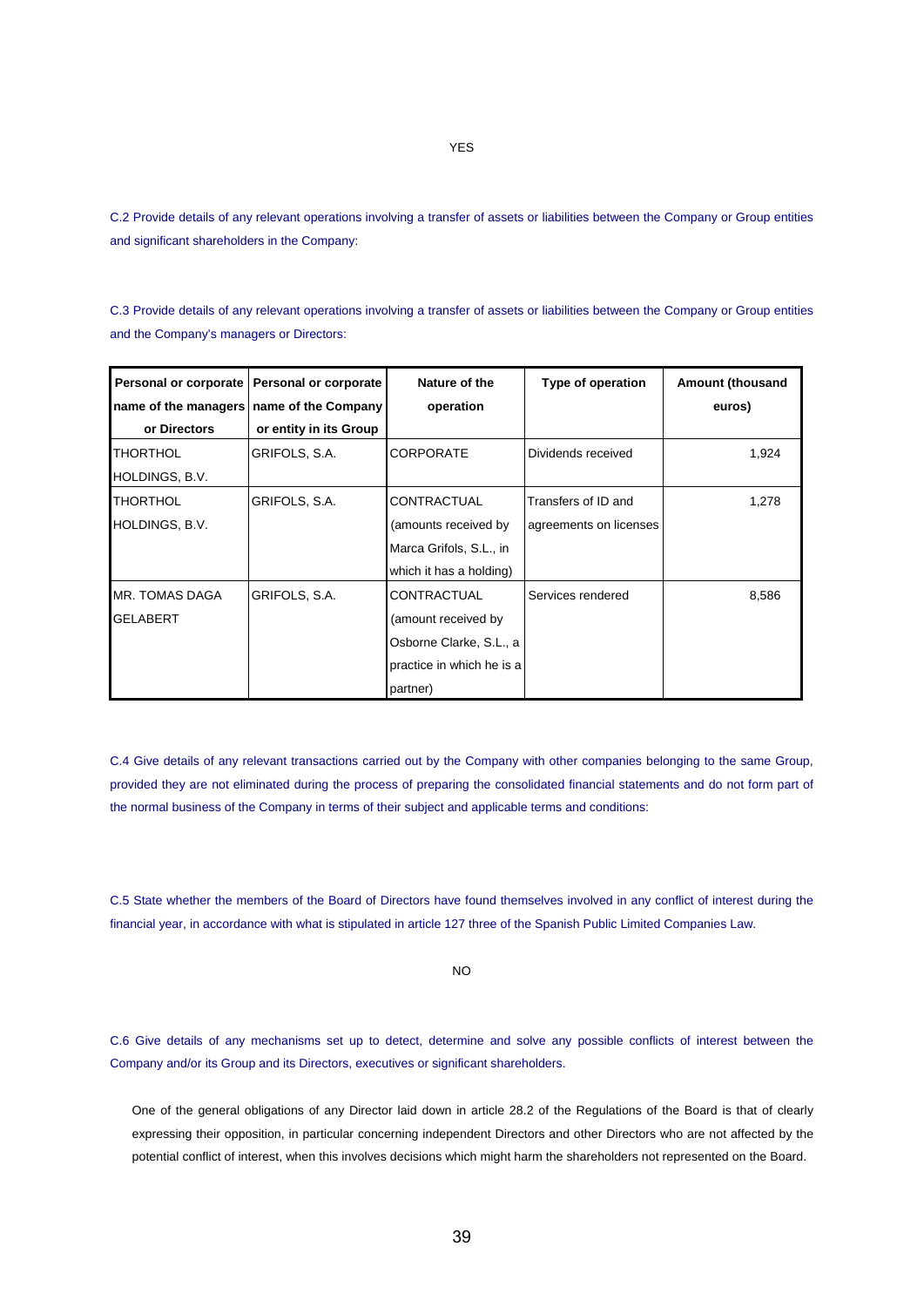Furthermore, article 30.2 of the Regulations of the Board establishes that a Director must consult the Nominating and Remuneration Committee before accepting any management position in another company or concern which might represent a conflict of interests or affect their dedication.

Finally, article 31 establishes the following: (i) the Director must refrain from attending and getting involved in discussions which affect matters in which he or she is personally, directly or indirectly, an interested party; and (ii) the Director shall not be able to carry out, directly or indirectly, any professional or commercial transactions with the Company unless the situation of conflict of interests is informed of in advance, and the Board approves the transaction, after receiving a report from the Nominating and Remuneration Committee.

C.7 Is more than one Company from the Group listed in Spain?

NO

Identify any subsidiaries that are listed:

## **D – RISK CONTROL SYSTEMS**

D.1 General description of the risk policy of the Company and/or its Group, detailing and evaluating the risks covered by the system, together with an explanation of why these systems are appropriate for each type of risk.

The Company's risk management policy focuses on identifying, evaluating, reducing and controlling the different risks that may prevent it from attaining its business goals. To this end, the Company has the organization and infrastructures able to carry out the functions required, by means of a continuous process.

Risk management is the responsibility of senior management, whose main functions in this respect are:

- The identification and evaluation of risks.
- The definition, application and regulatory development of corporate risk management policies.
- The implementation of the processes required to ensure proper management of risks, their follow-up and control.

The Audit Committee oversees the way the management monitors compliance with the Group's risk management policies and procedures, and reviews whether these policies and procedures are appropriate, considering the risks to which the Group is exposed.

The Board of Directors' meeting on 25th April 2007 approved an amendment of the Regulations, reinforcing the internal control and information mechanisms of the Audit Committee in article 14, establishing the following amongst its competences for this purpose:

(i) To supervise the preparation process and the integrity of the financial information on the Company and, where applicable, the Group, verifying compliance with legal requirements, proper delimitation of the scope of consolidation and the proper application of accounting criteria;

(ii) To regularly assess the internal control and risk management systems, so that the main risks are appropriately identified, managed and made known;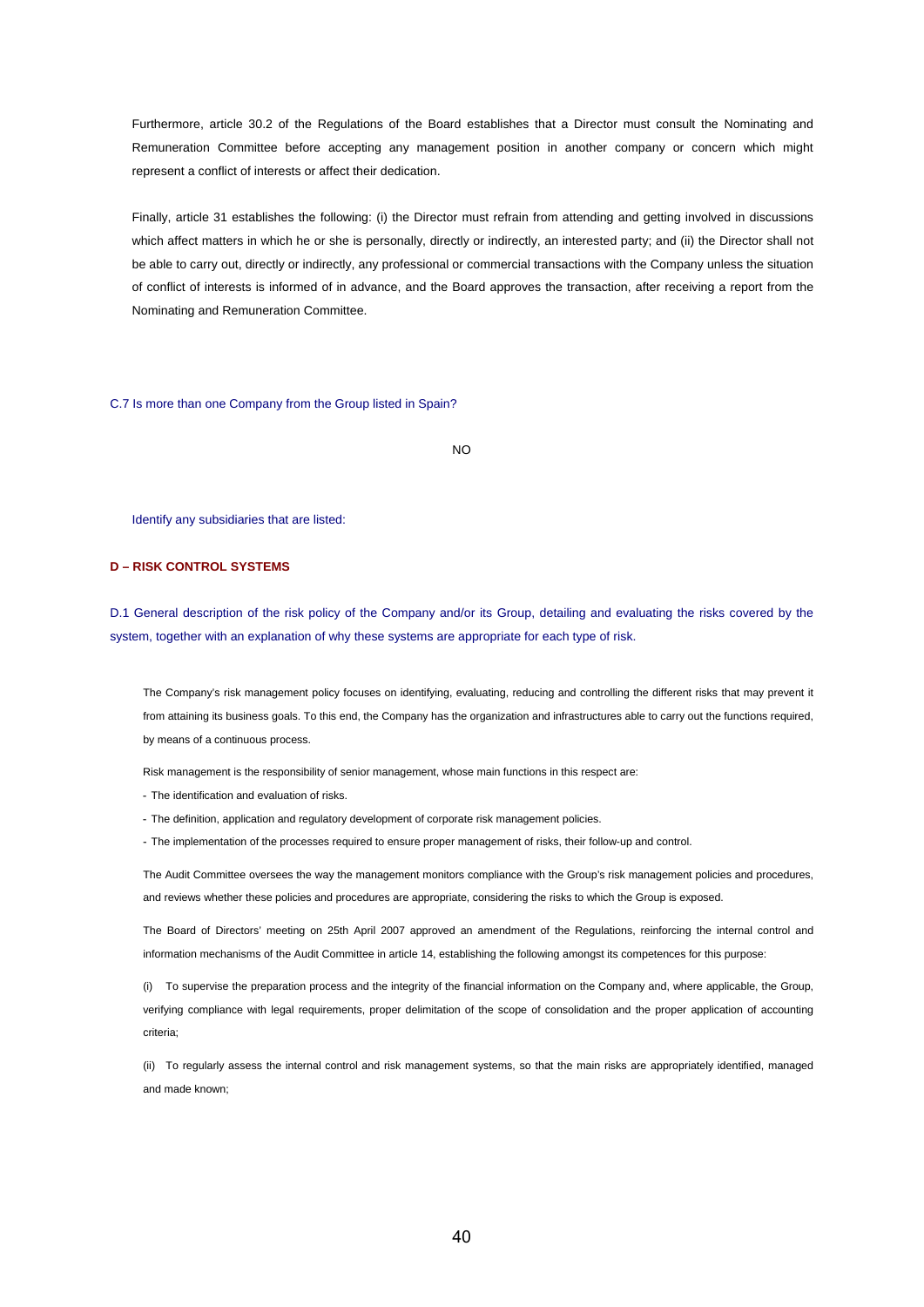(iii) To ensure the independence and efficiency of the internal audit function; proposing the selection, appointment, reappointment and removal of the head of the internal audit service; proposing the budget for such service; receiving regular information on its activities; and checking that the senior management takes the conclusions and recommendations of its reports into account;

(iv) To establish and oversee a mechanism that enables employees to communicate – confidentially and where considered appropriate, anonymously – any possible important irregularities that they may observe in the Company, particularly those of financial and accounting nature.

The Audit Committee is assisted by the Internal Audit department in these functions.

Internal Auditing performs regular reviews of the checks and risk management procedures and informs the Audit Committee of the results. The main risk factors covered in the Management Report and the Consolidated Annual Report of Grifols for 2010 are as follows:

- Possible effects of the global financial crisis on our distributors or on the countries in which these operate
- The emergence of competitive products
- Changes in the regulatory norms of the markets in which it operates
- Credit, liquidity and market risk
- Possible shortages of supplies of raw materials

The Group has the necessary departments and the backing of specialized external consultants to ensure compliance of laws and rules applicable to it. The health legislation in different countries and financial-accounting rules are prominent aspects of these regulations.

The Group does not have any significant concentrations of commercial credit risk. Furthermore, due to the type of customers with whom it works, most of whom are public bodies, the risk of insolvency is low. Apart from this, no significant insolvency problems have been detected on the markets on which it sells to private bodies. The only risk that may affect credits with public bodies is that of delayed payment. The companies in the Group cover this risk by claiming their right to collect legal interest.

As regards the credit risk with banks and financial institutions, the Group only works with institutions of known repute and requires appropriate diversification of its investments.

The Group implements cautious management of the liquidity risk, based on the availability of financing by means of a sufficient amount of guaranteed credit facilities and on maintaining sufficient capacity to liquidate market positions.

The objective of management of market risk is to administer and control the Group's exposure to changes in market prices (including changes in exchange and interest rates) within reasonable parameters and at the same time, to optimize profitability.

The Group's main exposure to exchange rate risk is concentrated in the United States dollar. Since earnings in dollars represent 97% of the purchases and expenses in dollars in financial year 2010, the Group has a natural coverage of dollar fluctuations, and for this reason the risks stemming from fluctuations in the exchange rate are minimal.

The liabilities issued at variable rates expose the Group to exchange rate risk as regards cash flows. Most of the Group's financial liabilities are nevertheless repaid at fixed interest rate.

The risk of the price of raw materials is minimized by vertical integration of the hemoderivatives business, a sector with a high level of concentration.

Apart from this, in the Bioscience division, the positive evolution of the demand for products, which is higher than the supply, guarantees suitable sales prices.

Other prominent operating risks of the Group are: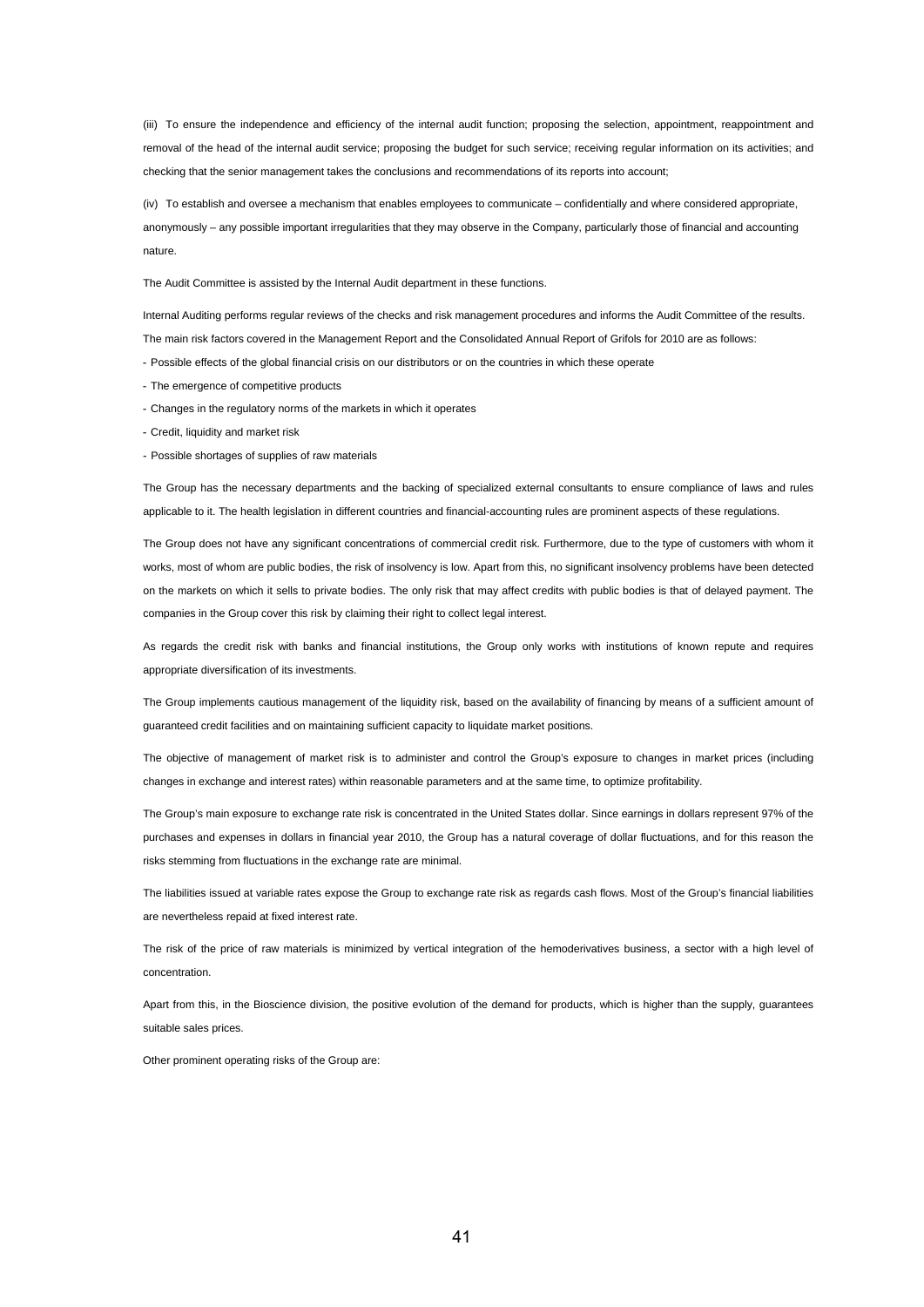- Product liability

- Environmental responsibility
- Incidents which may occur on its premises
- The continuity of the business in the event of unexpected situations

Grifols has a quality system designed in order to guarantee the quality of our products from when the raw material is obtained until the release of the finished product for marketing. The quality controls of raw materials, production processes and finished product have been set up in order to minimize the risk of releasing onto the market a product that could have its quality, effectiveness or safety impaired.

Grifols also has a system for control of claims and pharmacovigilance, designed for early detection of any possible quality, efficiency or safety problems potentially connected with our products, and the adoption of the necessary corrective measures. Combined with the systems for monitoring product traceability on the market, this system enables fast and effective withdrawal of any batch of product from the market at any time.

The Environmental Department plans the environmental management of all the divisions in accordance with Grifols' environmental policy, which has the following objectives, amongst others:

- To minimize the environmental impacts of new products and development.

- To guarantee the compliance of applicable legal requisites and other principles to which the organization subscribes.
- To implement techniques for contamination prevention in order to minimize the environmental risks of its activities.

The system is based on the following mainstays:

- Deployment of a uniform documentary system which covers both operational and management procedures.

- The organization of Environmental Committees in each of the companies to appraise their environmental management, evaluate and decide on priority environmental measures.

- All the departments take into account any possible environmental impacts when establishing their work processes.

As regards our employees' safety, Grifols' safety standards, stricter than legal requirements, are painstakingly documented and the workers receive constant training to guarantee their uniformity and compliance.

Both the product responsibilities and possible incidents on the premises are furthermore covered by means of risk management policies and overall insurance schemes in order to guarantee appropriate and uniform protection for all the companies in the Group.

As regards the continuity of the business in the event of unexpected situations which might break off the work of any of our critical factories, Grifols has alternative premises which would allow ongoing operations at an acceptable level during the contingency. As for information technology services, a number of measures have been implemented to face up to contingency situations. All the procedures which are considered critical are backed up by the most appropriate technology in each case. Apart from this, a replication system between the centers in Spain and the United States has been implemented for some services. For the others there is a crisis recovery plan enabling service to be given to the entire Group in contingencies.

D.2 State whether any of the different types of risk affecting the Company and/or its Group (operating, technological, financial, legal, image-related, tax, etc.) materialized during the financial year.

NO

If so, state the circumstances that led to them and whether the control system established worked.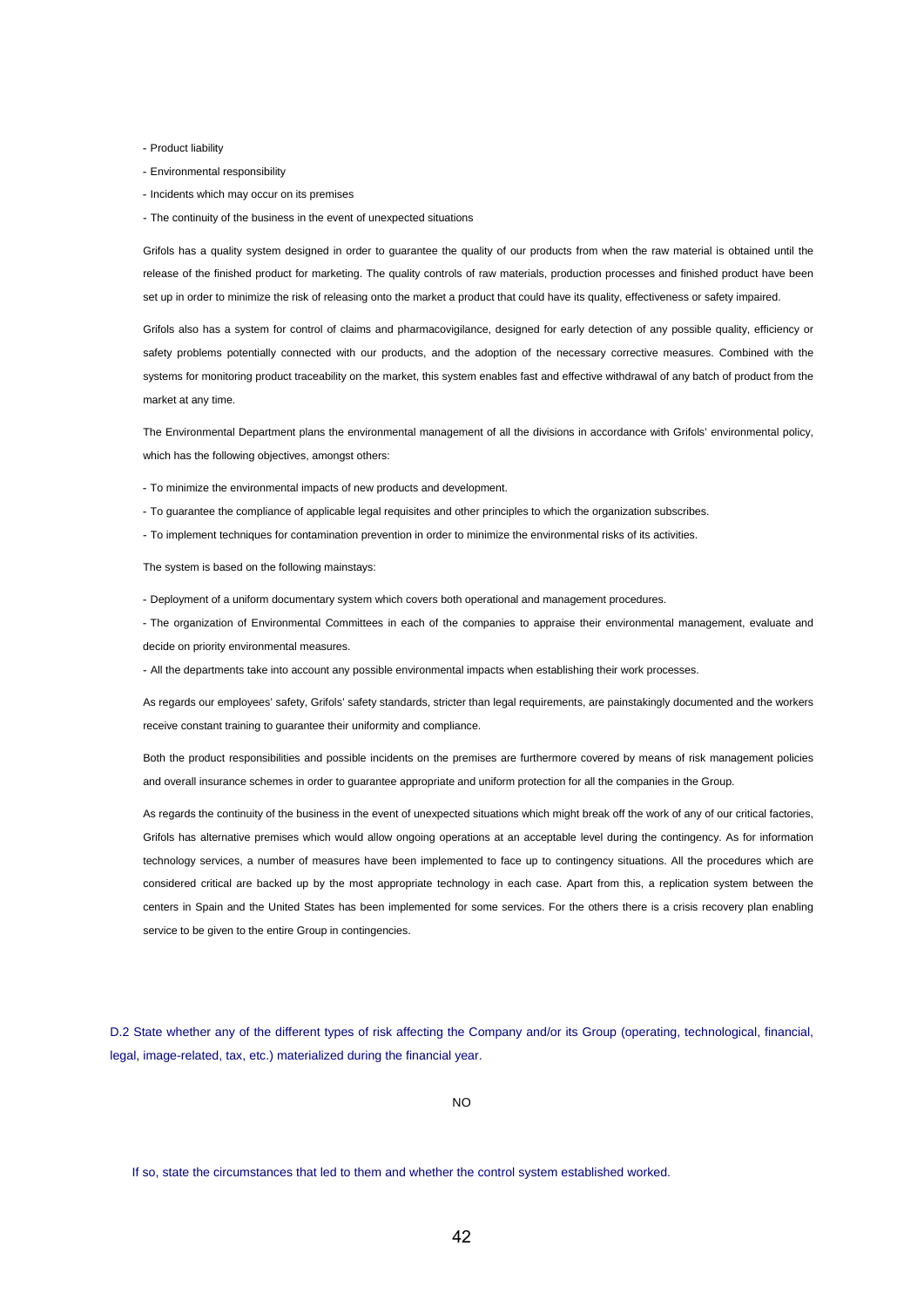D.3 State whether there is a Committee or other governing body responsible for establishing and supervising these control devices.

YES

#### If so please provide details of its functions

## **Name of the Committee or body**

AUDIT COMMITTEE

## **Description of its functions**

As regards information and internal control systems, article 14 of the Regulations of the Board gives the following competences to the Audit Committee:

(i) To supervise the preparation process and the integrity of the financial information on the Company and, where applicable, the Group, verifying compliance with legal requirements, proper delimitation of the scope of consolidation and the proper application of accounting criteria;

(ii) To regularly assess the internal control and risk management systems, so that the main risks are appropriately identified, managed and made known;

(iii) To ensure the independence and efficiency of the internal audit function; proposing the selection, appointment, reappointment and removal of the head of the internal audit service; proposing the budget for such service; receiving regular information on its activities; and checking that the senior management takes the conclusions and recommendations of its reports into account;

(iv) To establish and oversee a mechanism that enables employees to communicate – confidentially and where considered appropriate, anonymously – any possible important irregularities that they may observe in the Company, particularly those of financial and accounting nature.

D.4 Identification and description of the processes for complying with the different regulations that affect the Company and/or its Group.

The Group has the departments required to guarantee compliance with the laws and rules affecting the Company's proper operation. The healthcare legislation of different countries and the financial-accounting rules are prominent among these regulations.

Grifols also has external consultants helping to ensure compliance of any regulations applicable to the Group.

## **E – GENERAL SHAREHOLDERS' MEETING**

E.1 State and where applicable provide details of whether there are any differences between the required quorum for the General Shareholders' Meeting and the quorum system laid down in the Spanish Public Limited Companies Act (LSA)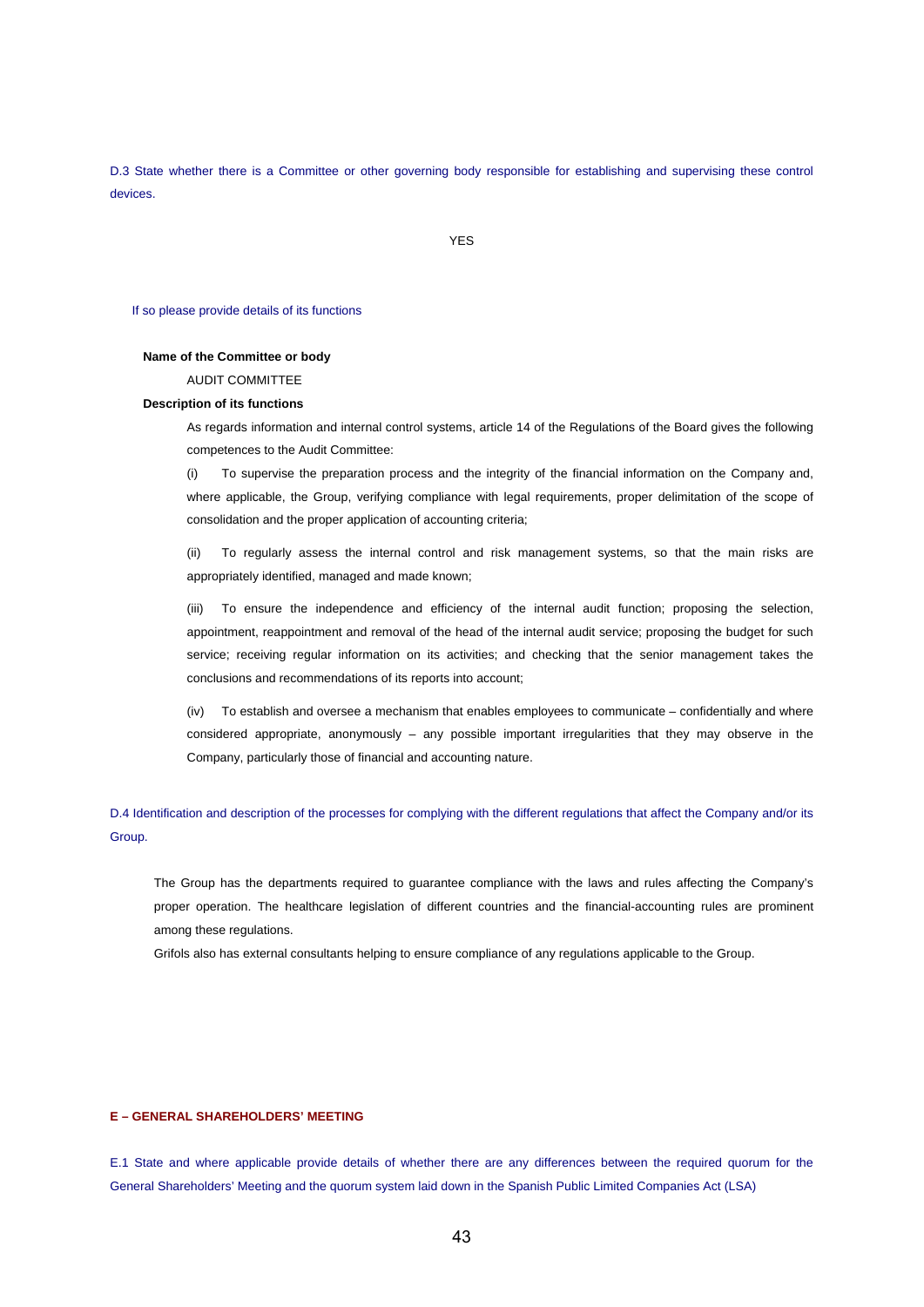|                             | % quorum different to the one<br>established in art. 102 of the<br><b>LSA for general matters</b> | % guorum different to the one<br>established in 103 LSA for<br>special cases of art. 103 |  |
|-----------------------------|---------------------------------------------------------------------------------------------------|------------------------------------------------------------------------------------------|--|
| Quorum required at 1st call |                                                                                                   |                                                                                          |  |
| Quorum required at 2nd call |                                                                                                   |                                                                                          |  |

E.2 State and, where applicable, give details of any differences from the system envisaged in the Spanish Limited Companies Law (LSA) for the adoption of corporate resolutions.

```
NO
```
Describe how it is different from the system envisaged by the LSA.

E.3 List any rights held by shareholders as regards General Meetings, insofar as these are different to the ones established in the LSA.

E.4 State, where applicable, any measures adopted to encourage participation by shareholders at General Meetings.

The General Meeting Regulations govern the following aspects:

- (i) The shareholder's right to information over the web page and the request for information beforehand (art. 9);
- (ii) Attendance by proxy (art. 11);
- (iii) Shareholders' involvement in the Meeting (art. 16);

(iv) Split voting is allowed, in order for financial intermediaries legitimated as shareholders but acting on behalf of different clients to be able to cast their votes in accordance with the latter's wishes (art. 19);

(v) The procedures for remote voting (art. 20); and

(vi) Publishing the agreements adopted on the Company's web page (art. 23).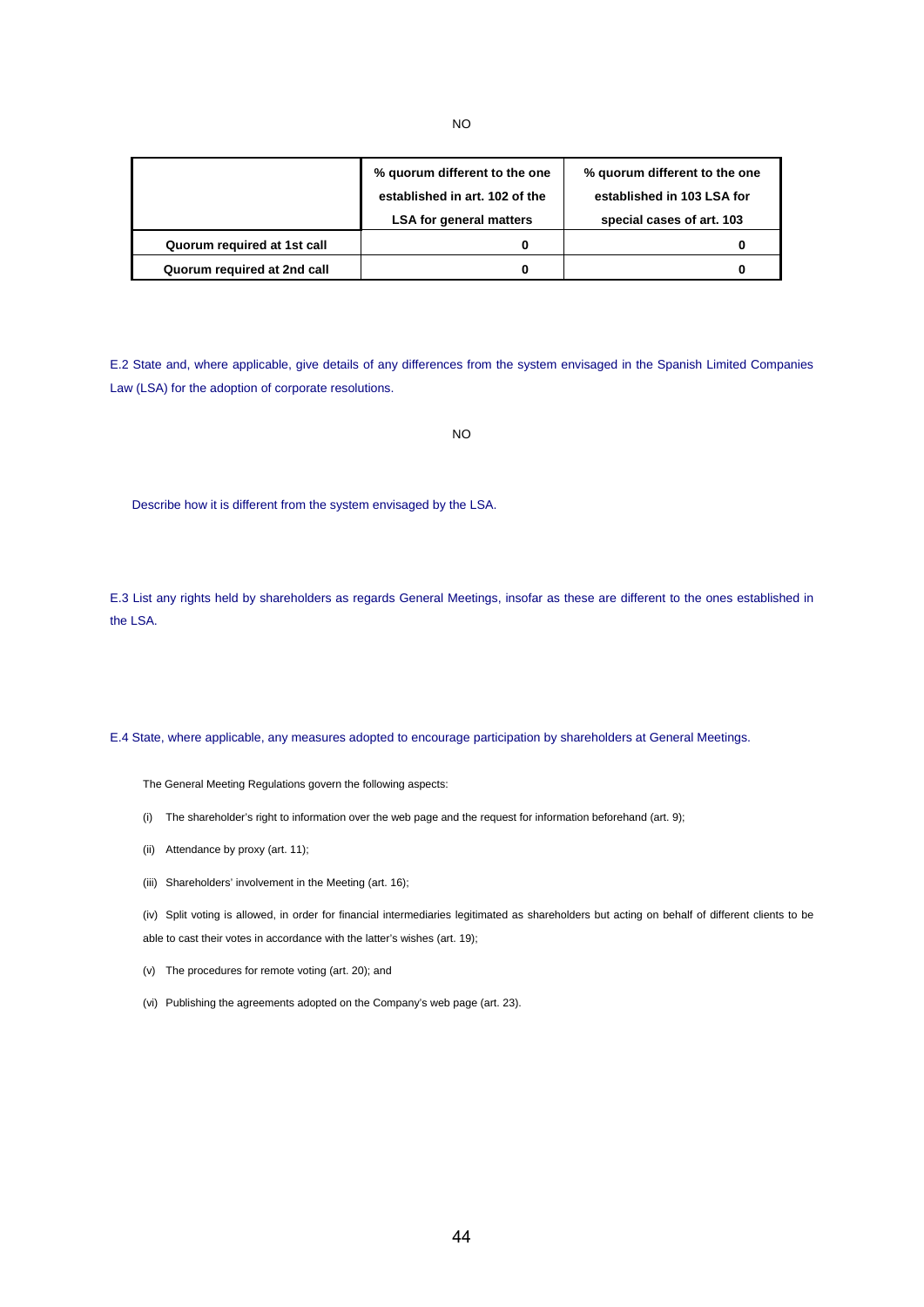E.5 State whether the Chairman of the General Shareholders' Meeting coincides with the position of Chairman of the Board of Directors. Give details, where applicable, of any measures that may have been adopted in order to guarantee the independence and proper operation of the General Meeting:

## YES

#### **Details of the measures**

Article 13 of the General Shareholders' Meeting stipulates that this shall be chaired by the Chairman of the Board of Directors or by the Director properly standing in for this person in accordance with what is laid down in the Regulations of the Board of Directors. Failing this, it shall be presided over by the attending shareholder designated for this purpose by the shareholders. In the event of being judicially called, the post of Chairman shall be determined by the competent judge. The Committee for the General Meeting shall be made up of the members of the Board of Directors attending the General Meeting, being presided over by the Chairman and in the presence of the Secretary of the Board.

Finally, article 22 of the Regulations of the Board lays down that the Board of Directors may require the presence of a Notary to draw up the minutes of the Meeting, being obliged to do so whenever this is requested by shareholders representing at least one per cent (1%) of the share capital, five (5) days prior to the date on which the Meeting is intended to be held.

E.6 State, where applicable, any changes made during the financial year to the Regulations of the General Shareholders' Meeting.

There have not been any modifications

## E.7 Give details of attendance at General Meetings held during the financial year covered by this report:

| <b>Details of attendance</b> |                    |            |                          |               |        |
|------------------------------|--------------------|------------|--------------------------|---------------|--------|
| Date of General              | % of attendance in | % as proxy | % remote voting          |               |        |
| <b>Meeting</b>               | person             |            | <b>Electronic voting</b> | <b>Others</b> | Total  |
| 06/21/2010                   | 1.570              | 95.570     | 0.000                    | 0.000         | 97.140 |

E.8 Briefly describe the resolutions adopted at the General Shareholders' Meetings held in the financial year covered by this report and the percentage of votes with which each resolution was adopted.

At the Ordinary General Shareholders' Meeting of 21st June 2010 each and all of the following resolutions were adopted:

One. Examination and approval, where applicable, of the annual accounts, the individual management report and the proposal for application of the result for the Company year closing as of 31st December 2009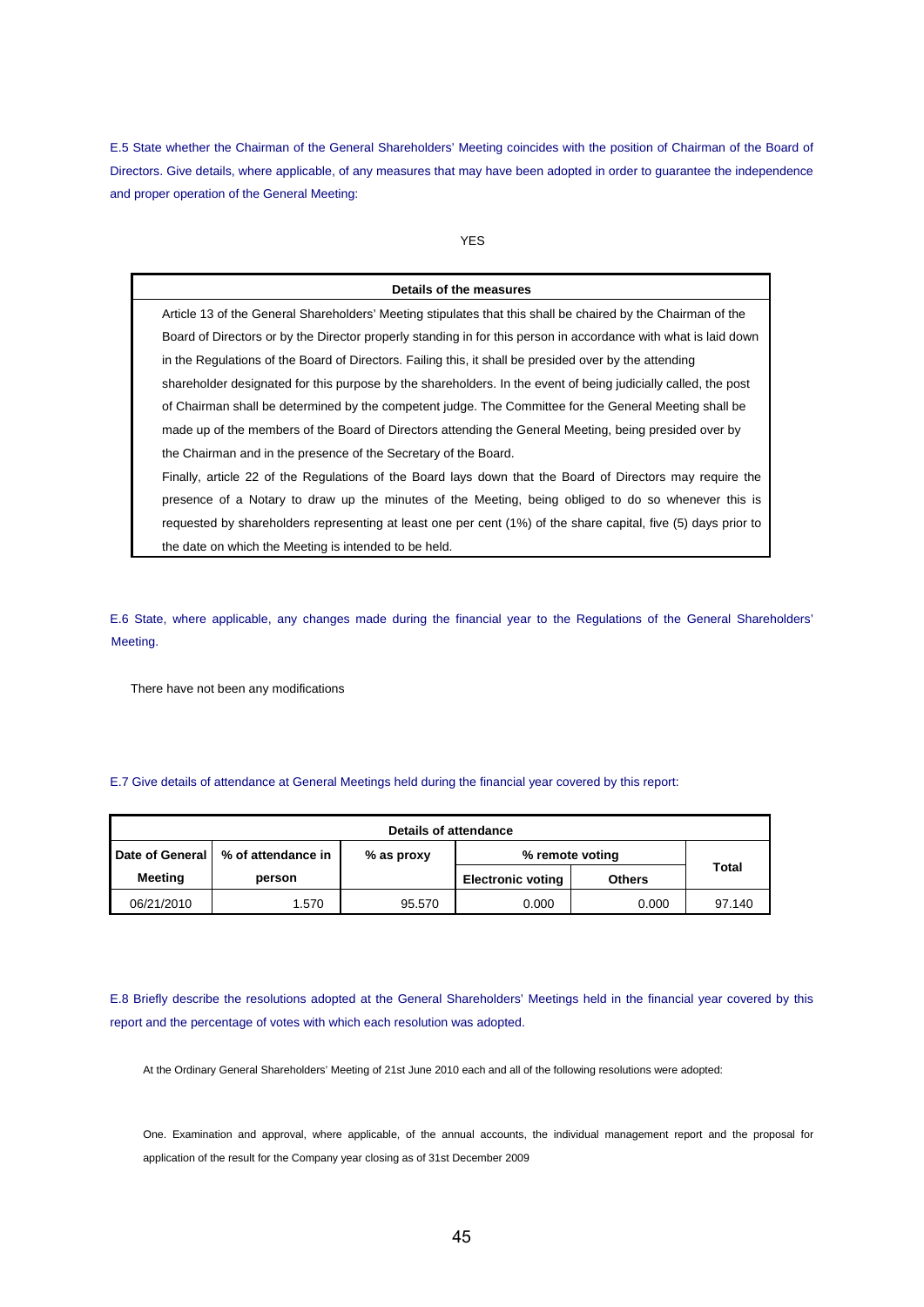Vote

In favor: 99.9831%

Abstentions: 0.0002%

Against: 0.0167%

Two. Examination and approval, where applicable, of the consolidated annual accounts and management report for the Company year closing as of 31st December 2009

Vote

In favor: 99.9996%

Abstentions: 0.0002%

Against: 0.0002%

Three. Examination and approval, where applicable, of the work done by the Board of Directors during the financial year closing as of 31st December 2009

Vote

In favor: 99.8531%

Abstentions: 0.1464%

Against: 0.0005%

Four. Reappointment of individual accounts auditors

Vote

In favor: 99.9814%

Abstentions: 0%

Against: 0.0186%

Five. Reappointment of consolidated accounts auditors

Vote

In favor: 99.9814%

Abstentions: 0% Against: 0.0186%

Six. Reappointment of Directors

A) Reappointment of Mr. Tomás Dagá Gelabert

Vote

In favor: 96.8348%

Abstentions: 0.1622%

Against: 3.0030%

B) Reappointment of Mr. Edgar Dalzell Jannotta

Vote

In favor: 98.3022%

Abstentions: 0.1622%

Against: 1.5356%

C) Reappointment of Ms. Anna Veiga Lluch

Vote

In favor: 98.3144%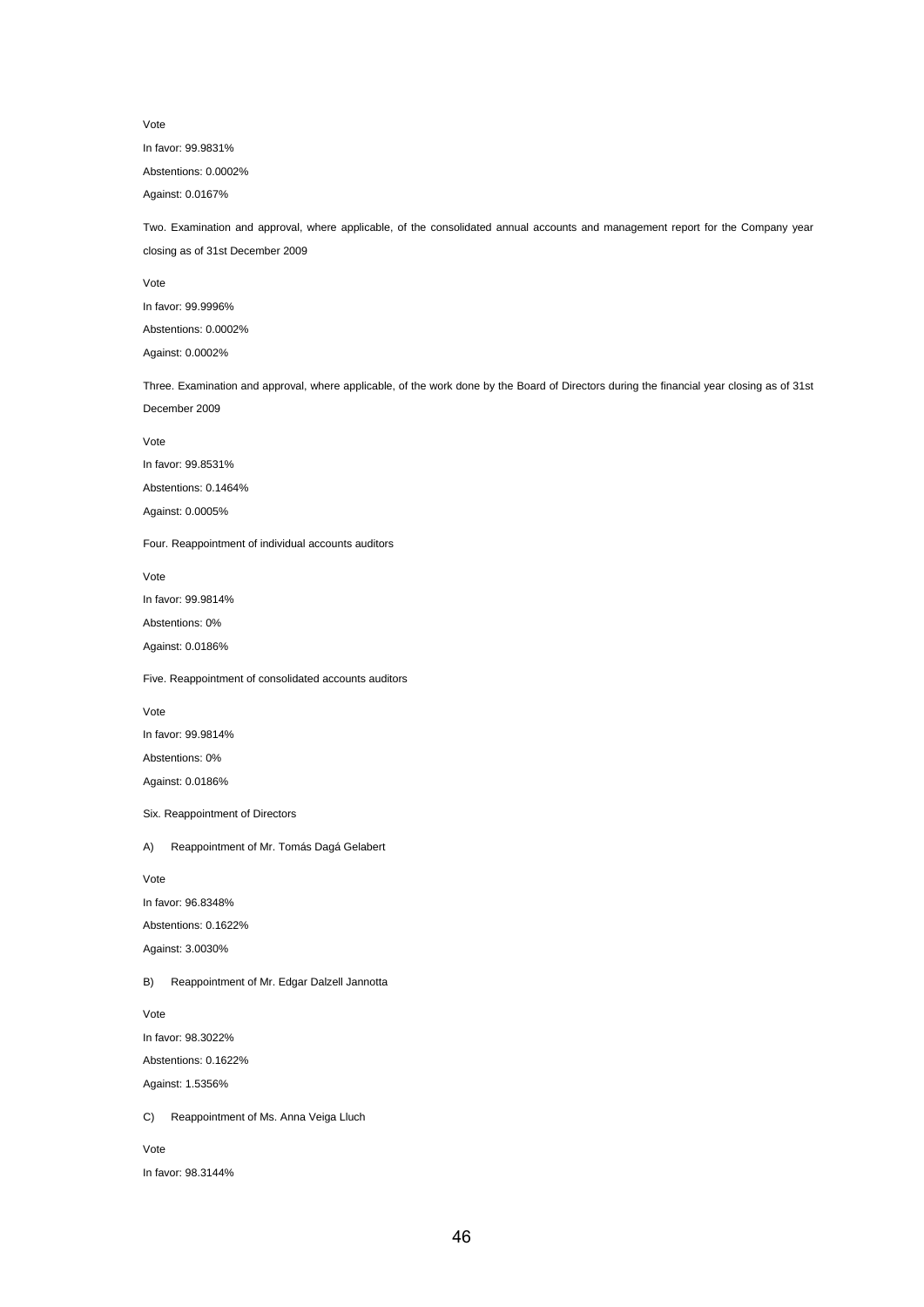| Abstentions: 0.1622%                                                                                                                                                                   |
|----------------------------------------------------------------------------------------------------------------------------------------------------------------------------------------|
| Against: 1.5234%                                                                                                                                                                       |
| Seven. Approval of the remuneration of independent Directors                                                                                                                           |
| Vote                                                                                                                                                                                   |
| In favor: 99.8195%                                                                                                                                                                     |
| Abstentions: 0.1792%                                                                                                                                                                   |
| Against: 0.0013%                                                                                                                                                                       |
| Eight. Authorization for acquisition of its own shares on the secondary market, revoking and invalidating the previous authorization passed<br>by the General Meeting on 15th May 2009 |
| Vote                                                                                                                                                                                   |
| In favor: 99.8379%                                                                                                                                                                     |
| Abstentions: 0%                                                                                                                                                                        |
| Against: 0.1621%                                                                                                                                                                       |
| Nine. Delegation of powers for formalization and execution of the agreements passed by the Meeting                                                                                     |
| Vote                                                                                                                                                                                   |
| In favor: 99,9180%                                                                                                                                                                     |
| Abstentions: 0%                                                                                                                                                                        |
| Against: 0.0820%                                                                                                                                                                       |
|                                                                                                                                                                                        |

E.9 State whether there is any statutory restriction in the articles establishing a minimum number of shares needed to attend the General Shareholders' Meeting.

NO

## **Number of shares necessary for attending the General Meeting**

E.10 State and explain the policies implemented by the Company with regard to granting proxies at General Shareholders' Meetings.

Right of representation (art. 11 General Meeting Regulations):

1. Any shareholder entitled to attend according to what is laid down in article 10 above may be represented by someone else, even though this person were not a shareholder.

2. The proxy must be granted specifically for each Meeting, either in writing or by remote communication channels, on condition that the identity of the principal and the proxy is properly identified, as well as the content of the proxy being granted. The Company's web page shall include the procedures and requisites for granting remote representation.

3. Any natural shareholders who are not in full possession of their civil rights, as well as shareholders who are legal persons, shall be able to be represented by those holding legal powers of attorney, which shall have to be duly accredited.

4. The proxy shall always be revocable. Personal attendance of the shareholder represented at the Meeting shall entail automatic revocation of the proxy.

Public request for representation (art. 12 General Meeting Regulations):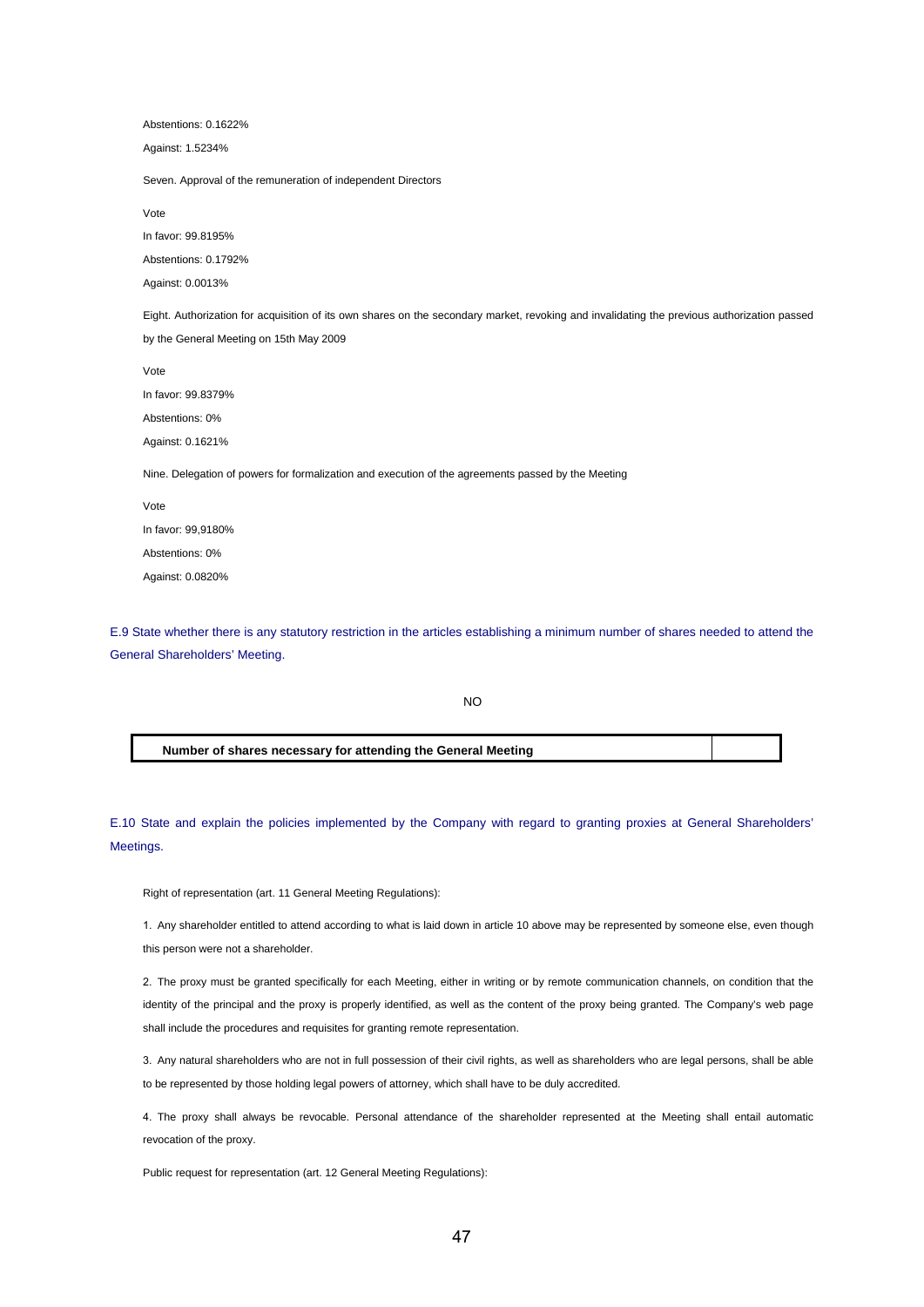1. Public requests for representation shall be governed by what is laid down in article 107 of the Spanish Public Limited Companies' Act. In the event of the Company being listed on a secondary official market, the limitations established in article 114 of the Securities Market Law as regards exercising voting rights by the proxy shall be respected.

2. In any event, the document in which the power of attorney is given must contain or have adjoined to it the agenda, as well as the request for instructions for exercising voting rights and a statement of how the proxy is to vote in the event of instructions not being given.

3. As an exception, the representative may vote differently when circumstances arise which were not known at the time of sending the instructions, entailing running a risk of harming the principal's interests. In the event of a vote not being cast as specified in the instructions, the proxy must immediately inform the principal by means of a letter explaining the reasons for the vote.

4. There will be understood to have been a public request for representation when the same person is representing over three (3) shareholders.

Remote voting (art. 20 General Meeting Regulations):

1. In accordance with what is laid down in the Corporate Articles, any shareholders entitled to attend may vote remotely, as regards the proposals included in the agenda, through the following media:

(a) By postal vote, by sending in the duly signed attendance card with a statement of how they are voting;

(b) By other remote electronic channels, in accordance with the instructions given on the Company's web page, on condition that the electronic document pursuant to which the voting right is being practiced incorporates a recognized electronic signature, as laid down in the Electronic Signature Law, or which, without meeting the requisites of the recognized electronic signature, is accepted as being sufficient by the Board of Directors through displaying suitable guarantees of authenticity and identification of the shareholder exercising his/her voting right.

2. The announcement calling the General Meeting shall contain the procedure, requisites and deadline for exercising remote voting rights.

3. A remote vote will not be valid if it is not received by the Company at least five (5) days prior to the date on which the General Meeting is intended to be held.

4. Any shareholders issuing their remote vote as stipulated in this article shall be considered to be present for purposes of constituting the Meeting. Any delegations previously issued shall consequently be understood to be revoked and any granted thereafter shall be taken as unmade.

5. In spite of the above, any vote issued remotely as referred to in this article shall be invalidated by the personal attendance of the shareholder at the meeting.

E.11 State whether the Company is aware of the institutional investor policy regarding their participation in the Company's decision-making process:

NO

E.12 State the address and means of accessing corporate governance content on the Company's website.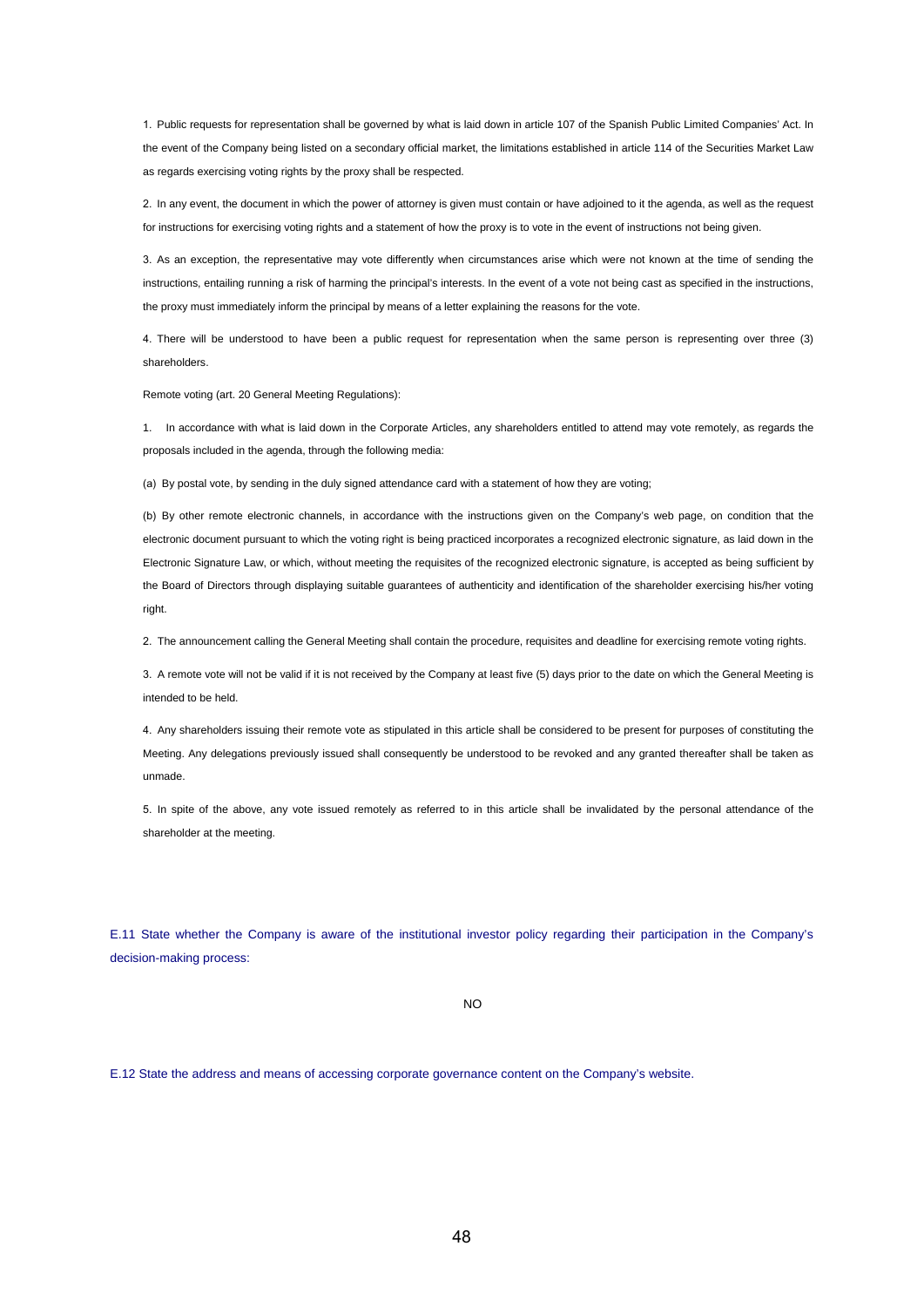The address of the Company's webpage is www.grifols.com. Information on corporate governance can be accessed through the link Investors Relations on the main page, or directly at http://inversores.grifols.com/portal/grifols/home\_page\_investors.

#### **F – DEGREE TO WHICH CORPORATE GOVERNANCE RECOMMENDATIONS ARE FOLLOWED**

State the extent to which the Company follows the recommendations of the Unified Good Governance Code. If any of these are not complied with, explain the recommendations, regulations, practices or criteria that the Company applies.

1. The Corporate Articles of listed companies should not place any upper limit on the number of votes that can be cast by a single shareholder, or impose other restrictions hindering the takeover of the Company by means of purchasing its shares on the market.

*See sections: A.9, B.1.22, B.1.23 and E.1, E.2* 

## Complied with

2. When a dominant and a subsidiary Company are stock market-listed, both should publicly disclose in detail:

a) The respective areas of work engaged in and possible business dealings between them, as well as those of the subsidiary Company listed with other Group companies;

b) Any mechanisms set up to settle any possible conflicts of interest that might arise.

*See sections: C.4 and C.7* 

### Not Applicable

3. Even when not expressly required under Commercial Law, any decisions involving a structural corporate change should be submitted to the General Shareholders' Meeting, for approval or ratification, specifically the following ones:

a) Turning the listed companies into holding companies by means of "subsidiarization" or assigning core activities that were previously carried out by the Company itself to subsidiaries, even when the former keeps full ownership over the latter;

b) The acquisition or disposal of key operating assets that would effectively alter the Company's corporate purpose;

c) Operations that effectively amount to the liquidation of the Company.

#### Explain

This is not expressly envisaged either in the Corporate Articles or in Internal Regulations. The Company did not consider it necessary to expressly include the above cases in the adaptation of the Regulations of the Board passed in 06/20/2007, through considering that these are highly hypothetical situations and for possible conflicts with legal rules for distribution of powers between the General Meeting and Board.

4. Detailed proposals of the resolutions to be adopted at the General Shareholders' Meeting, including the information stated in recommendation 28, should be made known at the same time as publication of the announcement convening the Meeting.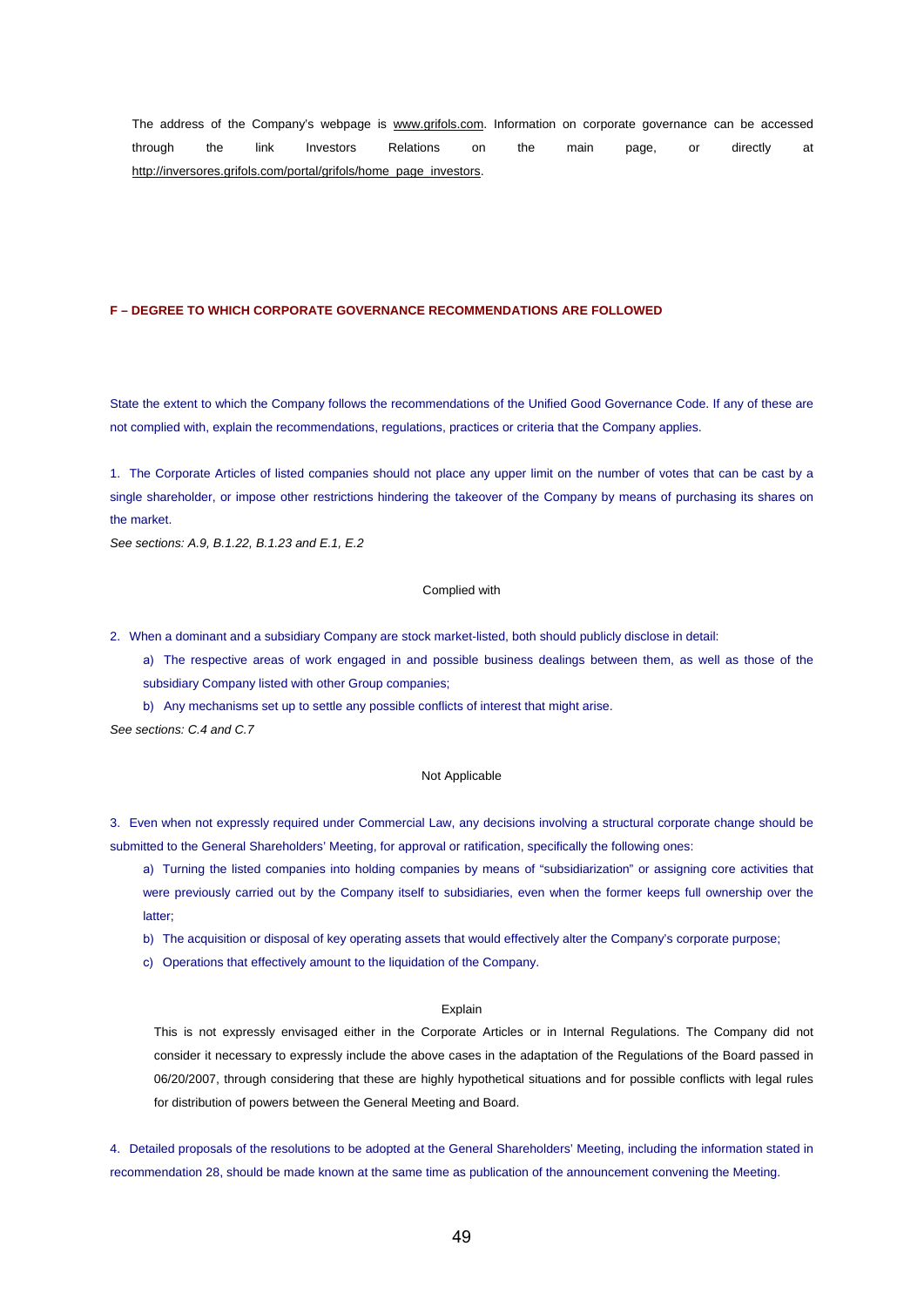#### Complied with

5. Separate votes should be held at the General Meeting on materially separate items, in order for shareholders to express their voting preferences separately in each case. This rule should be applied particularly:

a) To the appointment or ratification of Directors, who should be individually voted;

b) In cases of amendments to the Articles, for each article or Group of articles which are materially independent. *See section: E.8* 

#### Complied with

6. Companies should allow split votes, so that financial intermediaries acting as nominees on behalf of different clients can issue their votes according to their clients' instructions. *See section: E.4* 

## Complied with

7. The Board of Directors should perform its duties with unity of purpose and independent judgment, giving the same treatment to all shareholders. It should at all times be guided by the Company's interest, understood as maximizing its economic value in a sustained fashion.

It should also ensure that the Company abides by laws and regulations in its dealings with stakeholders, fulfills its obligations and contracts in good faith, respects the customs and good practices of the sectors and territories where it does business and upholds any additional social responsibility principles to which it has voluntarily subscribed.

## Complied with

8. The Board should understand the core of its mission as being to approve the Company's strategy and the organization required to put this into practice, as well as to ensure and oversee that the Management complies with the goals set, while pursuing the Company's interests and corporate purpose. To this end, a plenary session of the Board should reserve the power to approve:

- a) The Company's general policies and strategies, and in particular:
	- i) The strategic or business plan, management targets and annual budgets;
	- ii) The investment and financing policy;
	- iii) The design of the structure of the corporate Group;
	- iv) The corporate governance policy;
	- v) The corporate social responsibility policy;
	- vi) The policy on remuneration and assessment of the performance of senior management;
	- vii) Risk control and management policy, and the regular monitoring of internal information and control systems.
	- viii) Dividend policy, as well as the policy and particularly limits applied to its treasury stock.
- *See sections: B.1.10, B.1.13, B.1.14 and D.3*

b) The following decisions:

i) At the proposal of the Company's chief executive, the appointment and removal of senior management, as well as their compensation clauses.

*See section: B.1.14* 

ii) Directors' remuneration, and, in the case of executive Directors, the additional consideration for their management duties and other conditions that have to be met in their contracts.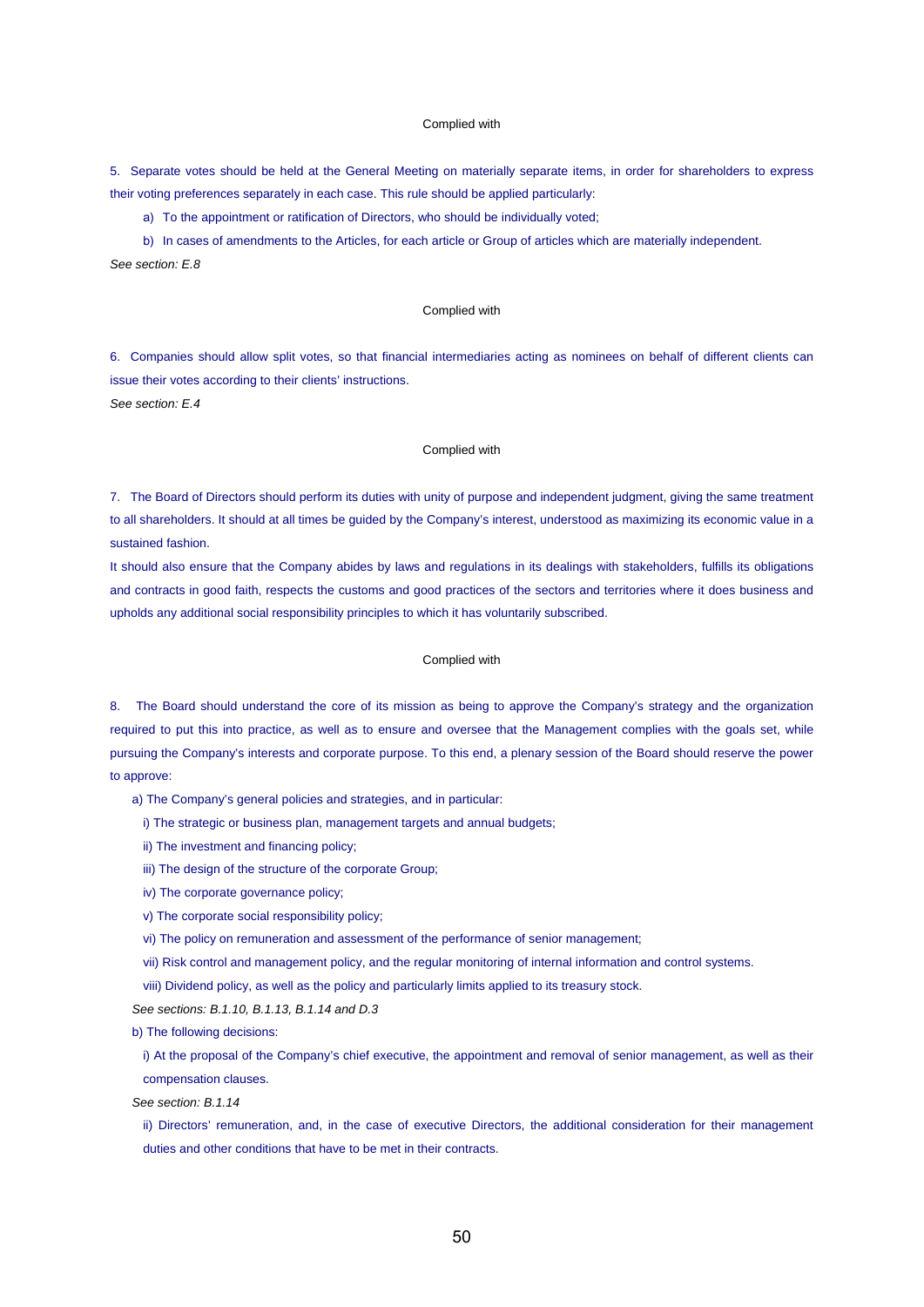*See section: B.1.14* 

iii) The financial information that the Company must regularly publish through being a listed Company.

iv) Investments or operations of all kinds whose large amount or special characteristics mean that these have strategic importance, unless the General Meeting has to approve these;

v) The creation or acquisition of holdings in concerns with a special purpose or registered in countries or areas considered as being tax havens, as well as any other transactions or operations of a similar nature whose complexity means that the Group's transparency might be impaired.

c) Operations carried out by the Company with Directors, significant shareholders or those represented on the Board or other persons linked with them ("related-party transactions").

This authorization of the Board shall not nevertheless be understood as being required in any related-party operations that simultaneously meet the following three conditions:

1. Ones carried out pursuant to contracts with standard conditions and applied on a large scale to a large number of clients;

2. Performed at prices or rates established on general terms by those supplying the goods or services in question;

3. Of an amount not exceeding 1% of the Company's annual income.

It is advisable for the Board to approve related-party operations only after a favorable report is issued by the Audit Committee or, where applicable, by any other to which the same function had been entrusted, and for the Directors involved, apart from not exercising nor delegating their voting right, to leave the meeting room while the Board discusses and votes on this.

It is recommendable for the powers attributed to the Board herein not to be delegated, except for the ones stated in points b) and c), which could be passed by the Delegate Committee for urgent cases, with later ratification by the plenary session of the Board.

*See sections: C.1 and C.6* 

#### Complied with

9. The Board should have the right size to ensure effective operation and participation, which makes it advisable for this to comprise no fewer than five and no more than fifteen members.

*See section: B.1.1* 

### Complied with

10. The proprietary and independent external Directors should constitute a broad majority of the Board, while the number of executive Directors should be the minimum required, taking into account the complexity of the corporate Group and the percentage of ownership interests in the Company capital that the executive Directors control. *See sections: A.2, A.3, B.1.3 and B.1.14* 

Explain

The proprietary (1) and independent (3) Directors currently form half of the 8 Directors existing at the close of the year. There are three executive Directors. The Board of Directors is nevertheless expecting to reorganize after conclusion of the purchase of Talecris Biotherapeutics Holdings Corp.

11. In the event of there being any external Director who can neither be considered proprietary nor independent, the Company should explain this circumstance and this person's links with the Company or its senior management, or with its shareholders. *See section: B.1.3*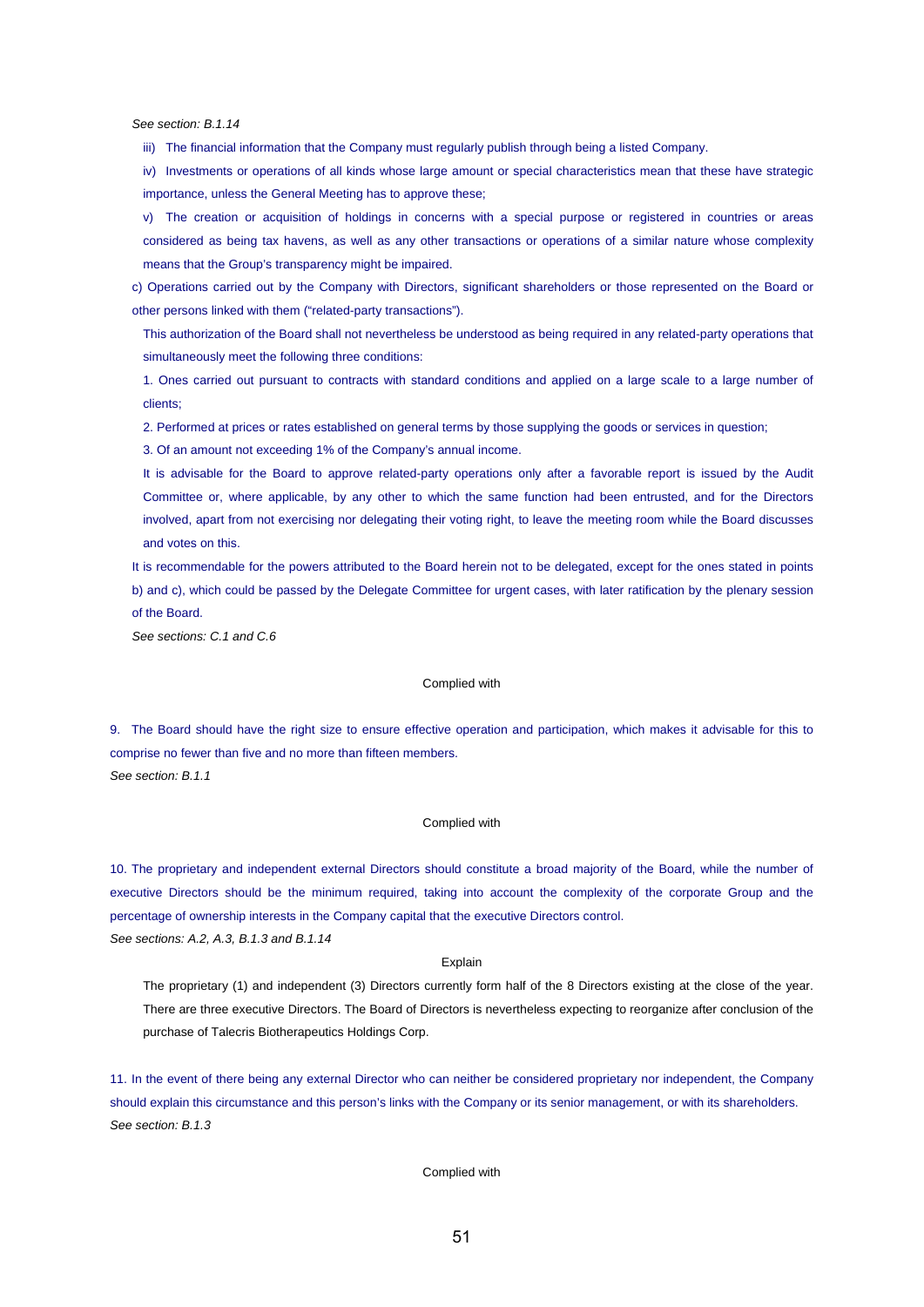12. Among the external Directors, the ratio of proprietary and independent Directors should reflect the proportion between the capital of the Company represented by the proprietary Directors and the remainder of the capital.

This strict proportional criterion could be relaxed so that the weight of the proprietary Directors is greater than would actually correspond to the total percentage of capital that they represent:

1. In companies with high capitalization in which few or no equity holdings are legally considered significant, but where there are shareholders with stakes of a high absolute value.

2. When these are companies in which there is a plurality of shareholders represented on the Board but with no links between them.

*See sections: B.1.3, A.2 and A.3* 

### Complied with

13. The number of independent Directors should represent at least one third of the total number of Directors. *See section: B.1.3* 

### Complied with

14. The status of each Director should be explained by the Board at the General Shareholders' Meeting that is to make or ratify their appointment, and annually be confirmed or where applicable reviewed in the Annual Corporate Governance Report, after being verified by the Nominating Committee. Said report should also explain the reasons why proprietary Directors have been appointed at the request of shareholders whose stake is under 5% of the capital. It should state the reasons why, where applicable, they had not entertained formal requests for presence on the Board from shareholders whose stake is equal to or over that of others at whose request proprietary Directors had been appointed.

*See sections: B.1.3 and B.1 4* 

#### Complied with

15. When the number of female Directors is low or non-existent, the Board should explain the reasons and initiatives adopted to correct this situation, and specifically the Nominating Committee should take measures, when new vacancies arise, to ensure that:

a) the selection procedures do not involve any implicit bias hindering the selection of female candidates;

b) the Company is making a conscious effort to seek women meeting the professional profile being sought and includes these among potential candidates.

*See sections: B.1.2, B.1.27 and B.2.3* 

#### Partially complied with

The Board bases its proposals for appointment of Directors strictly on professional qualification criteria (skill, knowledge and experience).

16. The Chairman, as person in charge of proper operation of the Board, shall ensure that Directors are previously given sufficient information, stimulate discussion and active participation of the Directors during Board meetings, safeguarding their right to freely take a stance and express their opinion, and to organize and coordinate with the chairmen of the relevant Commissions the regular evaluation of the Board, as well as, where applicable, that of the CEO or chief executive. *See section: B.1.42*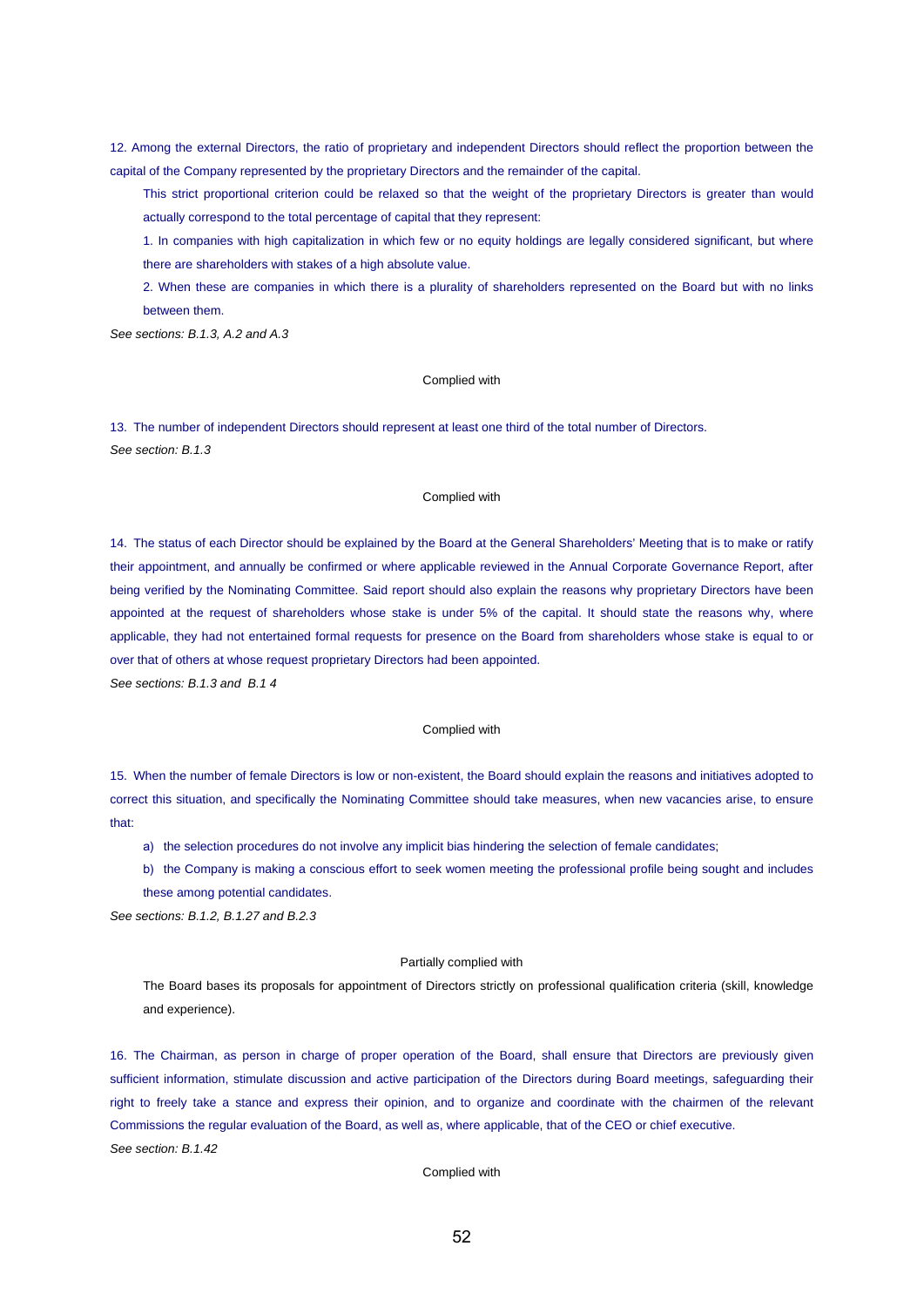17. When the Chairman of the Board is also the Company's chief executive, one of the independent Directors should be empowered to request calling Board meetings or including new items on the agenda; to coordinate and reflect the concerns of external Directors, and to lead the Board's appraisal of its Chairman. *See section: B.1.21* 

### Complied with

18. The Secretary of the Board should take care to ensure that the Board's actions:

a) Adhere to the spirit and letter of the Laws and their regulations, including the ones issued by regulatory agencies;

b) Comply with the Corporate Articles and with the regulations of the General Shareholders' Meeting, the Board of Directors and any others;

c) Take into account the recommendations on good governance given in this Unified Code which the Company had accepted.

In order to safeguard the independence, impartiality and professionalism of the Secretary, his or her appointment and removal should be proposed by the Nominating Committee and approved by the Board in a plenary session; the relevant appointment and removal procedure should be stated in the Regulations of the Board.

*See section: B.1.34* 

### Complied with

19. The Board should meet with the frequency required to properly perform its functions, in line with the schedule of dates and agendas set at the beginning of the year, each Director being able to propose further points on the agenda not previously arranged.

*See section: B.1.29* 

#### Complied with

20. Absences of Directors should be kept down to unavoidable cases and be quantified in the Annual Corporate Governance Report. If their vote needs to be delegated, this should be done with instructions. *See sections: B.1.28 and B.1.3 0* 

#### Complied with

21. When Directors or the Secretary express concerns about some proposal or, in the case of Directors, about the Company's performance, and such concerns are not resolved at the Board meeting, a record of these should be made in the minutes at the request of the person expressing these.

## Complied with

22. The Plenary session of the Board should assess once a year:

a) The quality and efficiency of the Board's operation;

b) Starting from a report submitted by the Nominating Committee, the performance of the Chairman of the Board and chief executive of the Company;

c) The performance of its Committees, starting from the reports supplied by these.

*See section: B.1.19*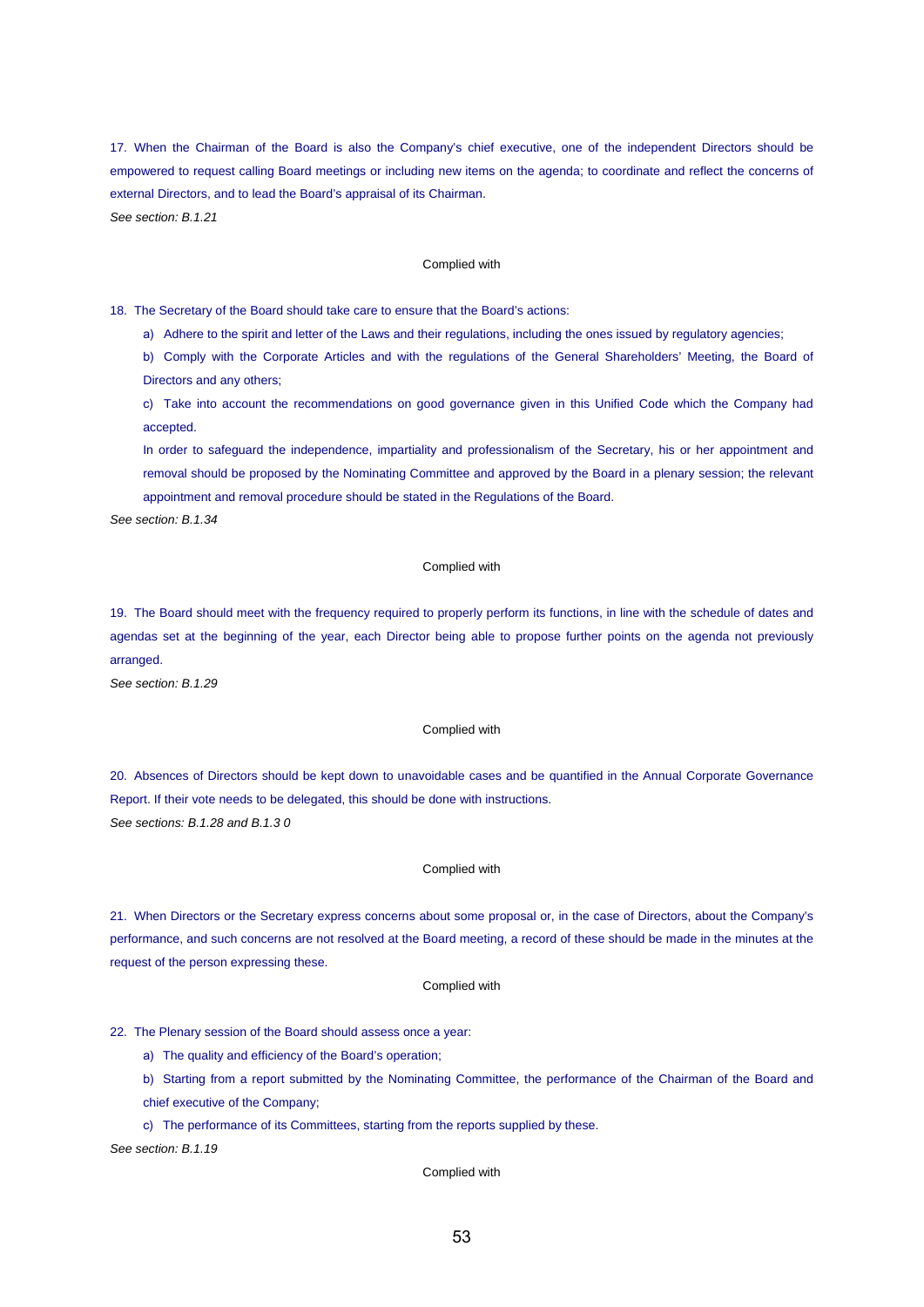23. All the Directors should be able to exercise the right to obtain any further information that they may deem fit on matters within the Board's competence. Unless the Corporate Articles or the Regulations of the Board provide otherwise, any such requests should be addressed to the Chairman or the Secretary of the Board. *See section: B.1.42* 

## Complied with

24. All the Directors should be entitled to obtain advice required for performance of their functions from the Company. The Company should provide suitable channels for exercising this right, which may in special circumstances include external advice at the Company's expense.

*See section: B.1.41* 

## Complied with

25. Companies should set up a guidance program to provide new Directors with fast and sufficient knowledge of the Company, as well as its corporate governance rules. Companies should also provide Directors with schemes for updating knowledge when circumstances make this advisable.

#### Complied with

26. Companies should require their Directors to devote the necessary time and effort to their function to perform this effectively and consequently:

a) The Directors should inform the Nominating Committee of any other professional obligations they may have in case these might interfere with the dedication required;

b) Companies should lay down rules on the number of boards which they Directors may sit on.

*See sections: B.1.8, B.1.9 and B.1.17* 

## Partially complied with

In accordance with article 28.2(e) of the Regulations of the Board, the Director is obliged to inform the Nominating and Remuneration Committee of his/her other professional obligations, in case these could interfere with the dedication required. Section 3 of said article also provides that the Company will establish rules on the number of boards on which their Directors may sit, in order to ensure their proper dedication to the post. At the present time, however, in view of the dedication of the Company's Directors, the Board has not yet deemed it fit to establish said rules.

27. The proposal for the appointment or reappointment of Directors which the Board submits to the General Shareholders' Meeting, as well as any provisional appointments by the co-optation method should be approved by the Board as follows:

a) At the proposal of the Nominating Committee, in the case of independent Directors.

b) Subject to a report from the Nominating Committee in all other cases.

*See section: B.1.2* 

## Complied with

28. Companies should publish the following details about their Directors on their web page, and keep this information updated:

a) Professional and biographical profile;

b) Other Boards of Directors to which they belong, whether these are of listed companies or not;

c) A statement of the Director's classification and, in the case of proprietary Directors, stating the shareholder that they represent or with whom they have links.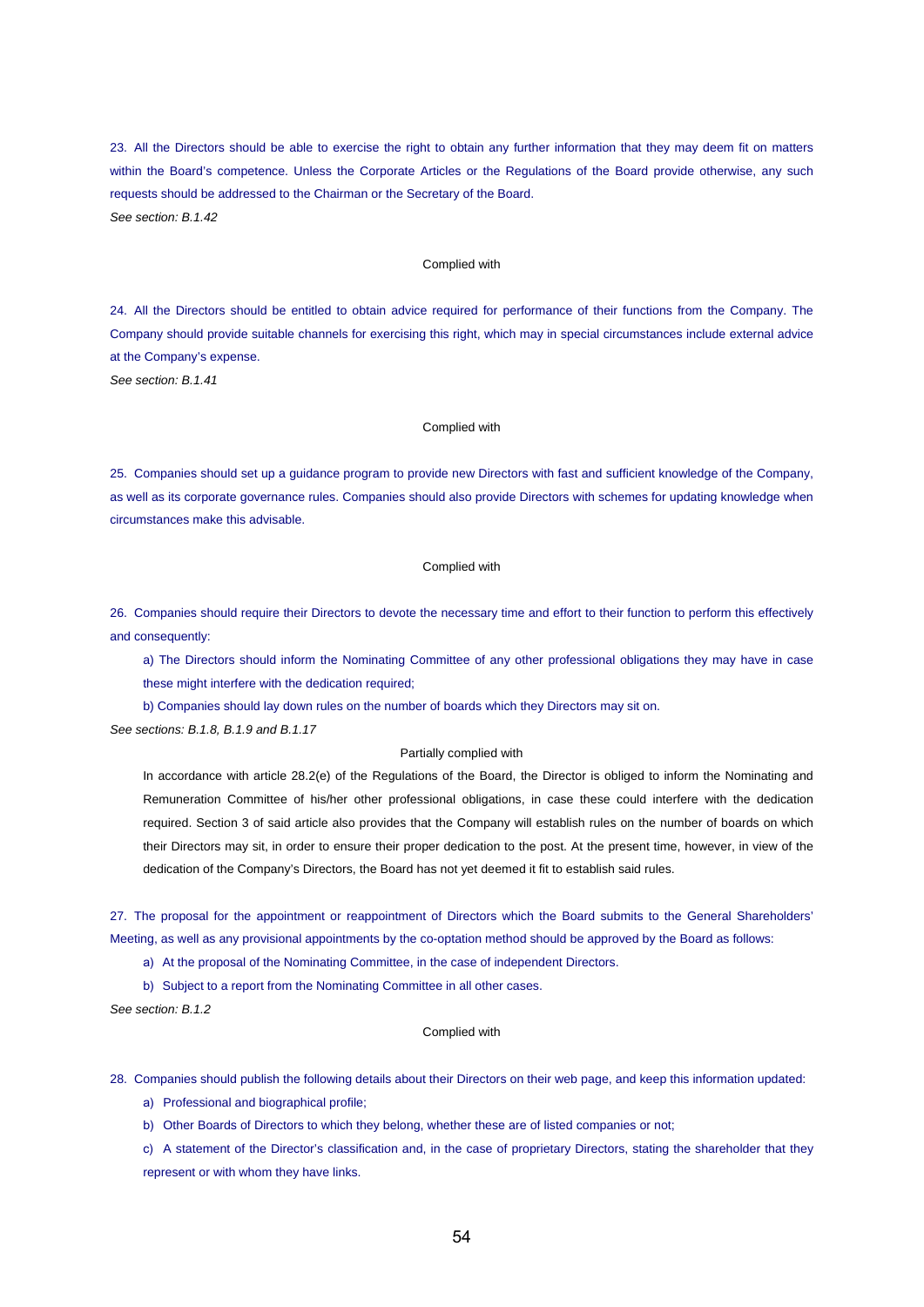d) Date of their first and any subsequent appointments as a Company Director, and

e) Shares held in the Company and any options over these belonging to them.

## Partially complied with

The Company's web page does not contain all the information required by this recommendation. The Company will examine the suitability of complying with this.

29. Independent Directors should not continue to have this status for a continuous period of more than 12 years.

*See section: B.1.2* 

## Explain

None of the independent Directors has held their post for over 12 years. Although this is not laid down as a categorical obligation, article 6.2 of the Regulations of the Board of Directors stipulates that the Company shall attempt to ensure that independent Directors do not remain in their posts for over 12 years.

30. Proprietary Directors should resign when the shareholders that they represent sell their entire ownership interest. They should also do so, in the proportional amount, when any such shareholder reduces their stake to a level which requires a reduction in the number of their proprietary Directors.

*See sections: A.2, A.3 and B.1.2* 

## Complied with

31. The Board of Directors should not propose the removal of independent Directors before the expiry of the term of office for which they were statutorily appointed, except when the Board considers there is just cause for this after a report has been issued by the Nominating Committee. There will specifically be presumed to be just grounds when the Director had breached the duties imposed by his or her post or comes under any of the circumstances described in point 5 of section III of the definitions in this Code.

The removal of independent Directors may also be proposed as a result of a takeover bid, merger or similar corporate operation entailing a change in the Company's capital structure, when any such changes in the structure of the Board are brought about by the proportionality criterion stated in recommendation 12.

*See sections: B.1.2, B.1.5 and B.1.26* 

#### Complied with

32. Companies should establish rules obliging Directors to inform the Board and, where applicable, resign in any cases which may threaten the creditworthiness and reputation of the Company and specifically be obliged to inform the Board of any criminal cases in which they are charged as well as the progress of any later hearings.

Should a Director have charges brought against him or her or when a judge's order for hearing to commence is issued for any of the offenses listed in article 124 of the Spanish Limited Companies Law, the Board shall examine the case as soon as possible and, in view of the specific circumstances, decide whether it is appropriate or not for the Director to continue serving in his or her post. The Board shall describe all these circumstances with proper reasoning in the Annual Corporate Governance Report.

*See sections: B.1.43 and B.1.44*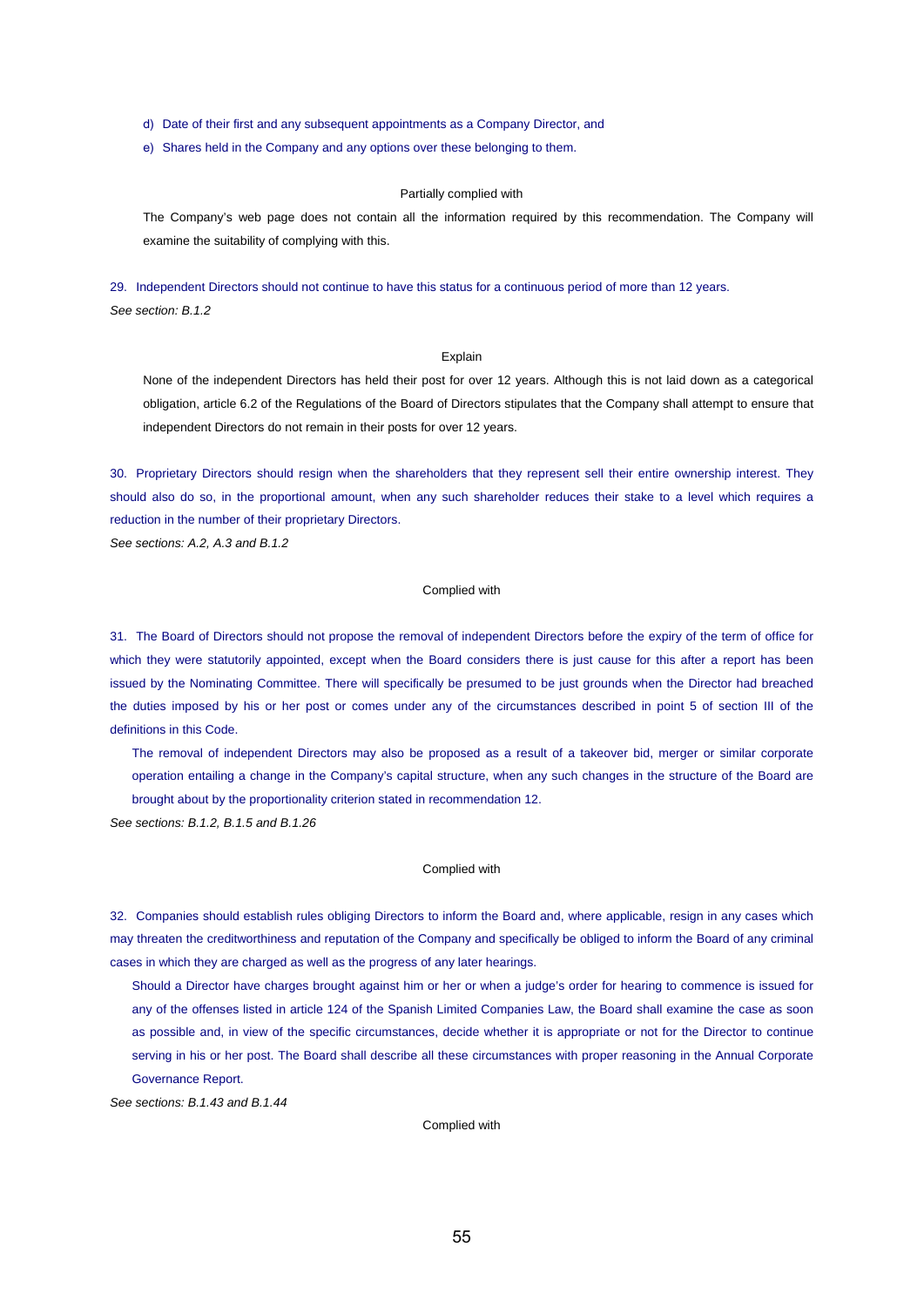33. All the Directors should clearly express their opposition when they consider that a proposal submitted for the Board's approval may go against corporate interests. This should also be done, particularly by independent and other Directors who are not affected by the conflict of interest, when these are decisions which might harm the shareholders not represented on the Board.

When the Board adopts significant or repeated resolutions on which the Director had expressed serious reservations, the latter should come to the relevant conclusions and, if he or she opted for resigning, should explain the reasons in the letter referred to in the next recommendation.

This recommendation also covers the Secretary of the Board, whether or not this person is a Director.

## Complied with

34. When a Director gives up his/her post prior to the end of his/her term of office, either through resignation or for other reasons, the reasons for this should be explained in a letter sent to all the members of the Board. The grounds for the removal should be stated in the Annual Corporate Governance Report, irrespective of whether such removal is classified as a significant event.

*See section: B.1.5* 

## Not applicable

35. The remuneration policy approved by the Board should specify at least the following points:

a) The amount of the fixed components, itemized where necessary, of the attendance fees for the Board and its Committees and an estimation of the annual fixed remuneration to which this gives rise;

- b) Any variable remuneration components, including in particular:
	- i) The types of Directors to whom they apply, as well as an explanation of the relative weight of the variable remuneration items in respect of the fixed ones.
	- ii) Criteria for performance evaluation on which any entitlement to remuneration in shares, share options or any variable component is based;
	- iii) The main parameters and basis of any annual bonus system or other benefits not paid in cash; and
	- iv) An estimation of the sum total of the variable remuneration to which the remuneration scheme proposed would give rise, according to the degree of compliance with the hypotheses or targets taken as a reference.

c) The main characteristics of benefit schemes (for example, supplementary pensions, life insurance and similar arrangements) with an estimation of the amount involved or equivalent annual cost.

d) The conditions to apply to contracts of senior management such as executive Directors, these to include:

i) Duration;

ii) Notice periods; and

iii) Any other clauses covering initial engagement bonuses, as well as compensation or "golden parachutes" in the event of early cancellation or termination of the contractual relationship between the Company and the executive **Director** 

*See section: B.1.15* 

## Complied with

36. Remuneration involving the delivery of shares in the Company or Group companies, stock options or other share-based instruments, variable remuneration linked to the Company's performance or benefit schemes should be restricted to executive **Directors** 

The delivery of shares shall not be covered by this limitation, when Directors are obliged to keep these until the end of their term of office.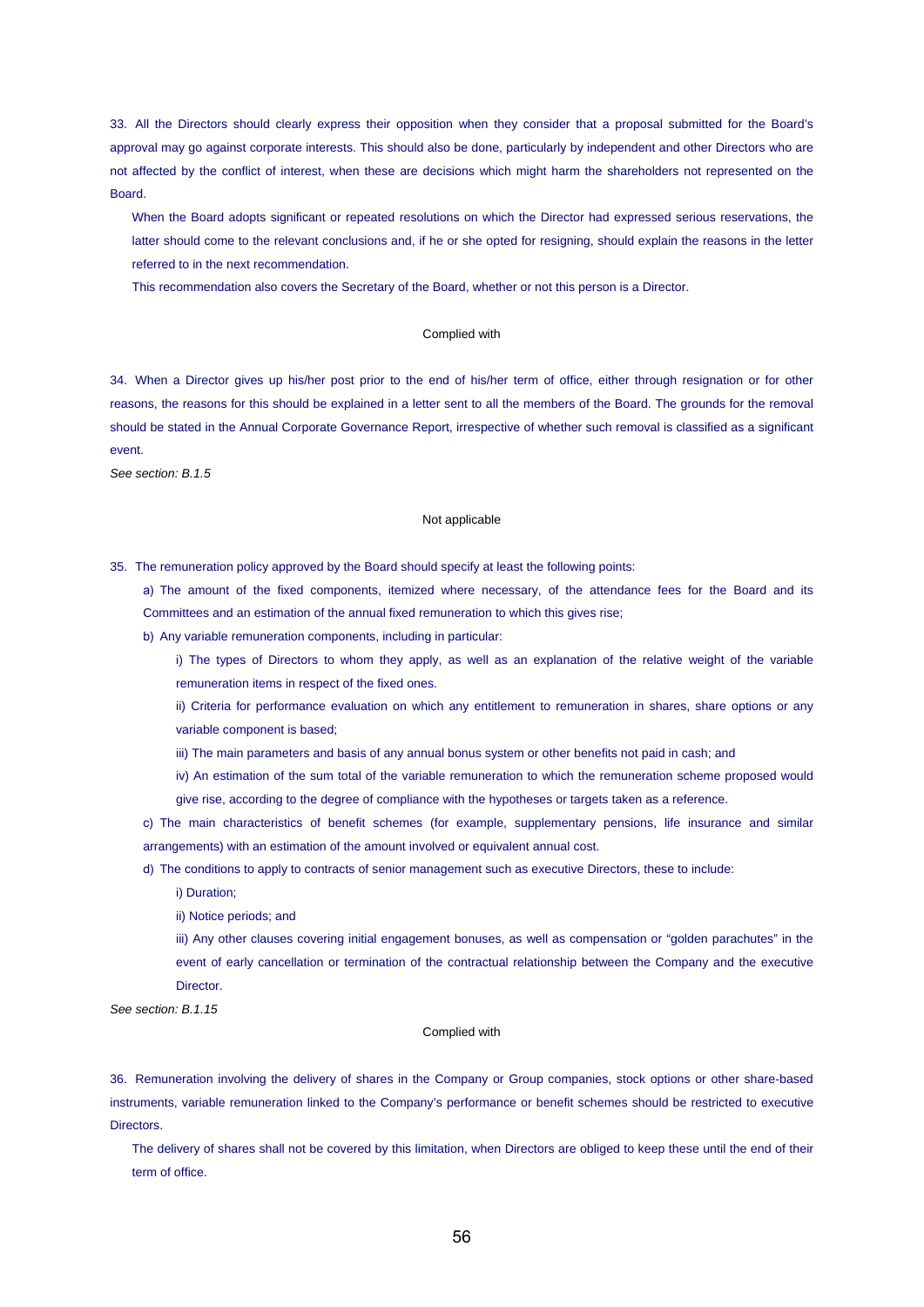### Complied with

37. External Directors' remuneration should be as required to compensate them for the dedication, skills and responsibilities entailed by the post, but not so high as to compromise their independence.

## Complied with

38. Any remuneration linked with the Company's earnings should be subject to deductions calculated for any qualifications stated in the external auditors' report.

#### Complied with

39. In the case of variable remuneration, the remuneration policies should include technical safeguards required to ensure that these reflect the professional performance of their beneficiaries and not stem simply from the general development of the markets or of the Company's sector or other similar circumstances.

#### Complied with

40. The Board should submit a report on the Directors' remuneration policy to a vote of the General Shareholders' Meeting, as a separate point on the agenda. This report should be made available to the shareholders, either separately or in any other way that the Company may consider appropriate.

This report shall in particular focus on the remuneration policy that the Board has approved for the current year as well as, where applicable, the one planned for future years. It will address all the points referred to in recommendation 35, except the ones which might entail the disclosure of commercially sensitive information. It should stress the most significant changes in said policies with respect to the one applied the previous year referred to at the General Meeting. It shall also include an overall summary of how the remuneration policy was applied over said previous year.

The role played by the Remuneration Committee in preparing the remuneration policy should be reported at the Board meeting, as well as the identity of any external consultants if any external advice had been sought.

*See section: B.1.16* 

#### Explain

The remuneration policy is determined at the Board of Directors level.

41. The Report (accompanying notes) should give details of the individual remuneration of the Directors during the financial year and include:

a) A breakdown of the remuneration of each individual Director, to include where applicable:

i) Attendance fees and other fixed remuneration as a Director;

ii) Any additional remuneration as a chairman or member of one of the Board's Committees;

iii) Any payments made pursuant to profit-sharing or bonus schemes, and the grounds for paying these;

iv) Contributions made on the Director's behalf to defined benefit pension schemes, or any increase in the Director's vested rights in the case of contributions to defined benefit schemes;

v) Any compensation that may be agreed or paid as severance pay;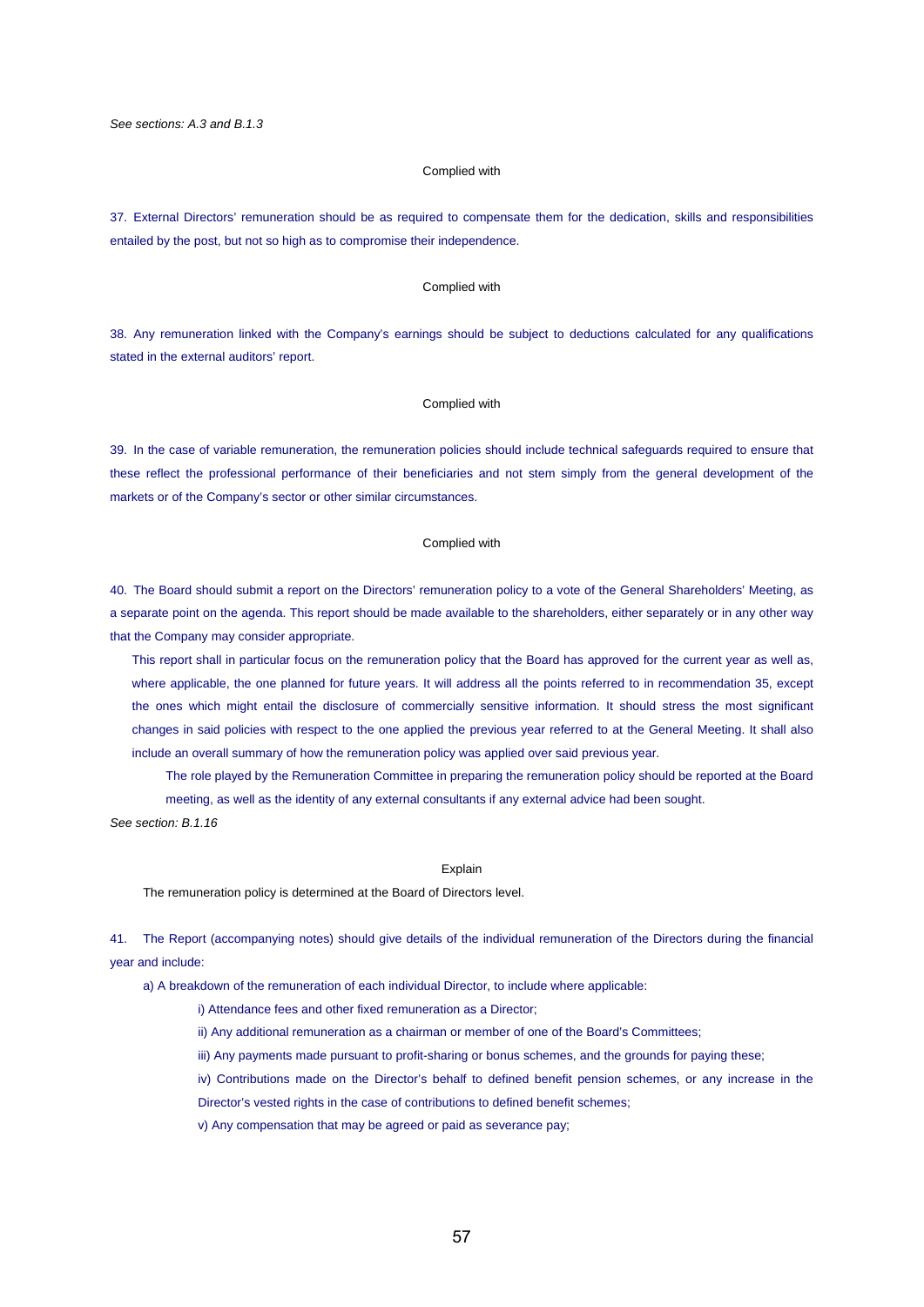vi) Any remuneration collected as a Director of other companies in the Group;

vii) The remuneration that executive Directors receive for performance of senior management functions;

viii) Any kind of compensation other than the ones listed above, whatever its nature and the Group entity paying

this may be, especially when it may be considered to be a related-party transaction or when its omission would distort the true image of the total remuneration received by the Director.

b) An individual breakdown of any possible deliveries to Directors of shares, stock options or other share-based instruments, detailing:

i) The number of shares or options awarded in the year and the conditions set for exercising these;

ii) Number of options exercised during the year, stating the number of shares involved and the exercise price;

iii) Number of options not yet exercised at the year end, stating their price, date and other exercising requisites;

iv) Any modification during the year in the terms for exercising any options already granted.

c) Information on the ratio in the previous year between the remuneration obtained by executive Directors and the results or other means of assessing the Company's performance.

#### **Explain**

The Board of Directors considers that the disclosure of the salaries paid to executive Directors for their services affects their privacy.

42. When there is a Delegate or Executive Committee (hereinafter known as "Delegate Committee"), the participation structure of the different types of Directors should be similar to that of the Board itself and its secretary should be the Secretary of the Board.

*See sections: B.2.1 and B.2.6* 

#### Not applicable

43. The Board should be kept fully informed of the business done and the decisions taken by the Delegate Committee and all the members of the Board should receive a copy of the minutes of the Delegate Committee's sessions.

### Not applicable

44. As well as the Audit Committee required pursuant to the Securities Market Law, the Board of Directors should form from its members a Committee or two separate Committees for Nominations and Remunerations.

The rules governing the composition and operation of the Audit Committee and the Nominating and Remunerations Committee or Committees should be stated in the Regulations of the Board, and include the following:

a) The Board should appoint the members of these Committees with regard to the knowledge, skills and experience of the Directors and the purpose of each Committee; it should discuss their proposals and reports and be responsible for answering for their activity and the work done at the first plenary session of the Board following their meetings;

b) These Committees should be formed exclusively of external Directors, with a minimum of three. The above is understood not to affect the attendance of executive Directors or senior management, when this is expressly agreed by the members of the Committee.

- c) The Chairpersons of such Committees should be independent Directors.
- d) They may seek external advice when this is felt to be necessary for performance of their duties.

e) Minutes of each meeting should be drawn up, a copy of which should be sent to all members of the Board.

*See sections: B.2.1 and B.2.3*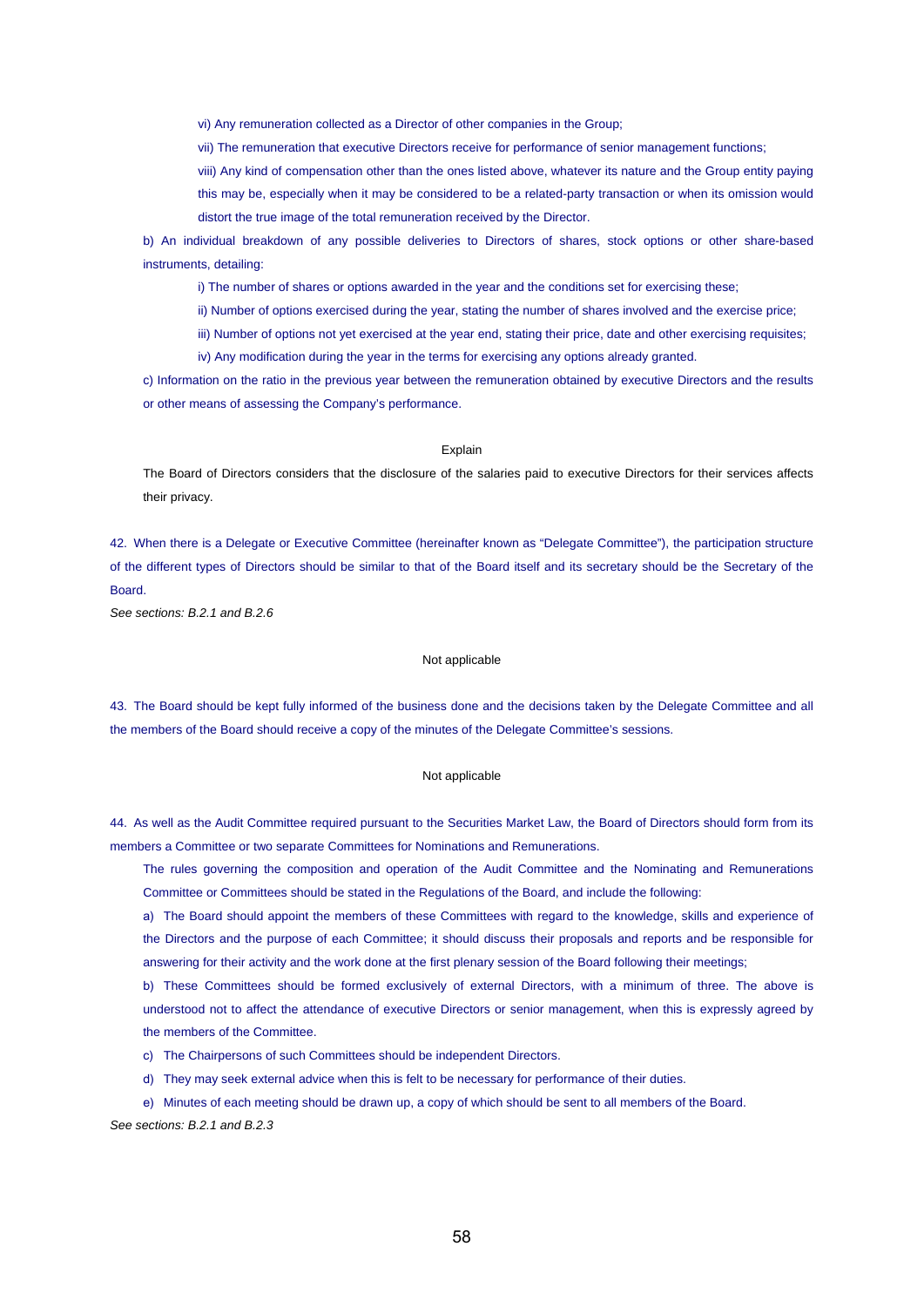#### Partially complied with

As of 31st December 2010 the Audit Committee has a vacancy for the Chairman's post. The Company intends to reorganize the Audit Committee on conclusion of the acquisition of Talecris Biotherapeutics Holdings Corp.

45. Supervision of compliance with internal codes of conduct and corporate governance rules should be performed by the Audit Committee, the Nominating Committee or, as the case may be, separate Compliance or Corporate Governance Committees.

## Complied with

46. Members of the Audit Committee, and in particular its chairman, should be appointed with regard to their knowledge and experience in accounting, auditing and risk management.

### Complied with

47. Listed companies have an internal audit function, under the supervision of the Audit Committee, to ensure proper operation of the information and internal control systems.

## Complied with

48. The person in charge of the internal auditing function should submit an annual work program to the Audit Committee, report to it directly on any incidents arising during its implementation, and submit an activities report at the end of each year.

### Complied with

49. Control and risk management policy should specify at least:

- a) The different types of risk (operational, technological, financial, legal, reputation...) which the Company is exposed to, including contingent liabilities and other off-balance sheet risks among the financial or economic risks;
- b) Determination of the risk level that the Company sees as acceptable;
- c) Measures intended to mitigate the impact of risks identified, should these materialize;
- d) The internal information and control systems to be used to control and manage the above risks, including contingent liabilities and off-balance sheet risks.

*See sections: D* 

#### Complied with

#### 50. The Audit Committee's functions should be:

- 1. In respect of internal control and reporting systems:
	- a) To supervise the preparation process and monitor the integrity of the financial information on the Company and, where applicable, the Group, and to verify compliance of regulatory requirements, appropriate limitation of the consolidation perimeter and proper application of accounting principles.
	- b) Regularly reviewing the internal monitoring and management of risks, so that the main risks can be identified, handled and properly made known.
	- c) Ensuring the independence and effectiveness of the internal audit function; proposing the selection, appointment, reappointment and removal of the head of internal auditing; proposing the budget for the service; receiving regular information about its activities; and verifying that senior management is acting on the conclusions and recommendations of its reports.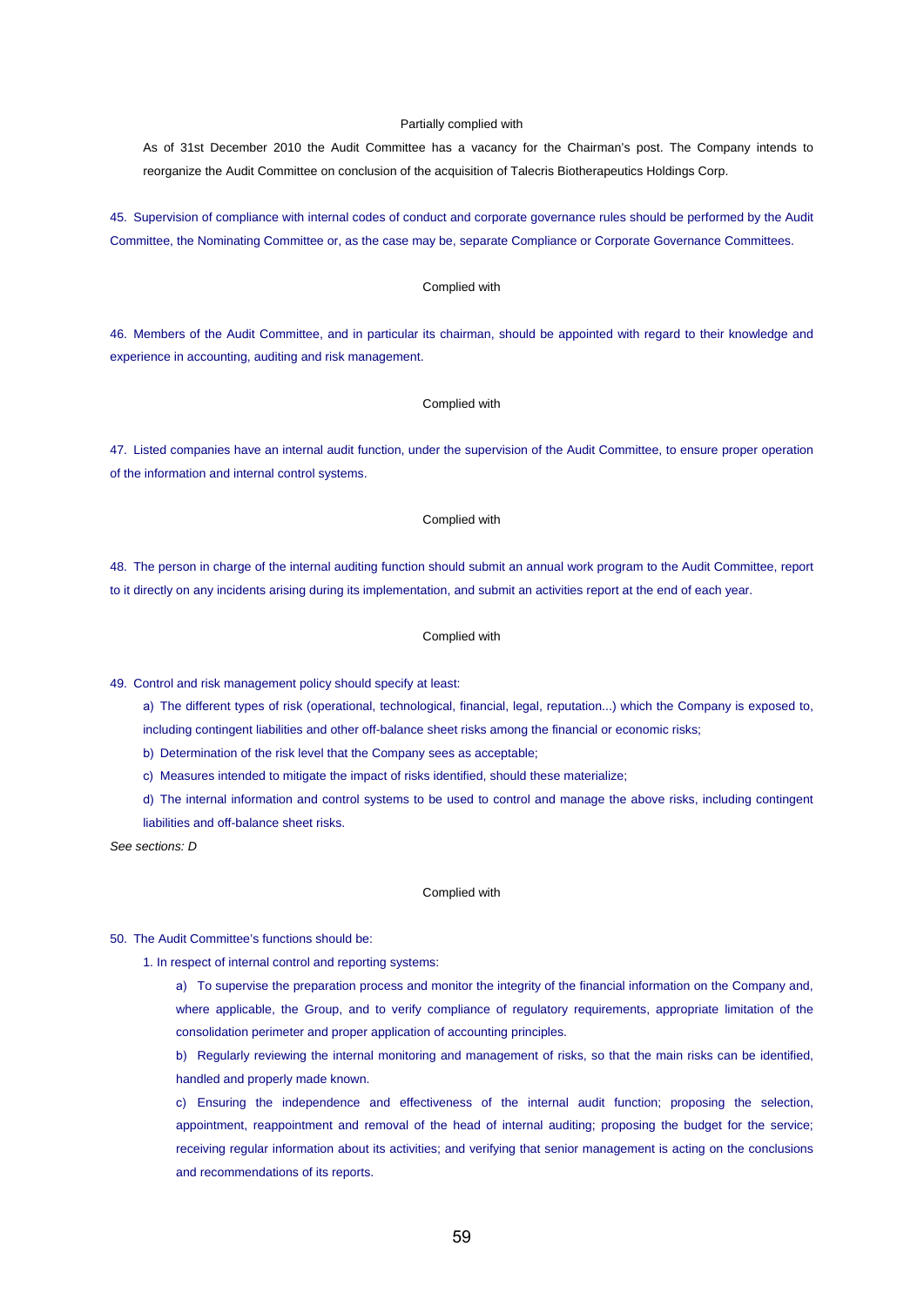d) Establishing and supervising a mechanism enabling the staff to report – confidentially and if necessary anonymously – on any irregularities of potential importance which may be found in the Company that they detect in the course of their duties, in particular financial or accounting irregularities.

2. As regards the external auditor:

a) To submit to the Board any proposals for selection, appointment, reappointment and replacement of the external auditor, and the terms of its engagement.

b) To regularly receive information from the external auditor on the auditing plan and the results of its implementation and to make sure that the senior management is acting on its recommendations.

c) To ensure the independence of the external auditor, and for this purpose:

i) The Company should inform the CNMV of any change of auditor as a relevant fact, adjoining a statement of any disagreements that may arise with the outgoing auditor and the reasons for same, where applicable.

ii) The Committee should ensure that the Company and the auditor adhere to current regulations on rendering services other than auditing, the limits to concentration of the auditor's business and in general any other requirements in force to ensure the auditors' independence;

iii) In the event of the external auditor's giving up its functions, to examine the circumstances giving rise to this.

d) In the case of groups, the Committee should encourage the Group auditor to assume responsibility for auditing the individual companies in this.

*See sections: B.1.35, B.2.2, B.2.3 and D.3* 

## Complied with

51. The Audit Committee may order any employee or Director of the Company to appear before them and even do so without the presence of any other Director.

### Complied with

52. The Audit Committee shall inform the Board, prior to the latter's adopting the relevant decisions, on the following matters indicated in recommendation 8:

a) Any financial information that the Company must regularly disclose through its status as listed. The Committee must ensure that the interim accounts are drawn up with the same accounting criteria as the annual statements and may ask the external auditor to perform a limited review for this purpose.

b) The creation or acquisition of stock in concerns with special purposes or registered in countries or territories considered to be tax havens, as well as any other transactions or operations of a similar nature whose complexity means that they might harm the Group's transparency.

c) Related-party operations, unless this preliminary reporting function had been assigned to another supervision and control Committee.

*See sections: B.2.2 and B.2.3* 

## Complied with

53. The Board of Directors should attempt to submit the annual accounts to the General Shareholders' Meeting with no reservations or qualifications in the auditing report and in exceptional cases of any of these existing, both the Chairman of the Audit Committee and the auditors should clearly explain to the shareholders the content and scope of said reservations or qualifications.

*See section: B.1.38*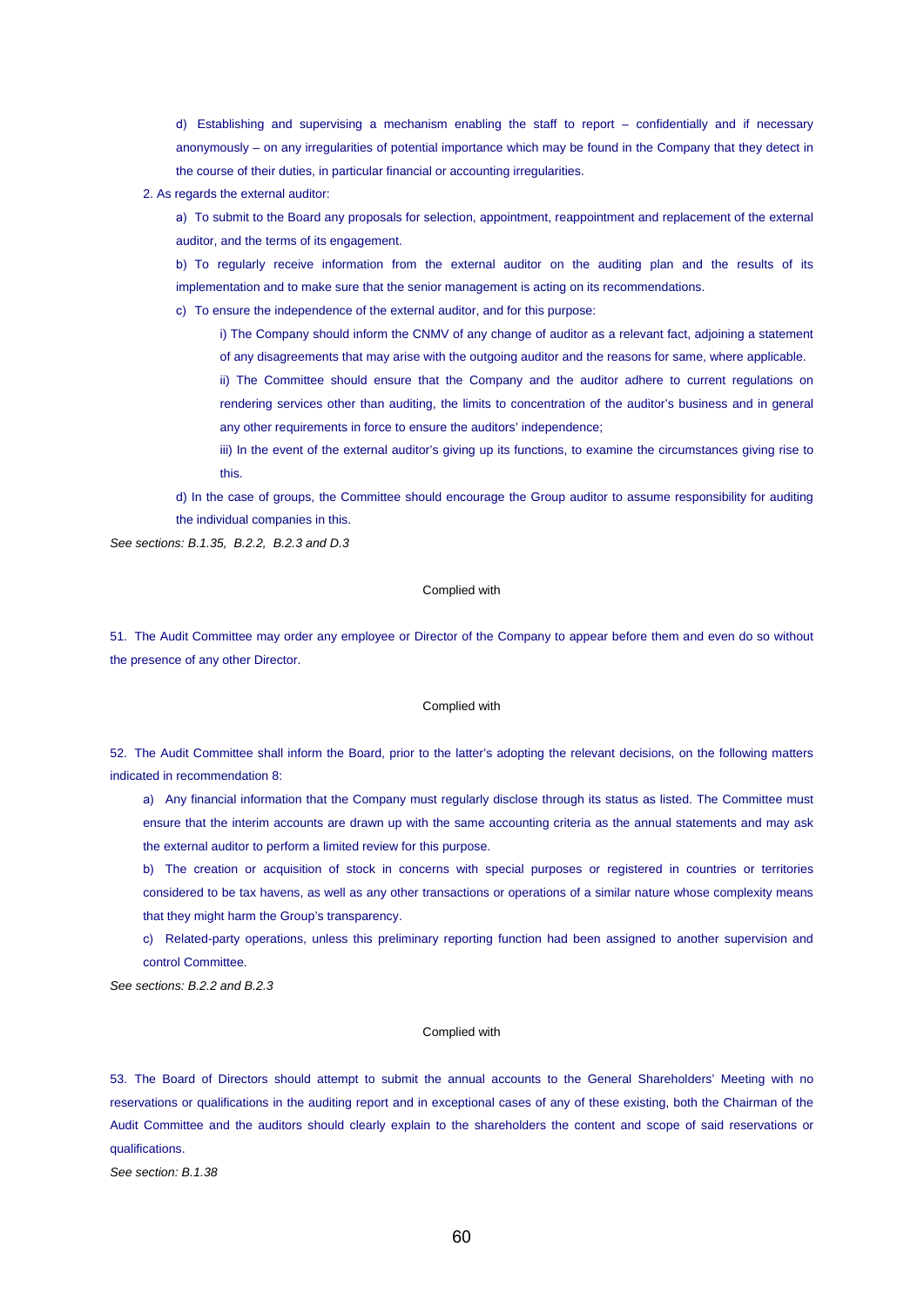## Complied with

54. Most of the Nominating Committee, or Nominating and Remuneration Committee if these were a single body, should be independent Directors.

*See section: B.2.1* 

## Complied with

55. The Nominating Committee should have the following functions in addition to the ones stated in earlier recommendations:

a) Evaluating the skills, knowledge and experience necessary on the Board and defining the functions and abilities necessary for the candidates to fill each vacancy, and assess the time and dedication required for them to perform their duties properly.

b) Examining or organizing, as it may deem appropriate, the succession of the Chairman and chief executive, making recommendations to the Board so the succession takes place in a well-organized and orderly manner.

c) Reporting on the appointments and removals of senior management that the chief executive proposes to the Board.

d) Reporting to the Board on any gender diversity issues as indicated in recommendation 14 of this Code.

*See section: B.2.3* 

#### Partially complied with

Article 15 of the Regulations of the Board expressly includes sections a), b) and c). It does not include section d) for the reasons given in section F.15.

56. The Nominating Committee should consult with the Chairman and the chief executive of the Company, especially on matters concerning executive Directors.

Any Director may ask the Nominating Committee to take into consideration potential candidates to fill directorship vacancies, in case it considers these appropriate.

### Complied with

57. The Remuneration Committee should have the following functions apart from the ones indicated in the previous recommendations:

a) Proposing to the Board of Directors:

i) The remuneration policy for Directors and senior management.

ii) The individual remuneration and other contractual conditions of executive Directors.

iii) The standard conditions for senior management employment contracts.

b) Monitoring compliance with the remuneration policy established by the Company.

*See sections: B.1.14 and B.2.3* 

### Complied with

58. The Remuneration Committee should consult with the Chairman and chief executive, especially on matters connected with executive Directors and senior management.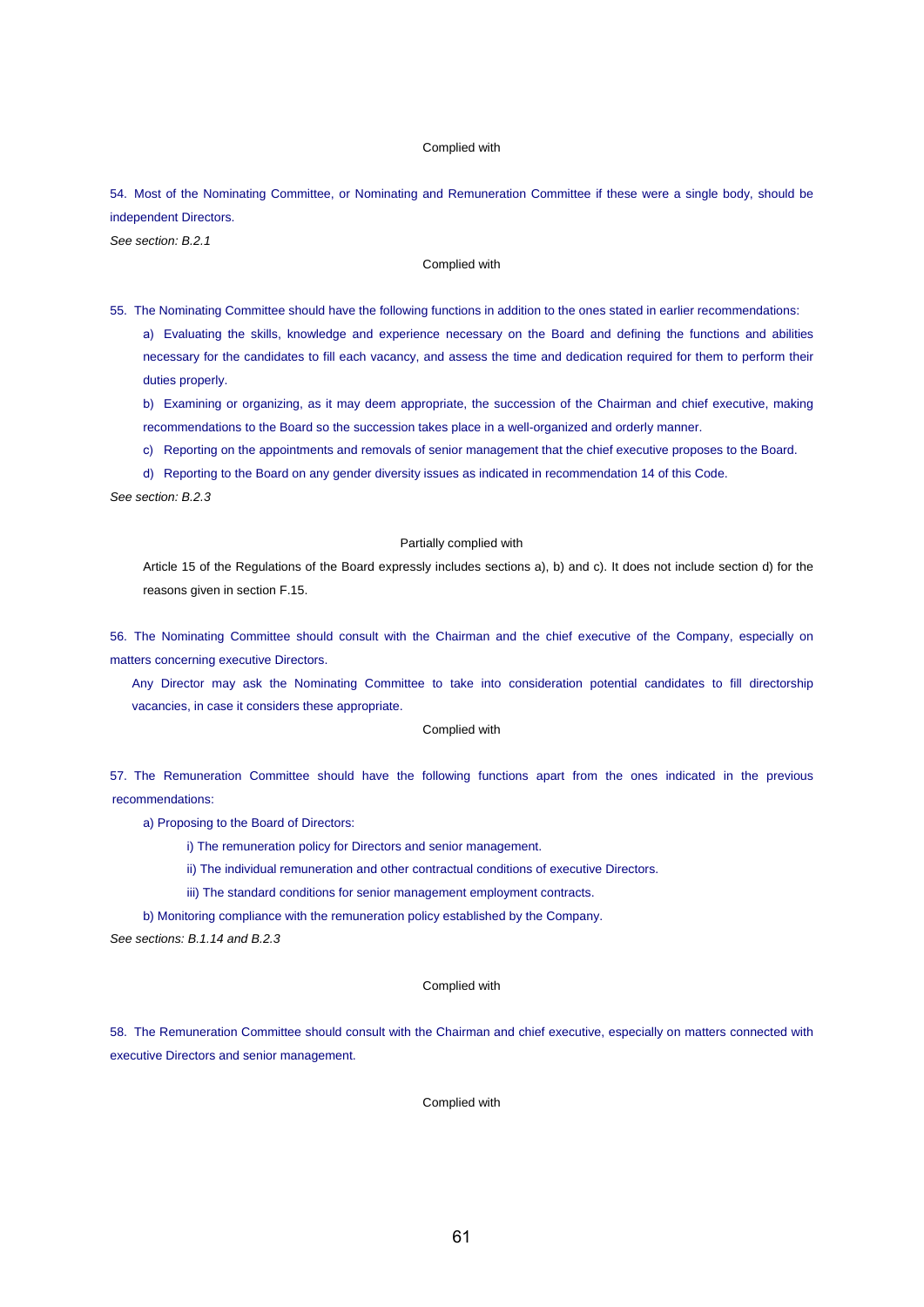## **G – OTHER INFORMATION OF INTEREST**

If you consider that there is any relevant principle or aspect connected with the corporate governance practices applied by your Company which has not been covered by this Report, please mention and explain this below.

Include in this section any other information, explanation or qualification connected with the previous sections of the report, insofar as these are relevant and not reiterative.

Specifically state whether the Company is subject to any legislation other than Spanish law as regards its corporate government and, where applicable, include the information that you are obliged to supply other than what is required herein.

Binding definition of independent Director:

State whether any of the independent Directors has or has had any relation with the Company, its significant shareholders or its Directors, which, had this been sufficiently significant or important, would have meant that the Director could not be considered as being independent in accordance with the definition given in section 5 of the Unified Good Governance Code:

YES

## **Name of the Director**

MR. THOMAS GLANZMANN

## **Type of relations**

**COMMERCIAL** 

## **Explanation**

Mr. Thomas Glanzmann is the Chief Executive Officer of the Swedish Company Gambro AB. During the financial year ending on 12/31/2010 the Grifols Group and the Gambro Group had commercial relations involving sums that are irrelevant in view of the turnovers of both groups.

Date and signature:

This corporate annual governance report has been approved by the Company's Board of Directors, at its session held on

02/21/2011

State whether there were any Directors who had voted against or abstained as regards the approval of this Report.